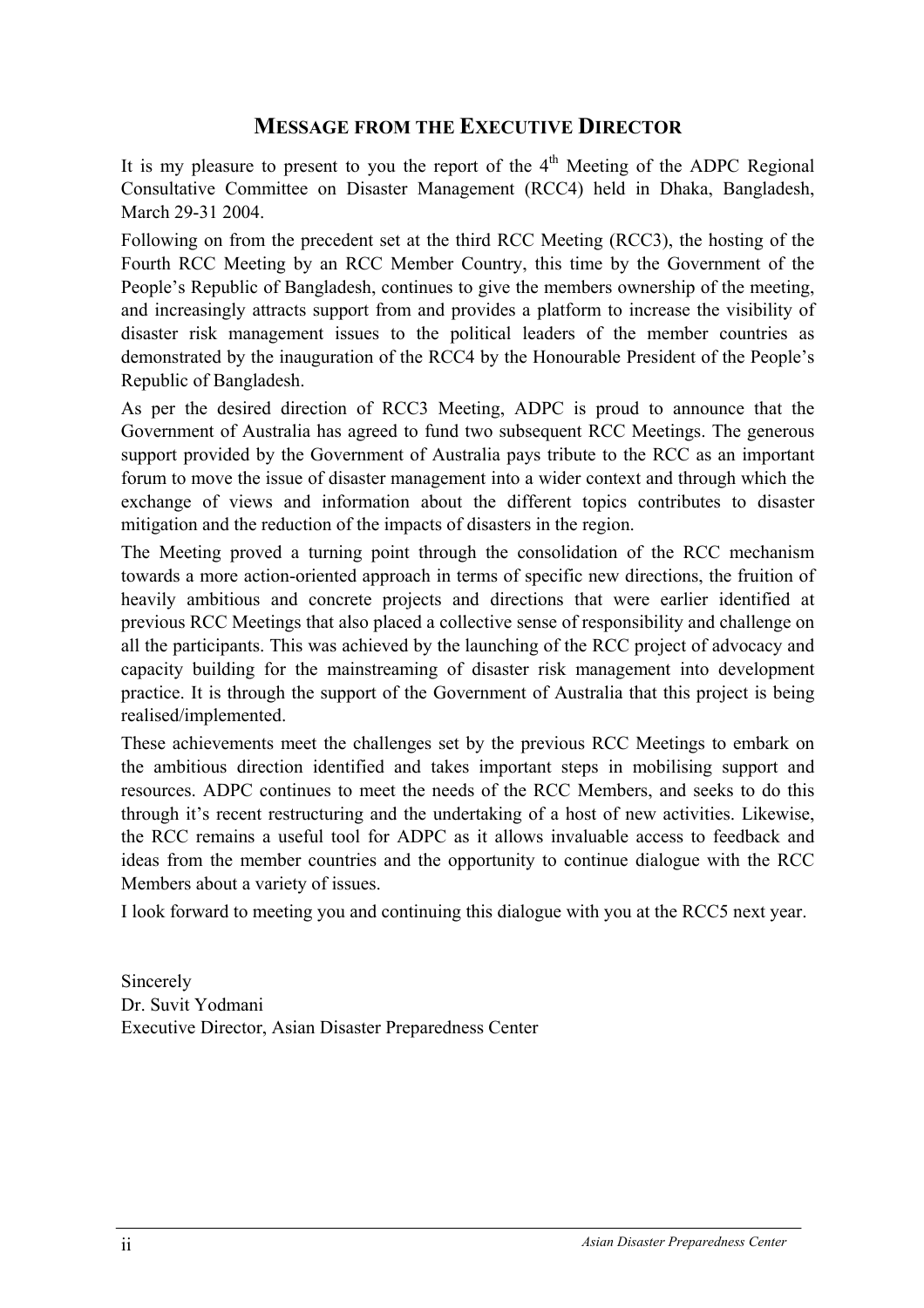# **TABLE OF CONTENTS**

| <b>ACRONYMS</b>        |                                                                                                                      |
|------------------------|----------------------------------------------------------------------------------------------------------------------|
|                        |                                                                                                                      |
|                        |                                                                                                                      |
| <b>III. SESSION I:</b> |                                                                                                                      |
| <b>IV. SESSION II:</b> | SPECIAL CONSULTATIVE SESSION FOR THE ASIAN REGION IN<br>PREPARATION FOR THE UN-ISDR SECOND WORLD CONFERENCE ON       |
| V. SESSION III:        | <b>INTRODUCTION OF THE PROPOSED RCC PROJECT FOR A</b><br><b>COMPREHENSIVE DISASTER RISK MANAGEMENT APPROACH  26</b>  |
| <b>VI. SESSION IV:</b> | <b>URBAN RISK REDUCTION AND SUSTAINABLE DEVELOPMENT:</b><br><b>EXPERIENCES OF RCC MEMBER COUNTRIES, REGIONAL AND</b> |
| <b>VII. SESSION V:</b> | <b>DISASTER MANAGEMENT EXPERIENCES OF BANGLADESH  50</b>                                                             |
|                        | VIII. SESSION VI: LESSONS LEARNED FROM RECENT DISASTERS AND OTHER                                                    |
|                        |                                                                                                                      |
| <b>X. ANNEXES</b>      |                                                                                                                      |
| <b>ANNEX I:</b>        |                                                                                                                      |
| <b>ANNEX II:</b>       | LIST OF RCC MEMBERS (AS OF MARCH 2004)                                                                               |
|                        | ANNEX III: AGENDA OF THE 4 <sup>TH</sup> MEETING OF THE ADPC REGIONAL CONSULTATIVE                                   |
|                        | ANNEX IV: ADDRESSES AT THE OPENING CEREMONY OF THE FOURTH RCC MEETING<br><b>ANNEX V: CONCEPT PAPER FOR MDRM</b>      |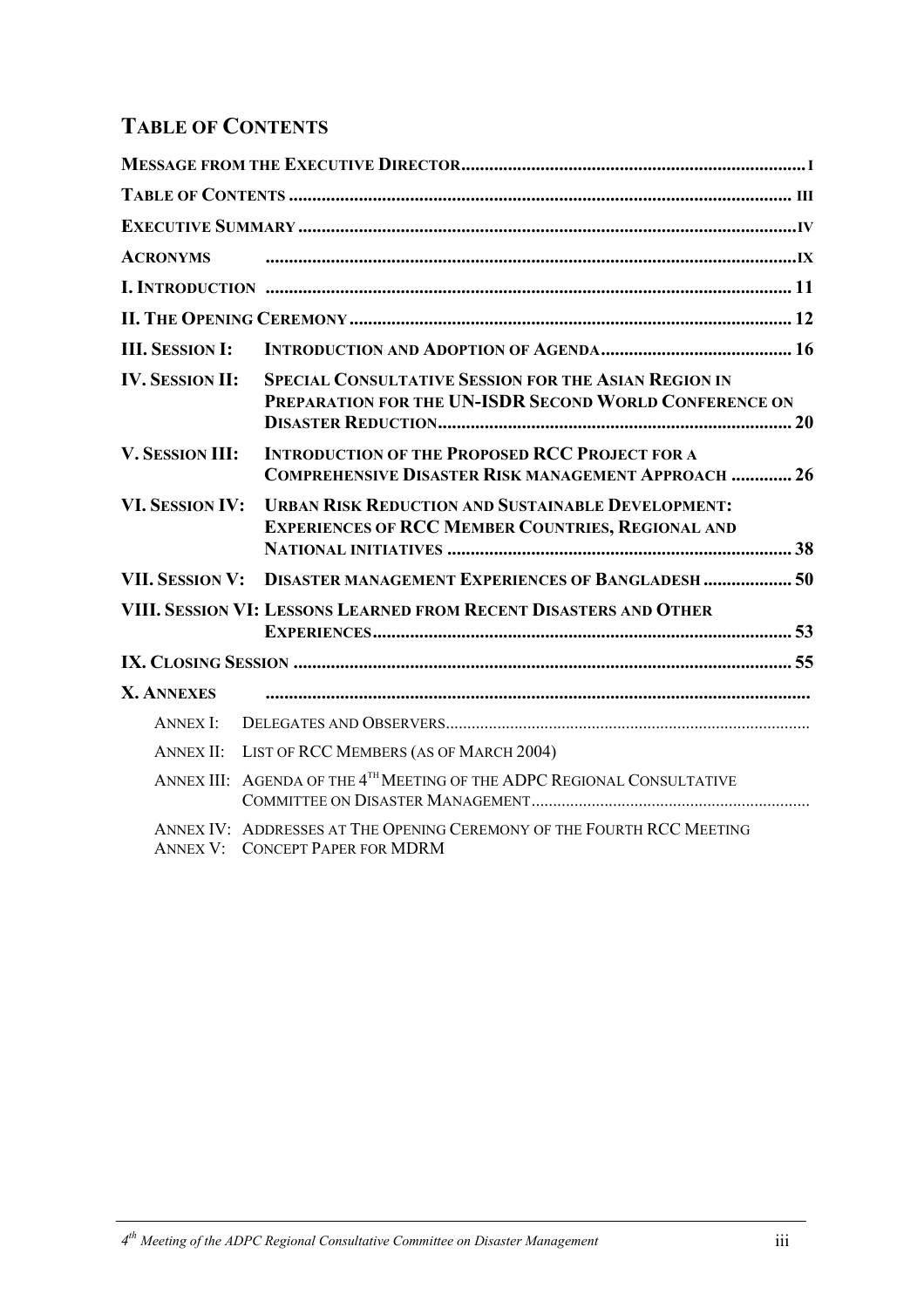## **EXECUTIVE SUMMARY**

The fourth Meeting of the ADPC Regional Consultative Committee on Disaster Management (RCC4) was held in Dhaka, Bangladesh from 29-31 March 2004, in collaboration with the Government of the People's Republic of Bangladesh. The Meeting was attended by 18 delegates from 15 RCC Member Countries comprising heads of NDMOs from Bangladesh, Cambodia, China, India, Iran, Jordan, Laos, Mongolia, Myanmar, Nepal, Pakistan, Philippines, Sri Lanka, Thailand, Vietnam, and Ambassadors and senior officials from Embassies of Myanmar and Philippines attended the meeting. In addition, 24 observers consisting representatives from regional organizations, UN Agencies, and bilateral and multilateral funding agencies: ADRC, AusAID, CDMP, EWC, ICIMOD, MFESB, MRC, USAID/OFDA, SIDA, UNDP, UNESCAP, UN-ISDR, UN-Habitat and WFP, senior officials from the Government of the People's Republic of Bangladesh and ADPC partners from Bangladesh i.e. BRCS, CARE and WV also attended the meeting.

The Honourable President of the People's Republic of Bangladesh, H.E. Professor Dr. Iajuddin Ahmed inaugurated the meeting and in his address stated that it was well within the powers of Governments to proactively diminish the risks of communities and negative impacts of natural hazards through better decision-making, improved planning, effective risk management, innovation in development and environmental protection. He asserted that risk assessment and disaster reduction should be integral parts of all sustainable development projects and policies. The President stressed the importance of creating awareness of impending disaster and post-disaster rehabilitation activities at the community level as a national duty. He emphasised that under no circumstances should the devastation of natural hazards be allowed undermine initiatives for sustainable development and that it was clear that preventative measures were more effective in combating disaster than relief operations.

Keynote addresses were delivered by Professor Krasae Chanawongse, Chairman of ADPC Board of Trustees, Mr. Chowdhury Kamal Ibne Yusuf, Honorable Minister of Disaster Management and Relief, Mr. Asadul Habib Dulu, Honorable Deputy Minister of Disaster Management and Relief, Mr. Salvano Briceno, Director UN-ISDR, and Dr. Suvit Yodmani, Executive Director, ADPC and Mr. Faruq Ahmed, Secretary of the Ministry of Disaster Management and Relief. Attendance at the ceremony comprised Ambassadors and counsellors from embassies in Dhaka, senior officials from UN agencies, representatives of other international organizations and agencies, NGOs, delegates from RCC member countries, senior officials from the Ministry of Disaster Management and Relief and the media.

The meeting consisted of seven substantive sessions. The first two sessions on the first day introduced to the participants the work of ADPC and its follow up actions since last RCC meeting, followed by a Special Consultative Session for the Asian Region in Preparation for the UN-ISDR World Conference on Disaster Reduction. The second day of the meeting began with an introduction of the new ADPC initiative to Mainstreaming Disaster Risk Management into Development Practice and a presentation on the UNDP Global Report on Reducing Disaster Risk. This was followed by the special session on the issue, challenges and national and regional experiences of Urban Disaster Risk Management and Sustainable Development faced by the RCC Member countries, the ADPC-UDRM Team as well as a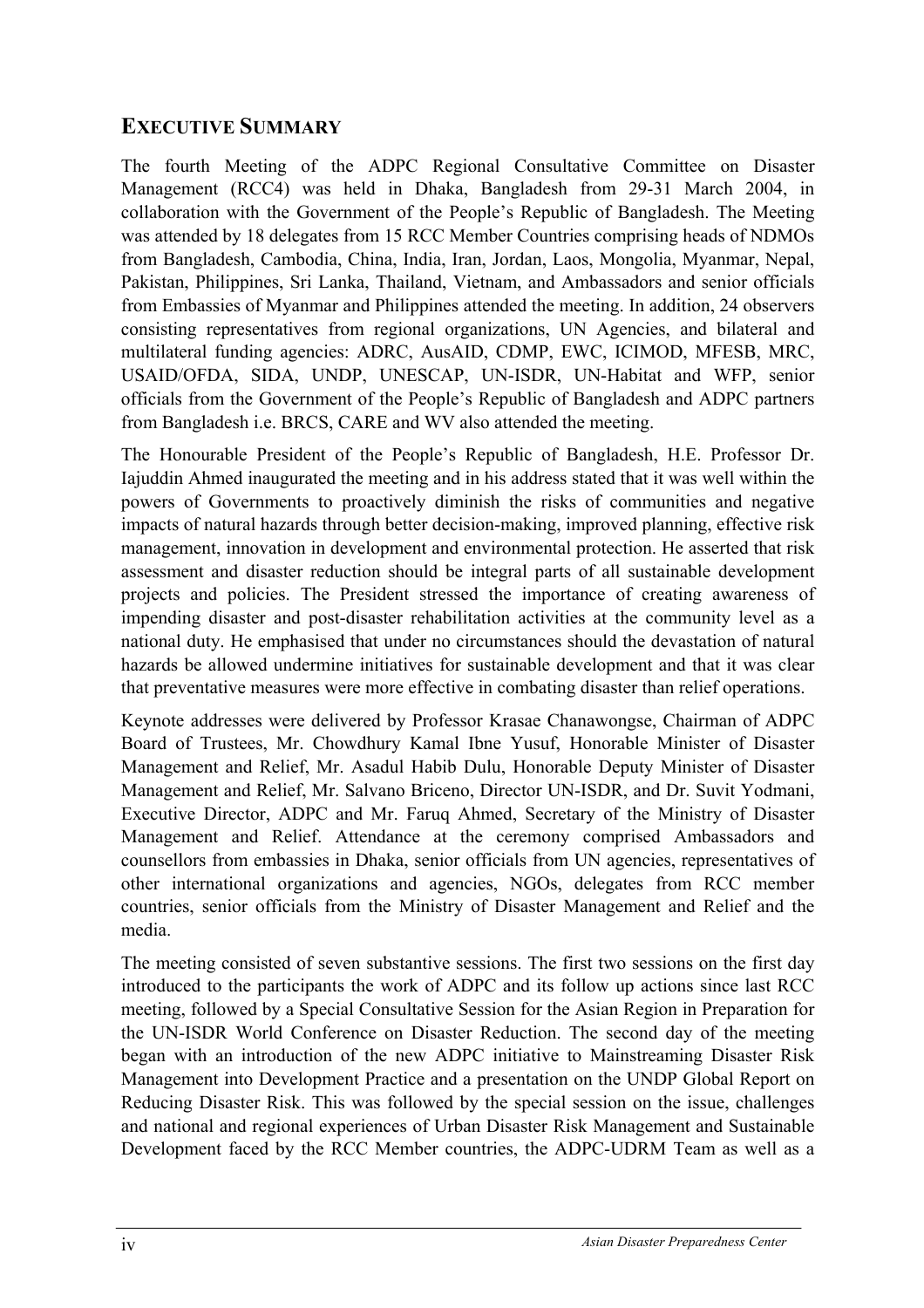presentation by UN-Habitat. The third and last day saw the presentations by the host country Bangladesh on their National Risk Reduction initiatives as well as presentations by Care-Bangladesh, the BUDMP and BRCS on their experiences on Disaster Management in Bangladesh. More of the RCC member countries shared their experiences of Recent Disasters and UNESCAP also presented on their activities on Disaster Management. Discussions were held on the proposed ADPC program for Mainstreaming Disaster Risk Management into Development Practice and significant guidance was given as to how the process was to proceed. The last session of the meeting discussed the future directions of the RCC Meetings and ADPC.

## **RECOMMENDATIONS/OUTCOMES OF THE RCC-4 MEETING**

## **I. KEY OUTCOMES**

Among key outcomes of the Meeting was the recognition of:

- the importance of political will and commitment from the highest levels of government to support disaster risk management initiatives and programmes.
- a greater role be played by the media in publicising the benefits of pre-disaster risk reduction activities.
- the importance of enhancing the role and activities of the national disaster management agencies by building their capacities using training; and
- that regional activities should present a menu of issues from which national governments could select activities that are pertinent to their priorities.

### **II. WORLD CONFERENCE ON DISASTER REDUCTION, KOBE, JAPAN 2005**

In relation to the WCDR, discussions focused on i) the constraints faced by the various countries for effective disaster risk management in their respective countries; ii) processes for National Reporting and Information for WCDR; and iii) the priorities that need to be addressed at the WCDR.

Reporting on constraints for effective risk management, countries identified the need for the enforcement and effective implementation of policies, political commitment, the lack of financial and technical resources, the difficulties in involving other agencies in work of disaster risk management and the consequent need for synergies between agencies and a coordinating role, the need for increased information exchange and communication, training and increased awareness of risks and vulnerability amongst decision makers as well as the populations at risk, and the lack of effective disaster risk assessment. They also identified the need to integrate disaster risk management with poverty reduction and the raising of the awareness of disaster risk management to the current level and status of the integration and awareness of gender issues, as was the need for technical assistance in disaster risk management, the use of technology and knowledge networks, increased access to information and regional cooperation and sharing of good practices among developing countries facing similar constraints.

The list of priorities that the RCC Members recommended to be addressed at the WCDR included mainstreaming disaster risk management as an integral part of development processes, formulating performance indicators to measure the success of disaster risk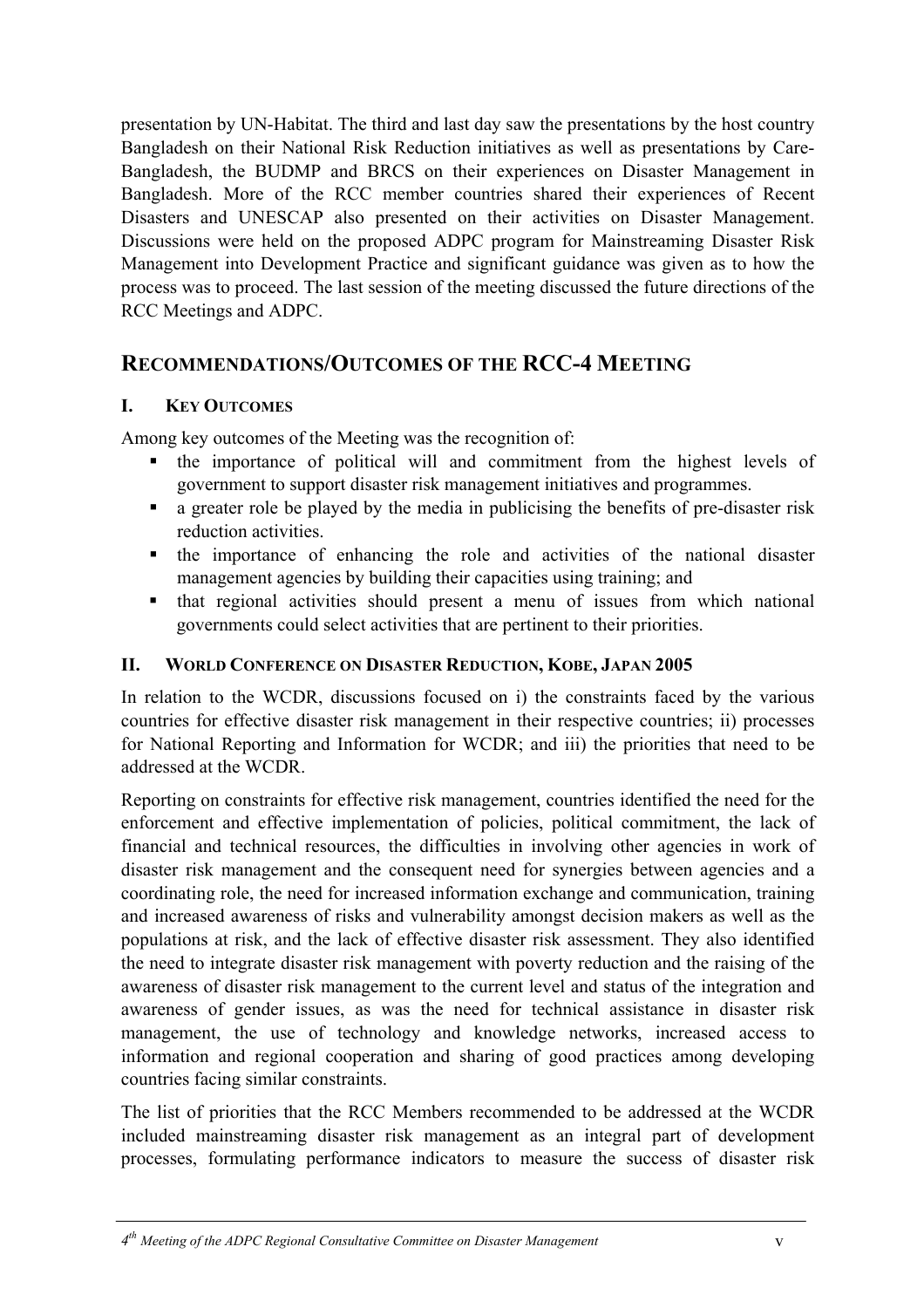management programmes, the provision of technical and financial assistance; increased linkages with and coordination between the different UN-agencies, non-government organizations, private organizations, Local Government Units and the community. The RCC Members also highlighted the need for capacity building by the provision of skilled and trained technical expertise and the need for effective advocacy including the integration of disaster risk management into the different levels of the educational curriculum and that climate change concerns should be integrated in disaster risk management.

## **III. THE RCC PROJECT ON MAINSTREAMING DISASTER RISK MANAGEMENT INTO DEVELOPMENT PRACTISE**

The project received much interest and welcome approval from all the participants and the summary of recommendations is that the project should:

- i) Promote adoption of policies in each country for mainstreaming disaster risk management that are directly linked with Poverty Reduction Strategies.
- ii) Focus on the Development of Guidelines and Tools for Establishing Linkages between Disaster Risk Management and Development Plans in specific sectors.
- iii) Develop Guidelines for engaging in dialogue with the different sectors by examining past successful experiences.
- iv) Develop a menu or checklist for identified sectors for mainstreaming which will address activities that are flexible, common, applicable and compatible for implementation in the different member countries.
- v) Identify and target related sectors where the programme can build on existing work that has already been initiated as opposed to single, isolated sectors. And that ideally, the progamme should attempt to integrate disaster risk management into all sectors.
- vi) Capture experiences and document successful current examples of mainstreaming.
- vii) Recognise that each country should follow their own implementation policies based on their needs and priorities
- viii) Promote documentation of socio-economic impacts of disasters to demonstrate the scale of losses, as well as demonstrate the benefits of mitigation measures as investment against future losses.
- ix) Promote Disaster Risk Assessment as a useful tool and basis for Disaster Risk Management.
- x) Maximise resources and available funds by linking disaster risk management with international conventions such as the Climate Change Convention and UNCCD.
- xi) Emphasise that although it is important that mainstreaming disaster risk management into development practice should be driven by government, that the national disaster management offices should play an important role in assisting the leaders with making informed decisions.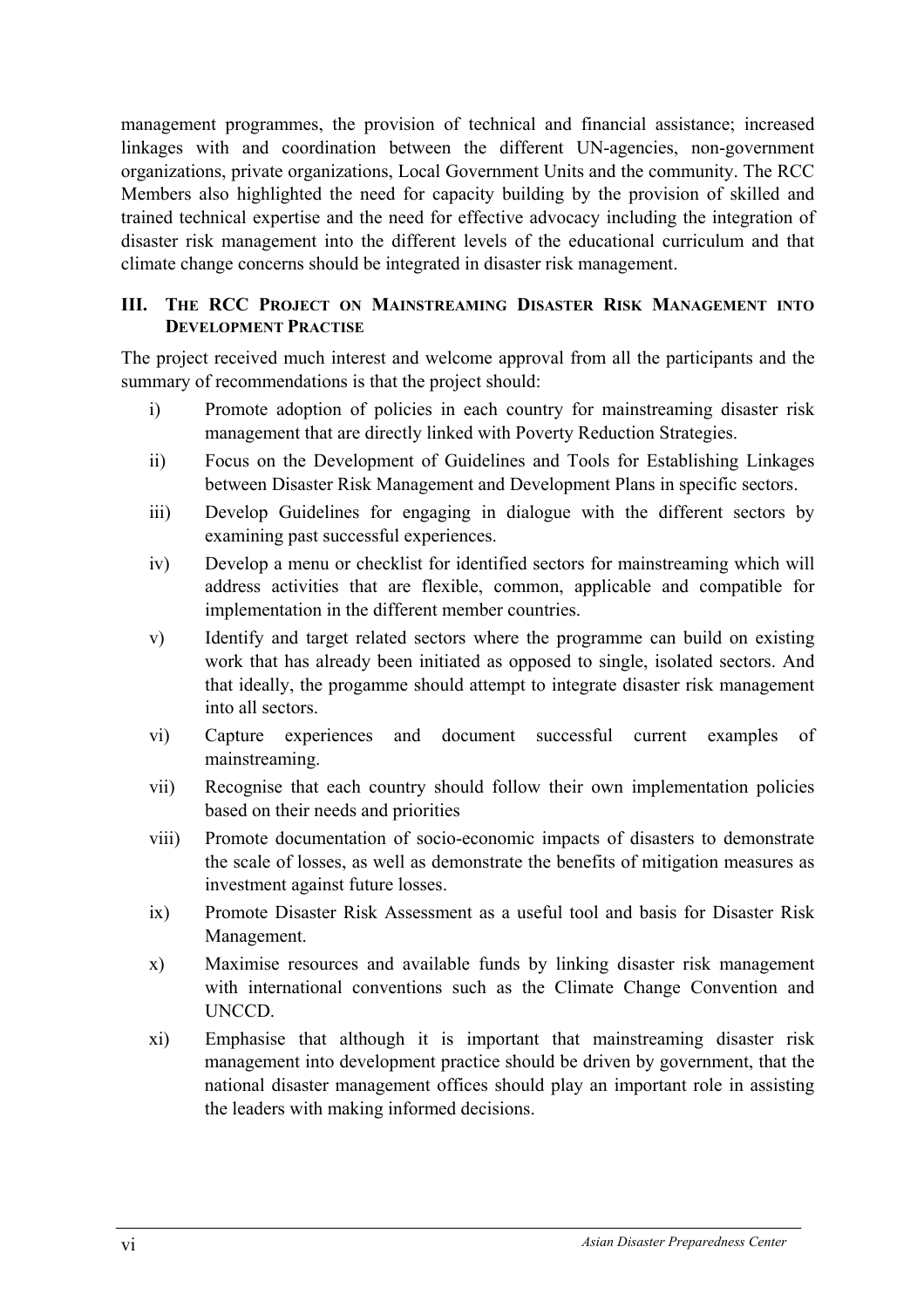#### **IV. URBAN DISASTER RISK REDUCTION**

#### **Urban Risk Reduction Issues to be Addressed by ADPC**

In the context of Urban Risk Reduction, the RCC participants directed ADPC to enhance and continue the CBDRM initiatives in cities; to facilitate the effective sharing of information, experiences and lessons learnt between RCC Member and South-South countries and the application of the experience in different contexts; to identify the probability of urban risk for each Member Country and inform them of this probability; to work with national governments particularly urban development ministries and city governments on issues of urban disaster management, to advocate amongst community members, implementers and policy makers as this allows for the development of a legal framework and the enforcement of legislation; to provide technical assistance and transfer was needed for the development of a framework for urban projects; to provide support for the enforcement of legislation, regulation and codes; to monitoring and evaluation to ensure that programmes are implemented effectively; and to set-up and ensure that there are effective follow up mechanisms for programmes implemented to ensure project sustainability and replication.

#### **The Needs of City Governments**

The needs of city governments were listed as strengthening of linkages and improved coordination amongst different agencies concerned; efficient support from national government, the consideration of all urban risk factors in all development projects; technical assistance for the implementation of activities; the ability to govern better though the delegation of authority and the empowerment of local government through the provision of resource allocation, tools and prerogative; the articulation of requirements for the development of action plans and the integration of mitigation into the city development planning process; tools for risk assessment and the creation of awareness scenarios to test ideas; the allocation of resource to provide finances as a part of the development of sustainable, domestic capital markets and local financial systems that can support reconstruction and negate donor dependency; the promotion of participatory approach and the involvement and development of role of the community; and the identification of a legitimate role for the partnership with private sector.

#### **Capacity Building Needs**

In terms of Capacity Building, the needs identified were raising the awareness of problems to seek the involvement of all relevant sectors and to build capacity of the wider audience, through the development of additional teaching materials for schools programmes and curricula; and the focussing on specific hazards using a holistic and multi-sectoral approach; the provision of technical information and institutional functions such as human resources development as part of long-term, targeted and effective training of specialised interest groups such as architects, engineers, health professionals and social workers; enhancement of technical expertise particularly in the area of risk assessment and realistic, holistic, participatory planning; the exchange of skill and capacity especially through the use of electronic medium;. monitoring and evaluation; to assist in the effective delegation of authority; to enhance sensitivities to gender issues and equity; the training of NGOs to enable them to carry out functions that they are comfortable with; and the training of disadvantaged groups to accommodate their requirement; and the standardisation of terminology and methods to facilitate communication between different countries for comparison and sharing if experiences.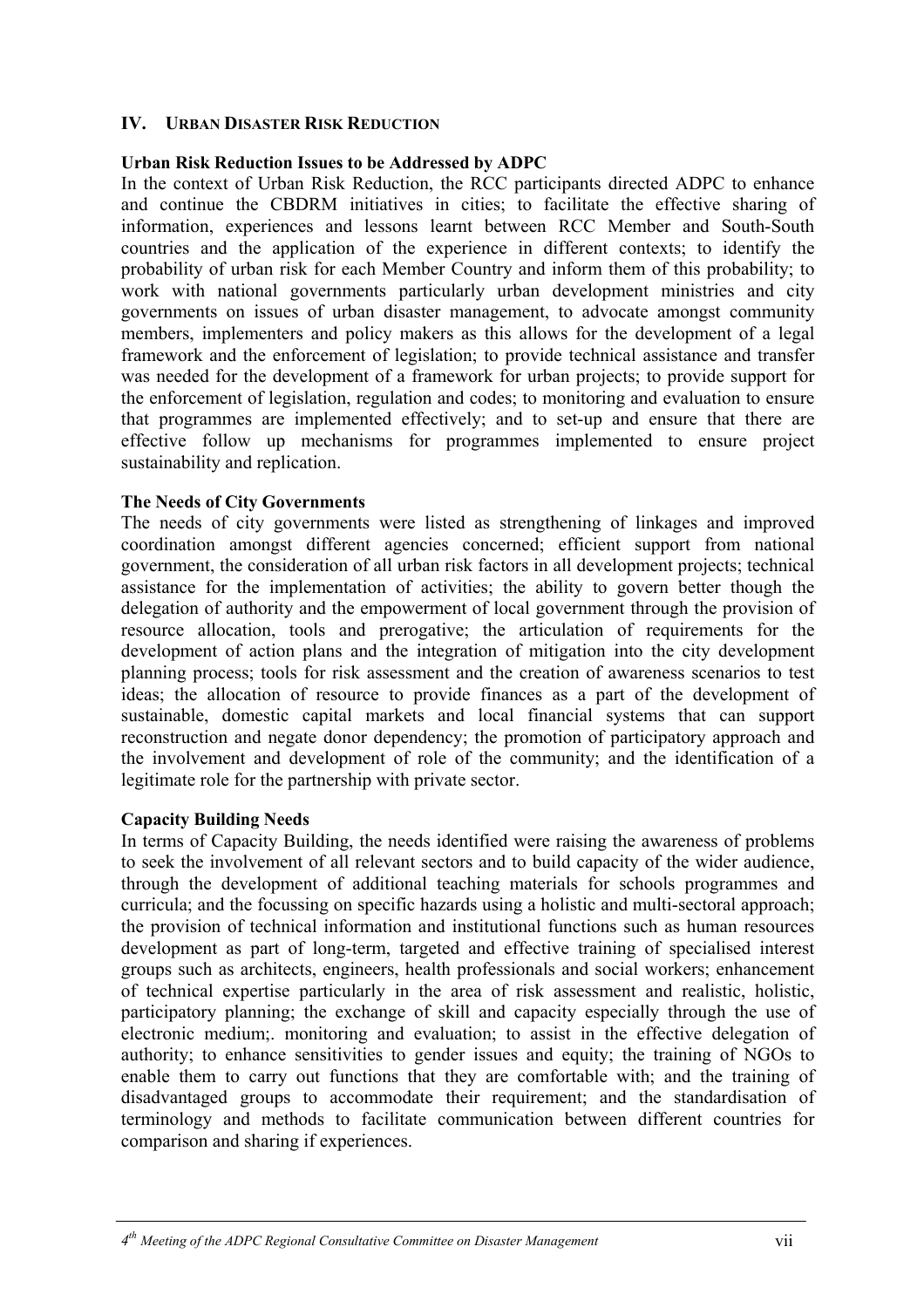#### **Policy Chapter of the Primer on Disaster Risk Management**

The Policy Chapter of the Primer generated much interest and the RCC Participants commented that it was extremely useful and urged the Primer team to continue its good work. Suggestions for improvement included the inclusion of a list of existing policies and in the absence of a policy, inclusion of the procedure and guidelines for policy development and implementation; direct or generic principles of interest; the need for bilateral discussions with the RCC participants to discuss the application to a variety of context; and to provide references to other sources and documents on similar issues.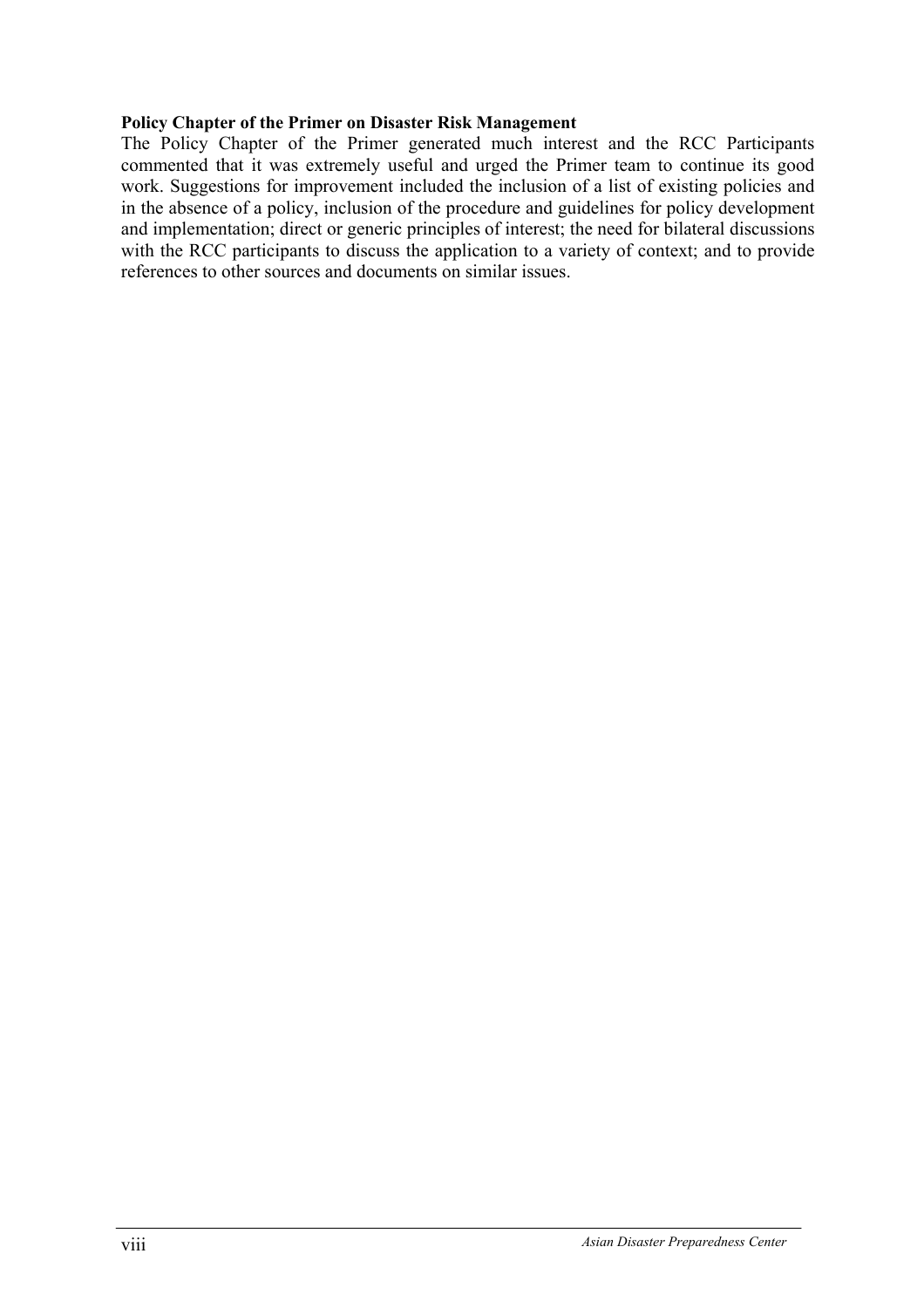## **ACRONYMS**

| AC            | <b>ADPC Advisory Council</b>                                        |
|---------------|---------------------------------------------------------------------|
| <b>ACDM</b>   | <b>ASEAN Committee on Disaster Management</b>                       |
| ADB           | <b>Asian Development Bank</b>                                       |
| <b>ADPC</b>   | Asian Disaster Preparedness Center                                  |
| ADRC          | Asian Disaster Reduction Center, Kobe, Japan                        |
| AEGDM         | <b>ASEAN Experts Group on Disaster Management</b>                   |
| <b>ARPDM</b>  | ASEAN Regional Program on Disaster Management                       |
| <b>ASEAN</b>  | <b>Association of South East Asian Nations</b>                      |
| <b>AUDMP</b>  | Asian Urban Disaster Mitigation Program of ADPC                     |
| AusAID        | Australian Agency for International Development                     |
| BoT           | Board of Trustees of ADPC                                           |
| <b>BRCS</b>   | <b>Bangladesh Red Crescent Society</b>                              |
| <b>BUDMP</b>  | Bangladesh Urban Disaster Mitigation Program                        |
| CARE-         | Cooperative for American Remittance to Europe - Bangladesh          |
| Bangladesh    |                                                                     |
| <b>CBDRM</b>  | Community Based Disaster Risk Management                            |
| <b>CDMP</b>   | Comprehensive Disaster Management Program of Bangladesh             |
| <b>CDRM</b>   | Comprehensive Disaster Risk Management                              |
| <b>CFAB</b>   | Climate Forecasting Applications in Bangladesh                      |
| <b>DANIDA</b> | Danish International Development Agency                             |
| <b>DDMC</b>   | District Disaster Management Committee, Bangladesh                  |
| <b>DDPM</b>   | Department for Disaster Prevention and Mitigation                   |
| <b>DFID</b>   | Department for International Development, United Kingdom            |
| DM            | Disaster Management                                                 |
| DMB           | Disaster Management Bureau                                          |
| <b>DND</b>    | Department of National Defence                                      |
| DRI           | Disaster Risk Index                                                 |
| <b>DRM</b>    | Disaster Risk Mangement                                             |
| <b>ECHO</b>   | European Community Humanitarian Office                              |
| <b>ECLAC</b>  | Economic Commission for Latin America and the Caribbean             |
| EWC           | East West Center                                                    |
| <b>FMMP</b>   | Flood Management and Mitigation Programme                           |
| <b>GEF</b>    | Global Environment Facility                                         |
| <b>GOB</b>    | Government of Bangladesh                                            |
| <b>ICIMOD</b> | International Centre for Integrated Mountain Development, Kathmandu |
| <b>IDNDR</b>  | <b>International Decade for Natural Disaster Reduction</b>          |
| <b>IFRC</b>   | International Federation of Red Cross and Red Crescent Societies    |
| <b>IMDMCC</b> | Inter-Ministerial Disaster Management Coordination Committee        |
| <b>ISET</b>   | International Studies and Environmental Technologies                |
| <b>ISDR</b>   | International Strategy for Disaster Reduction (also UN-ISDR)        |
| <b>JICA</b>   | Japan International Cooperation Agency                              |
| <b>LDAP</b>   | Local Disaster Action Plan                                          |
| <b>LUDMP</b>  | Lao Urban Disaster Mitigation Program                               |
| <b>MDMR</b>   | Ministry of Disaster Management and Relief, Bangladesh              |
| <b>MDRM</b>   | Mainstreaming Disaster Risk Management (into Development Practice)  |
| <b>MFESB</b>  | Melbourne Fire and Emergency Services Board, Melbourne, Australia   |
| <b>MMIRS</b>  | Metropolitan Manila Impact Reduction Study                          |
| <b>MRC</b>    | Mekong River Commission                                             |
|               |                                                                     |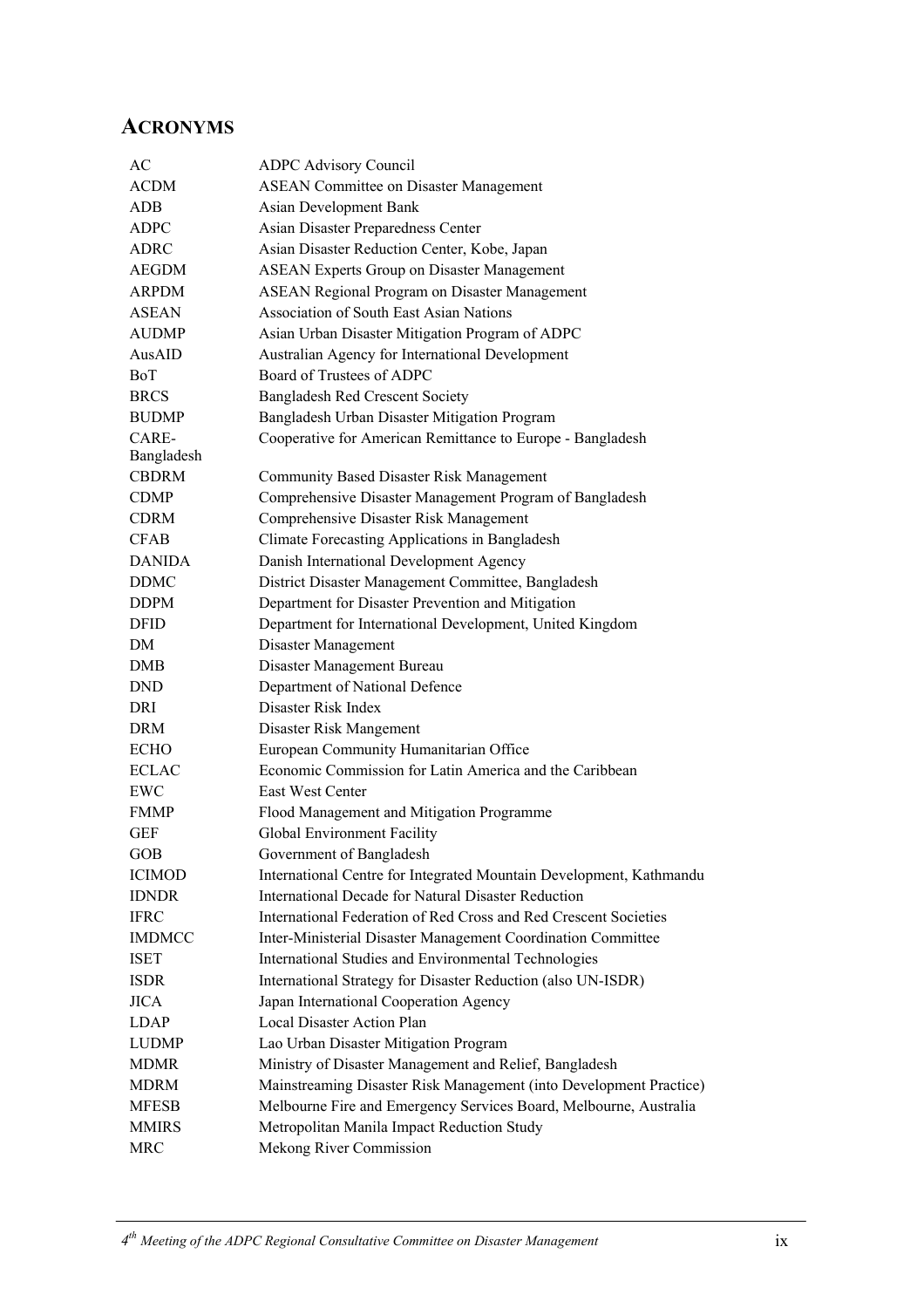| <b>NCDM</b>      | National Committee for Disaster Management, Cambodia                                                                 |
|------------------|----------------------------------------------------------------------------------------------------------------------|
| <b>NDCC</b>      | National Disaster Coordinating Council, the Philippines                                                              |
| <b>NDM</b>       | National Disaster Management                                                                                         |
| <b>NDMC</b>      | National Disaster Management Center                                                                                  |
| <b>NDMO</b>      | National Disaster Management Office                                                                                  |
| NGO              | Non-Governmental Organization                                                                                        |
| <b>NIDM</b>      | National Institute for Disaster Management                                                                           |
| <b>OFDA</b>      | Office of the US Foreign Disaster Assistance of USAID                                                                |
| <b>RCC</b>       | Regional Consultative Committee on Disaster Management                                                               |
| RCC1             | First Meeting of the ADPC Regional Consultative Committee on Disaster Management<br>(November 20 - 22, 2000)         |
| RCC <sub>2</sub> | Second Meeting of the ADPC Regional Consultative Committee on Disaster<br>Management (October 31 - November 2, 2001) |
| RCC <sub>3</sub> | Third Meeting of the ADPC Regional Consultative Committee on Disaster Management<br>(October 29-31, 2001)            |
| RCC4             | Fourth Meeting of the ADPC Regional Consultative Committee on Disaster Management<br>(March 29-31, 2004)             |
| <b>SAARC</b>     | South Asian Association for Regional Cooperation (Secretariat at Kathmandu)                                          |
| <b>SIDA</b>      | Swedish International Development Agency                                                                             |
| <b>SMRC</b>      | <b>SAARC</b> Specialised Meteorological Centre                                                                       |
| <b>TDRM</b>      | <b>Total Disaster Risk Management</b>                                                                                |
| <b>TUDMP</b>     | Thailand Urban Disaster Mitigation Program                                                                           |
| <b>UDRM</b>      | Urban Disaster Risk Management                                                                                       |
| <b>UNCCD</b>     | United Nations Convention to Combat Desertification                                                                  |
| <b>UNDP</b>      | United Nations Development Program                                                                                   |
| UNDP-BCPR        | United Nations Development Program - Bureau for Crisis Prevention and Recovery                                       |
| <b>UN-ESCAP</b>  | United Nations Economic and Social Commission for the Asia-Pacific                                                   |
| UN-Habitat       | United Nations Human Settlements Program                                                                             |
| <b>UN-ISDR</b>   | United Nations International Strategy for Disaster Reduction                                                         |
| <b>USAID</b>     | United States Agency for International Development                                                                   |
| <b>WCDR</b>      | World Conference for Disaster Reduction                                                                              |
| <b>WFP</b>       | World Food Program                                                                                                   |
| <b>WHO</b>       | World Health Organization                                                                                            |
| WV               | <b>World Vision</b>                                                                                                  |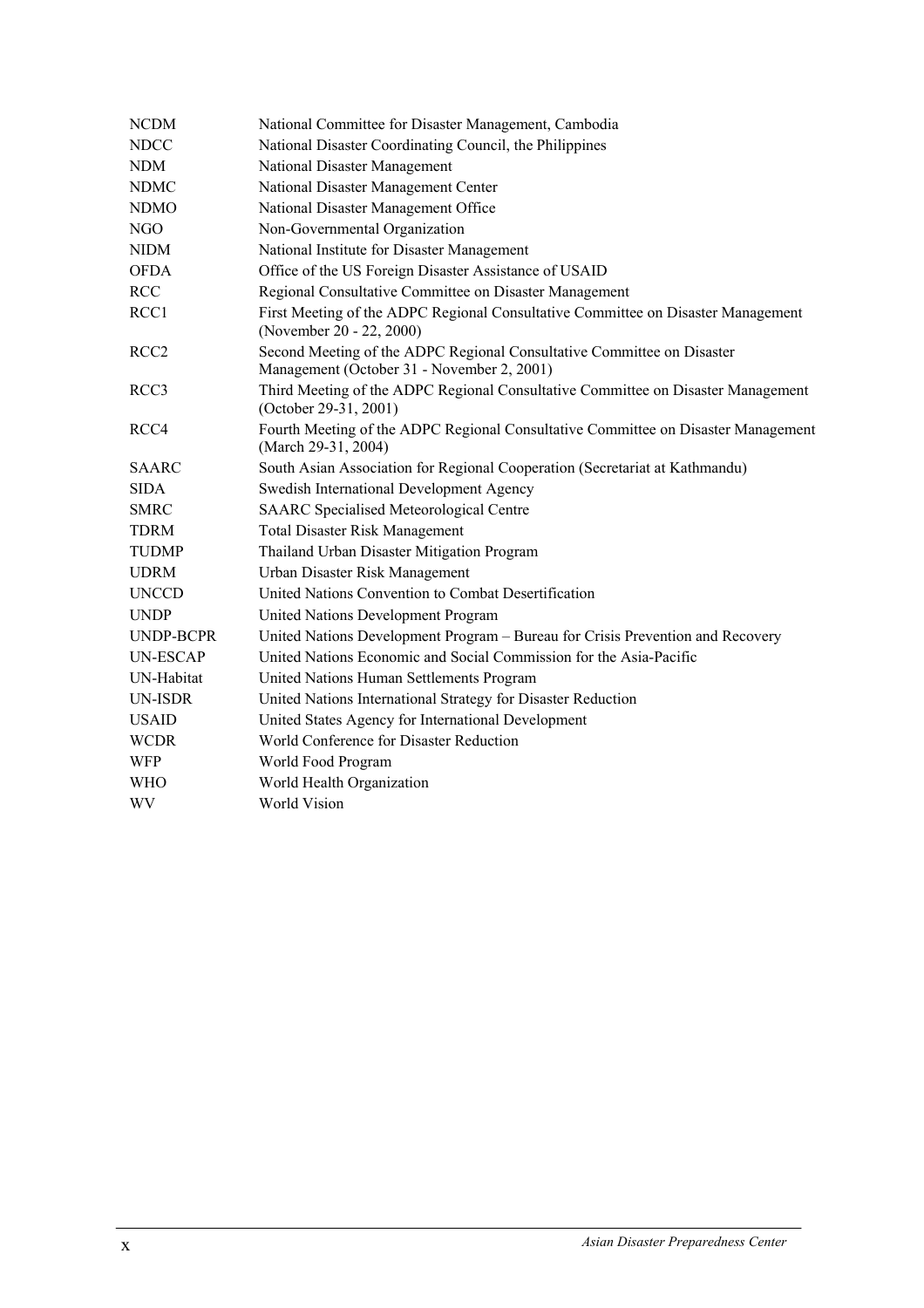## **I. INTRODUCTION**

## **CONTEXT**

The fourth Meeting of the ADPC Regional Consultative Committee on Disaster Management (RCC4) was held in Dhaka, Bangladesh from 29-31 March 2004, in collaboration with the Government of People's Republic of Bangladesh. Eighteen delegates from 15 RCC member countries comprising heads of NDMOs from Bangladesh, Cambodia, China, India, Iran, Jordan, Laos, Mongolia, Nepal, Pakistan, Philippines, Sri Lanka, Thailand, Vietnam, and Ambassadors and senior officials from Embassies of Myanmar and the Philippines attended the meeting. In addition, 24 observers consisting of and representatives from regional organizations, UN Agencies, and bilateral and multilateral funding agencies such as: ADRC, AusAID, CDMP, EWC, ICIMOD, MFESB, MRC, USAID/OFDA, SIDA, UNDP, UNESCAP, UN-ISDR, UN-Habitat and WFP; and ADPC partner from Bangladesh I.E. BRCS, CARE and WV and senior officials from the Government of the People's Republic of Bangladesh also attended the meeting (**ANNEX I**).

## **THE RCC**

ADPC is an independent, non-profit regional foundation, promoting risk reduction and capacity building in disaster management. The ADPC Board of Trustees (BoT), the international Advisory Council (AC) and the RCC form a three-tiered governance structure of the foundation.

The RCC was established in March 2000 and comprises BoT and AC members working in key government positions in national disaster management systems of countries throughout the Asia-Pacific region. Membership is by invitation of the Chairman of the BoT, with the 26 present members representing 23 countries and territories (ANNEX II).

The first three meetings of the RCC were held in November 2000 and October 2001 in Bangkok, and in October 2002 in New Delhi, in collaboration with the Government of India.

The role of the RCC is to provide a consultative mechanism for

- Development of action strategies for disaster reduction in the region
- Promotion of cooperative programs on a regional and sub-regional basis
- Guidance to the work of ADPC and its future directions.

## **OBJECTIVES OF THE MEETING**

The main objectives of RCC4 were to:

- Seek inputs from the RCC members on the second UN World Conference on Disaster Reduction (WCDR) to be held in Kobe, 2005;
- Seek inputs from the RCC members and observers on the RCC Project on the Development of a Comprehensive Approach to Disaster Risk Management in Asia through Advocacy and Capacity Building for Mainstreaming of Disaster Risk Management into Development Practice;
- Gain an insight into the current status and future needs of the management of urban disaster risks in the RCC Member Countries;
- Learn from experiences of Disaster Management in Bangladesh;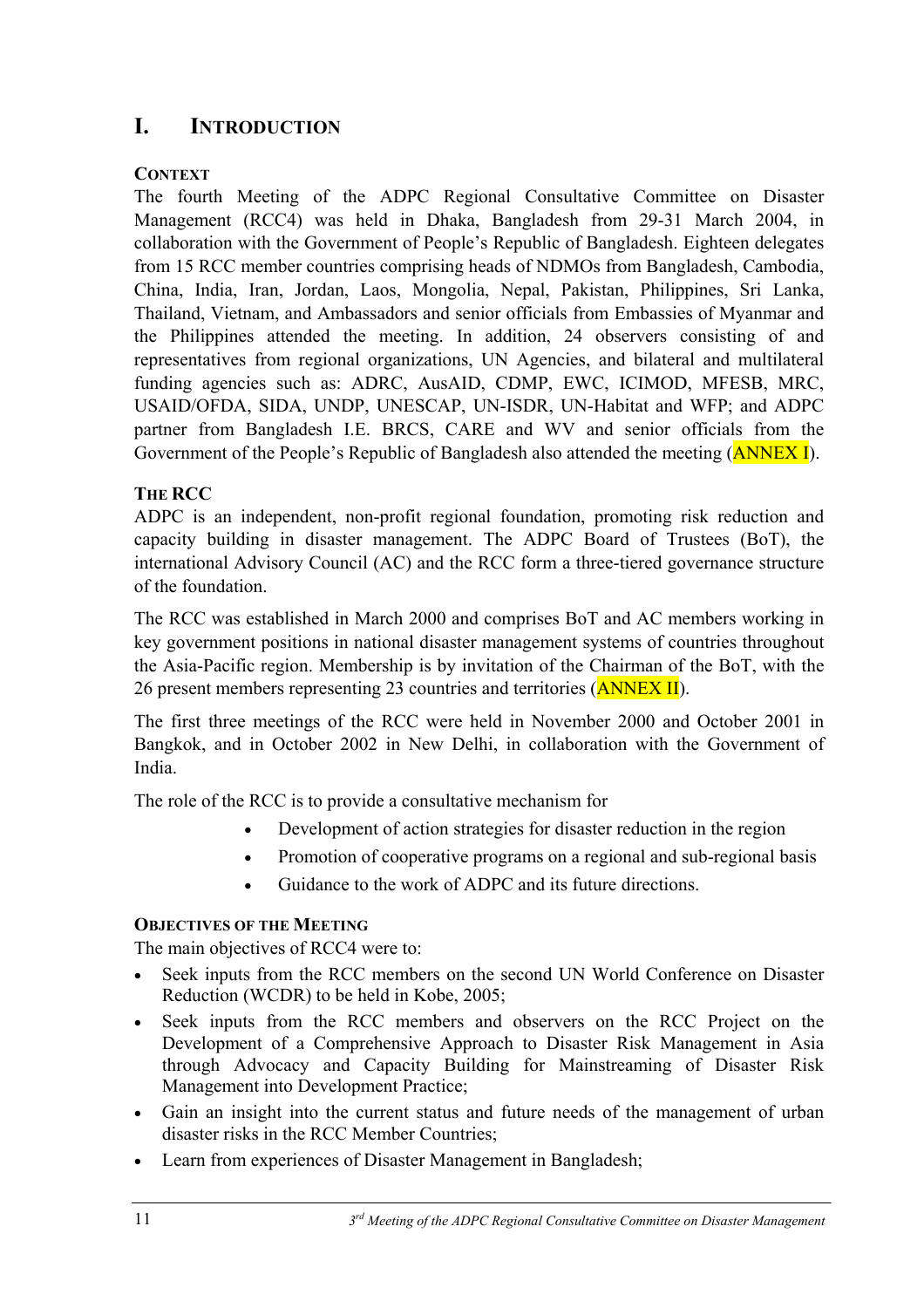- Share experiences and lessons learned from recent disasters and programs; and
- Seek inputs from the RCC Members on the ADPC Primer on Disaster Risk Management.

The agenda of the meeting is given at **ANNEX III** of this report.

## **II. THE OPENING CEREMONY**

The opening ceremony of the RCC4 was organised by the Ministry of Disaster Management and Relief, Government of the People' Republic of Bangladesh and ADPC and was held at 10:30 am on Monday, 29 March 2004 at the Osmani Memorial Hall. The chief guest was the Honourable President of the People's Republic of Bangladesh, Professor Dr. Iajuddin Ahmed, H.E. Professor Dr. Krasae Chanawongse, Cahirman ADPC BoT and Special Advisor to the Prime Minister of Thailand presided over the ceremony; and H.E. Mr. Chowdhury Kamal Ibne Yusuf, Honourable Minister of Disaster Management and Relief delivered a special address. The ceremony was attended by over 600 persons consisting of Ambassadors and Counsellors from embassies in Dhaka, senior officials from UN agencies, representatives of international organizations and agencies, NGOs, delegates from RCC member countries, senior officials from the Ministries of the Government the People's Republic of Bangladesh, other specialist disaster management organizations, representatives of state governments and the media.

The welcome address was given by Mr. Faruq Ahmed, Secretary in charge, Ministry of Disaster Management and Relief, Government of the People's Republic of Bangladesh. Mr. Ahmed highlighted that disaster management is a crucial issue of any development efforts for sustainability. He emphasised the long-standing relationship between the Government of the People's Republic of Bangladesh and ADPC, elaborating on the past and current ADPC activities in Bangladesh and the Government's pleasure of hosting the  $4<sup>th</sup>$  Meeting, having been an active participant of the RCC since it's establishment in 2000. In recognition of the role of natural disasters in creating havoc in many countries of South Asia, the Secretary informed the attendees that at the recent Summit in Islamabad, heads o Government of the South Asian Association for Regional Cooperation (SAARC) further endorsed the need for regional cooperation on natural disaster management. Mr. Faruq called on the South Asian countries to take the lead and build a working partnership under the SAARC framework. The Secretary also expressed his pleasure that the world community was meeting in Kobe, Japan in January 2005 for the second World Conference on Disaster Reduction (WCDR) and that the RCC served as a preparatory regional meeting in the Asian region, noting that the Asian region had rich experience and insights to bring to the conference.

Elaborating on the disaster management systems in Bangladesh, Mr. Faruq shared with the attendees the institutional arrangements in the form of Council and Committees from national down to union levels. These mechanisms provided policy-making provisions, and their implementation of policies by the highest level by the National Disaster Management Council (NDMC) headed by the Honourable Prime Minister and Inter-Ministerial Disaster Management Coordination Committee (IMDMCC). This well set-mechanism included a long established line Ministry that was solely dedicated to Disaster Management and Relief and it's technical arm, the Disaster Management Bureau. In conclusion, the Secretary in Charge thanked ADPC for holding the fourth RCC meeting in Bangladesh.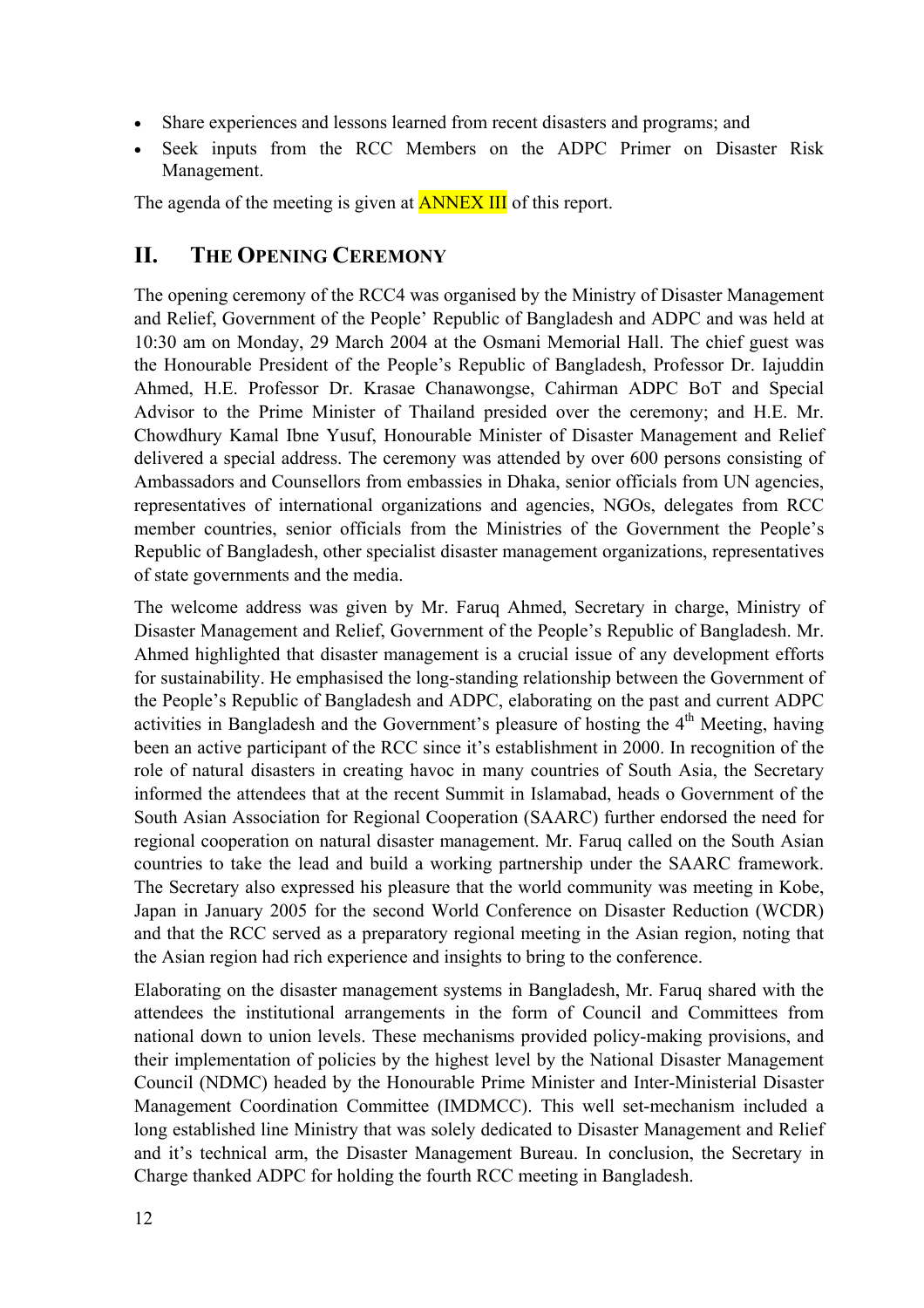In his address, Dr. Suvit Yodmani, Executive Director of Asian Disaster Preparedness Center (ADPC), expressed his appreciation to the Government of the People's Republic of Bangladesh for taking the initiative to host the meeting. He also acknowledged with gratitude, the generous support of the Government of Australia to the RCC and the pilot implementation of a new initiative to mainstream disaster risk management into development practice in Asia. Deep appreciation was also expressed to the Honourable President of the People's Republic of Bangladesh for his gracious presence. Dr. Yodmani noted that his kind consent to inaugurate the meeting was testament to the importance that the Government and the President attach to disaster preparedness and management. He commended Bangladesh for being the first country in Asia to establish a separate Ministry of Disaster Management and Relief in 1972 and for it's well formulated 'Standing Orders for Disasters'. Dr. Yodmani provided an overview of the ADPC and the RCC, it's achievements, the key issues to be addressed by the  $4<sup>th</sup>$  RCC and its main objective to further consolidate the RCC mechanism towards a more action-oriented approach.

Mr. Salvano Briceno, Director, UN-International Strategy for Disaster Reduction, in his address, commended the ADPC for it's ability to effectively mobilise key actors in the region in a meeting that represents an irreplaceable opportunity to meet, exchange, share information and experiences, discuss common concerns and identify further step to improve and develop capabilities to reduce the negative impacts of disasters and engage in comprehensive risk management. He thanked ADPC for its active membership of the UN Inter-Agency Task Force on Disaster Reduction and ISDR-Asia Partnership and expressed pleasure with the collaboration between ISDR and ADPC and looked forward to increased cooperation in the future. He also congratulated the Government of Bangladesh on establishing a Ministry of Disaster Management and Relief. Mr. Briceno outlined the significance of the 1<sup>st</sup> World Conference on Disaster Reduction and the resulting Yokohama Strategy. He highlighted that the General Assembly of the United Nations directive to review the implementation of the Yokohama Strategy and Plan of Action was a key objective of the forthcoming WCDR. He emphasised the need to accelerate the application of available knowledge and technology and the implementation of policies and measures to reduce risk and vulnerability to natural and technological hazards. He stated that the 2<sup>nd</sup> WCDR was the opportunity for unite efforts and present a common front to raise awareness and convince the political and economical leaders on the urgency of reducing the impacts that hazards are posing to development and that was a need to use resources for development as opposed responding and recovering from disasters. Promoting disaster reduction was an essential pre-condition to the achievement of the Millennium Development Goals and the Johannesburg objectives for sustainable development. Mr. Briceno concluded by urging the RCC delegates to ensure that relevant authorities in their respective countries participate in the preparatory process and attend the Conference. He confirmed that the ISDR Secretariat was ready to facilitate exchange and negotiations required in this regard.

In his address, Professor Dr. Krasae Chanawongse, Chairman of ADPC Board of Trustees, and Special Advisor to the Prime Minister of Thailand on behalf of ADPC expressed ADPC's honour at the presence of the Head of State at the opening ceremony and noted that this provided much evidence of the commitment of the country to confidently deal with the disaster risks that it faces. Professor Krasae commended the Government of Bangladesh for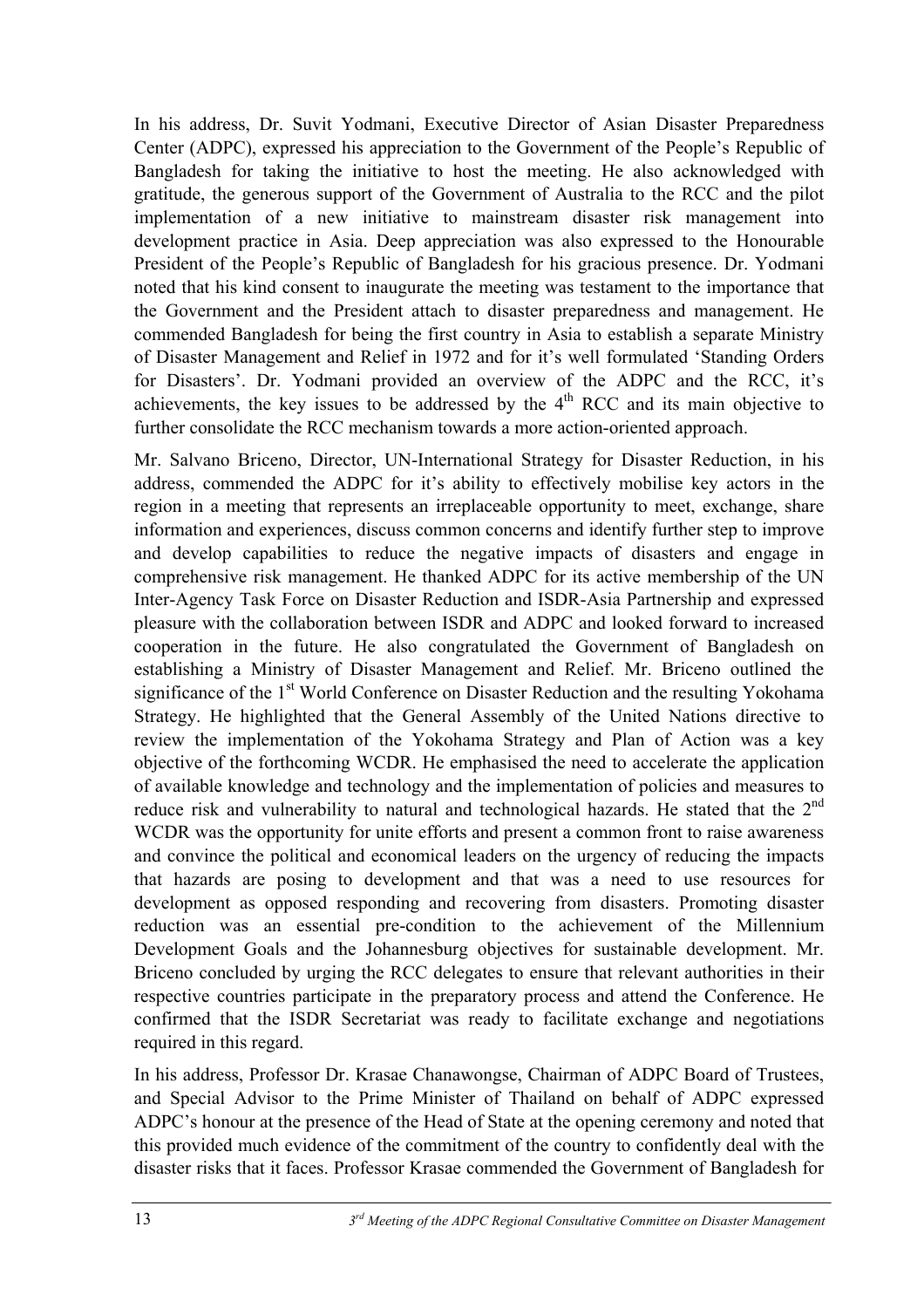recognising the meaningful roles played by NGOs and for the good partnerships that exists between the government and the NGO sector. The Chairman highlighted the need for political decision makers and resource allocating Ministries such as Finance and Planning to be actively involved in the new RCC initiative to mainstream disaster risk management in development work in Asia and affirmed that this initiative had the full support of the ADPC Board of Trustees. Professor Krasae noted that that the implementation of the programme of action resulting from the  $2<sup>nd</sup>$  WCDR would be the responsibility of national governments and the need for countries to be forward looking in setting their goals and pragmatic in establishing implementation plans and arrangements. He also expressed his pleasure that an ISDR Asia Partnership had been established with ADPC as one of the founding members. Immense satisfaction and pride was derived from the recognition of ADPC's role in raising awareness, building capacities and promoting cooperation in the region which was exemplified by ADPC being awarded a medal by His Excellency Prime Minister Hun Sen of Cambodia in recognition of ADPC's contribution to Cambodia. Professor Krasae confirmed the ADPCs Board of Trustees support of the RCC as an important forum to deliberate on the priorities of Member Countries and promote cooperative programmes on a regional and sub-regional basis.

H.E. Mr. Asadul Habib Dulu, Honourable Deputy Minister of Disaster Management and Relief of Bangladesh recognised the effectiveness of the RCC as an operational mechanism to provide a network of senior officials committed to disaster reduction in Asia and the Pacific. He informed attendees that the Government of Bangladesh realised that the building of self-reliance and awareness as part of the empowerment of the vulnerable and high-risk community should be the cornerstone of their policies and strategies related to preparedness and mitigation. Mr. Dulu emphasised that the government perceives disaster management and sustainable development as inseparable binding issues and reiterated their commitment to mainstream disaster management in all spheres of development planning.

In his address, H.E. Mr. Chowdhury Kamal Ibne Yusuf, Honourable Minister of Disaster Management and Relief of Bangladesh highlighted the importance of sub-regional, regional and international mutual, pragmatic and coordinated collaboration in respect to training, research and effective disaster management so as to reap maximum benefit for the people through frequent sharing of expertise, experience, knowledge and information. The Minister shared with the audience that the importance placed by the Government of Bangladesh to non-structural measures alongside structural ones, allowed for better coordination within its disaster management system. The non-structural measures focused on preparedness and possible actions to reduce risks and losses and better coordinated mechanisms between Government Organisations, Non-Government Organisations and grass-roots communities. The practical measures that were adopted to support a comprehensive disaster management approach involved 1) preparation of legislation, policy and plans for disaster management; 2) training and public awareness build-up; 3) improvement of warning systems and 4) establishment of local disaster action plans at district, upazilla and union levels. Mr, Chowdhury noted that inspite of the achievements made by the Government of Bangladesh in the field of Disaster Management, that gaps and weaknesses still exist and that the Government was making renewed efforts which involved a policy that aims to shift Government emphasis from single agency response and relief dependency culture towards a more comprehensive programming within a broader risk reduction mitigation and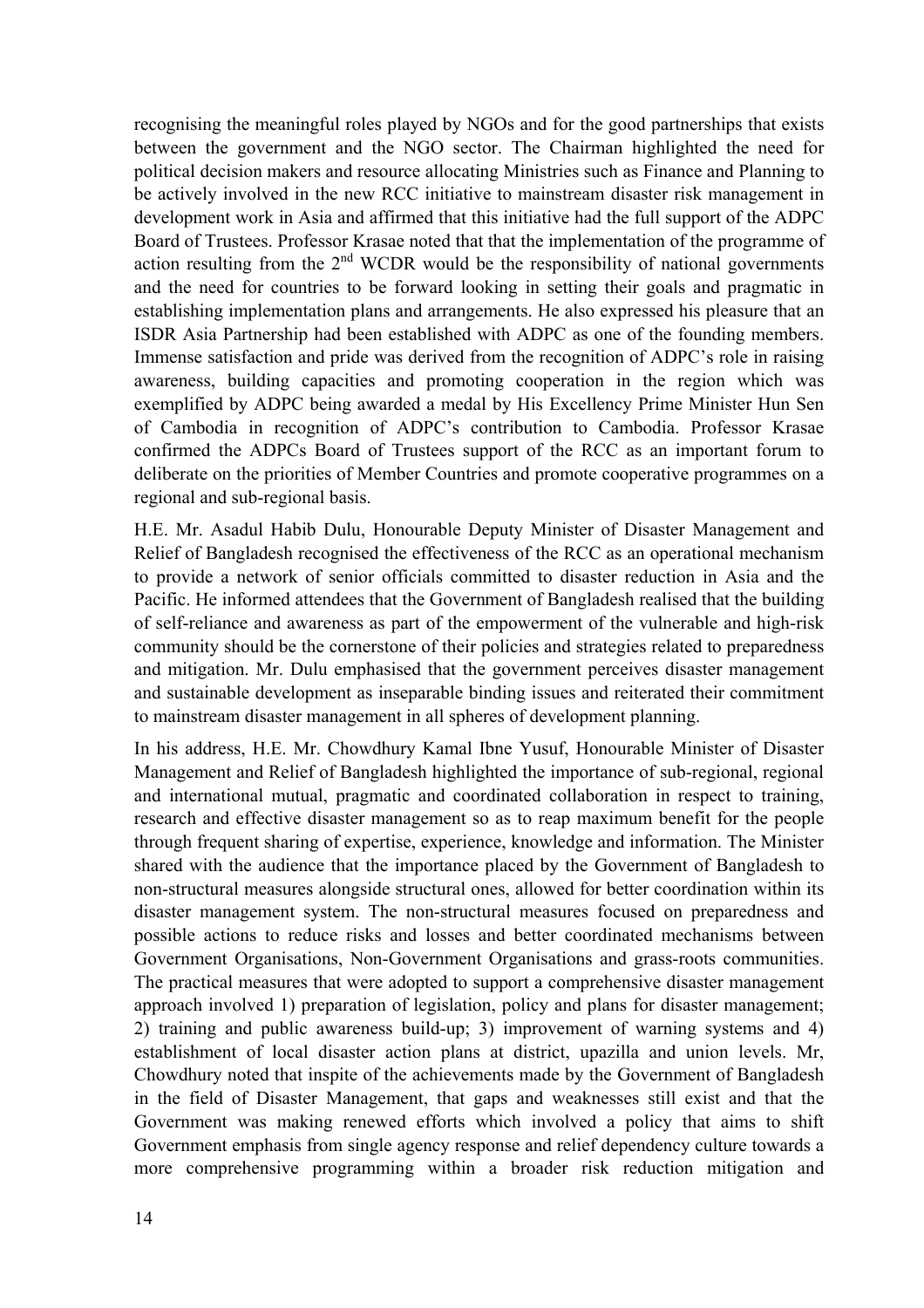management framework and a coordinated programming environment. He complimented ADPC for its pioneering work in the region and its contribution to Bangladesh and expressed his satisfaction at the opportunity for Bangladesh to host this important meeting of disaster management leaders of the region.

The RCC was inaugurated by the Honourable President of the People's Republic of Bangladesh, H.E. Professor Dr. Iajuddin Ahmed. In his inaugural address, the Honourable President commended ADPC for its vision of safer communities and sustainable development through disaster reduction. He noted the rising trends and intensities of natural hazards, it's impacts on lives and livelihoods and the increasing risks that are faced by both rural and urban communities due the growing population, poverty, greater urban density, environmental degradation and climate change and that this scenario would remain unchanged unless the vulnerability of the people is reduced to an acceptable limit. The President stated that it was well within the powers of Governments to proactively diminish the risks of communities and negative impacts of natural hazards through better decisionmaking, improved planning, effective risk management, innovation in development and environmental protection. He asserted that risk assessment and disaster reduction should be integral parts of all sustainable development projects and policies.

The president elaborated on the Comprehensive Disaster Management Programme (CDMP), a new initiative implemented by the Ministry of Disaster Management and Relief with the support of UNDP and DFID. This project aims to reduce disaster risk of the most vulnerable through the development of sustainable livelihoods and to keep the effects of natural, environment and human induced hazards to a manageable and acceptable humanitarian level through the strengthening of institutional mechanisms and expanding preparedness and mitigation programmes. The programme is designed to encompass all aspects of risk management and to facilitate the move from a single agency response and relief system to a holistic strategy that addresses the issue of community vulnerability. Another initiative, the "Natural Risk Reduction Programme" launched by the Ministry of Disaster Management and Relief seeks to integrate relief resources for risk reduction and poverty alleviation by improving socio-economic conditions of the ultra poor and changing the attitude of the stakeholders. This initiative, implemented from the government's own resources demonstrates the national political commitment by the Government of Bangladesh to support the poorest and most vulnerable household to develop the capacity to manage livelihoods and address disaster risks. The President stressed that the importance of creating awareness of impending disaster and post-disaster rehabilitation activities at the community level as a national duty. He emphasised that under no circumstances should the devastation of natural hazards be allowed undermine initiatives for sustainable development and that it was clear that preventative measures were more effective in combating disaster than relief operations. In conclusion, he congratulated ADPC for its consistent effort towards disaster preparedness through implementing various activities that prepare communities to cope with disasters.

Mr. A.H.M. Shamsul Islam, Director General of the Disaster Management Bureau, MDMR proposed a vote of thanks.

A copy of all speeches at the opening ceremony is given in ANNEX IV of this report.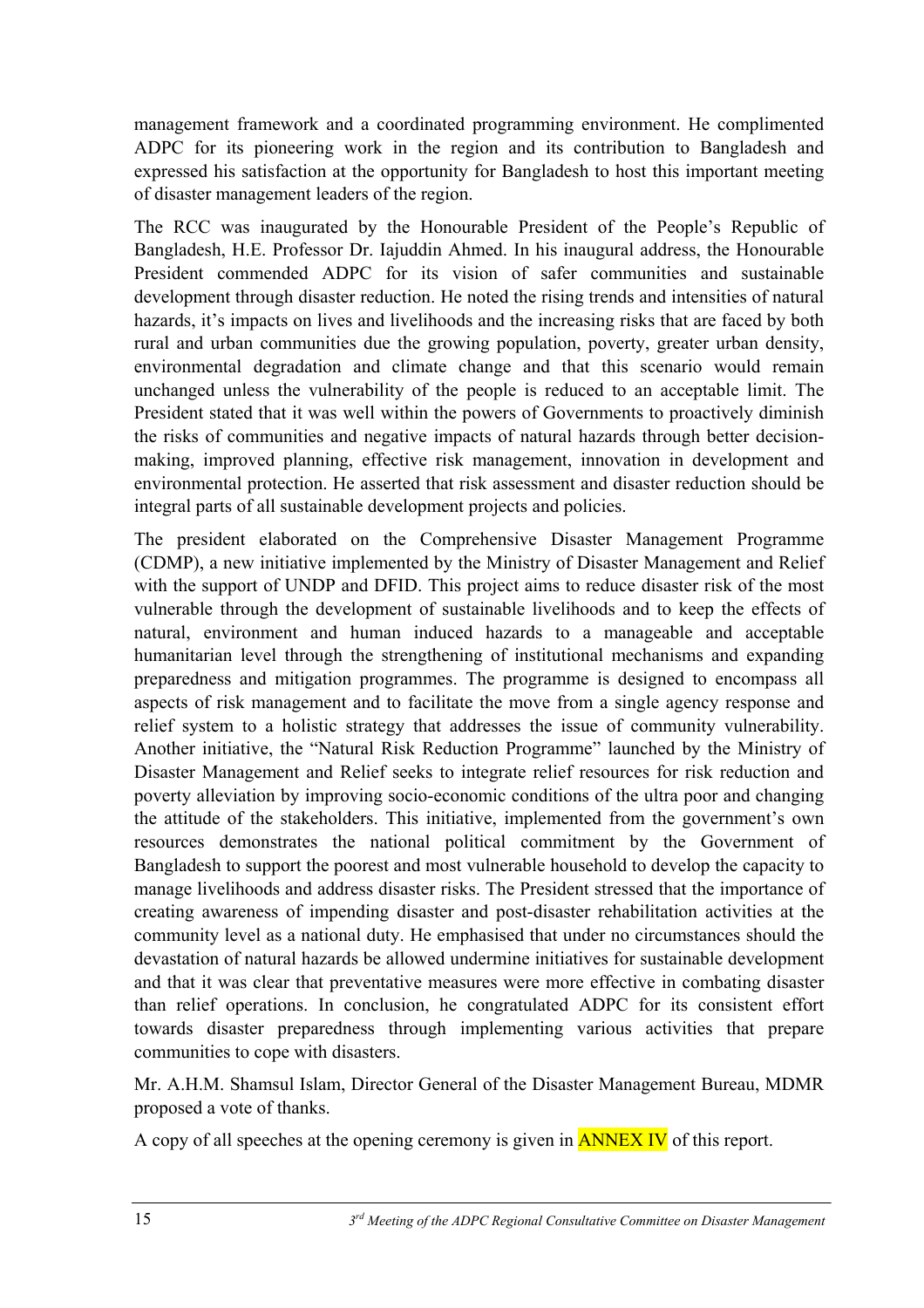## **III. SESSION I: INTRODUCTION AND ADOPTION OF AGENDA**

The first session of the RCC Meeting was chaired by Col. Mr. Brian Ward, Director Emeritus and Member of the Board of Trustees, ADPC.

The session commenced with an introduction of each of the RCC delegates and observers present who provided a brief description of the countries and organisations they were presenting. Dr. Suvit briefed the meeting on the role of RCC and the purpose of the  $4<sup>th</sup> RCC$ Meeting. He explained that RCC meetings were organised with the vision of its member countries collaborating at technical as well as policy and foreign affairs level. The Meetings are also for assessing the needs of its member countries, to encourage regional cooperation, to confirm that ADPC activities are in tune with the identified priority needs of its RCC member countries, to enhance the sustainability of RCC mechanism, and identify ways to mobilise resources.

The agenda was adopted and the following members were invited to serve on the Steering Committee to facilitate the meeting and guide its overall direction, focus its deliberations towards substantive outcomes:

- Bangladesh Mr. Faruq Ahmed
- China Professor Li Jing
- India Mr. Madhavan Nambiar
- Lao PDR Mr. Phetsavang Sounalath
- Philippines Col. Elma Aldea
- ADPC Mr. Earl Kessler
- ADPC Mr. Loy Rego

The first meeting of the Steering Committee was held immediately after the first session.

An overview of ADPC, its current structure and activities was presented by Mr. Earl Kessler, Deputy Executive Director of ADPC and Mr. A.J. Rego, Director and Team Leader, Disaster Management Systems.

Mr. Kessler provided an overview of ADPC activities, focusing particularly on the recent restructuring and the initiation of a new set of activities. As the ADPC activities evolve, it aims to apply the different tools that that it has developed and the good practices that have been identified, use the information that it has gathered and assist in the implementation of policies such that real and concrete changes and results enable ADPC's vision and mission to become a reality, making a difference to the way that people live. The RCC is as seen as an avenue though which the development of co-operative programmes can be used as a mechanism to create partnerships and platforms from which a broader, cross-sectoral activities can be developed. An account was given of the various partnerships in which ADPC was currently involved, namely ASEAN, ESCAP, MRC, ICIMOD, ISDR, SAARC and the World Bank. Gratitude was expressed to AusAid for providing generous institutional support to ADPC which will allow ADPC to enhance it's knowledge management capabilities and monitor and evaluate its institutional mechanism as well as the quality of the ADPC products and programmes. A brief description was given of the activities of the re-structured teams, namely the Climate Risk Management, the Disaster Management Systems, the Public Health in Emergencies, the Strategic Disaster Risk Management and the Urban Disaster Risk Management teams.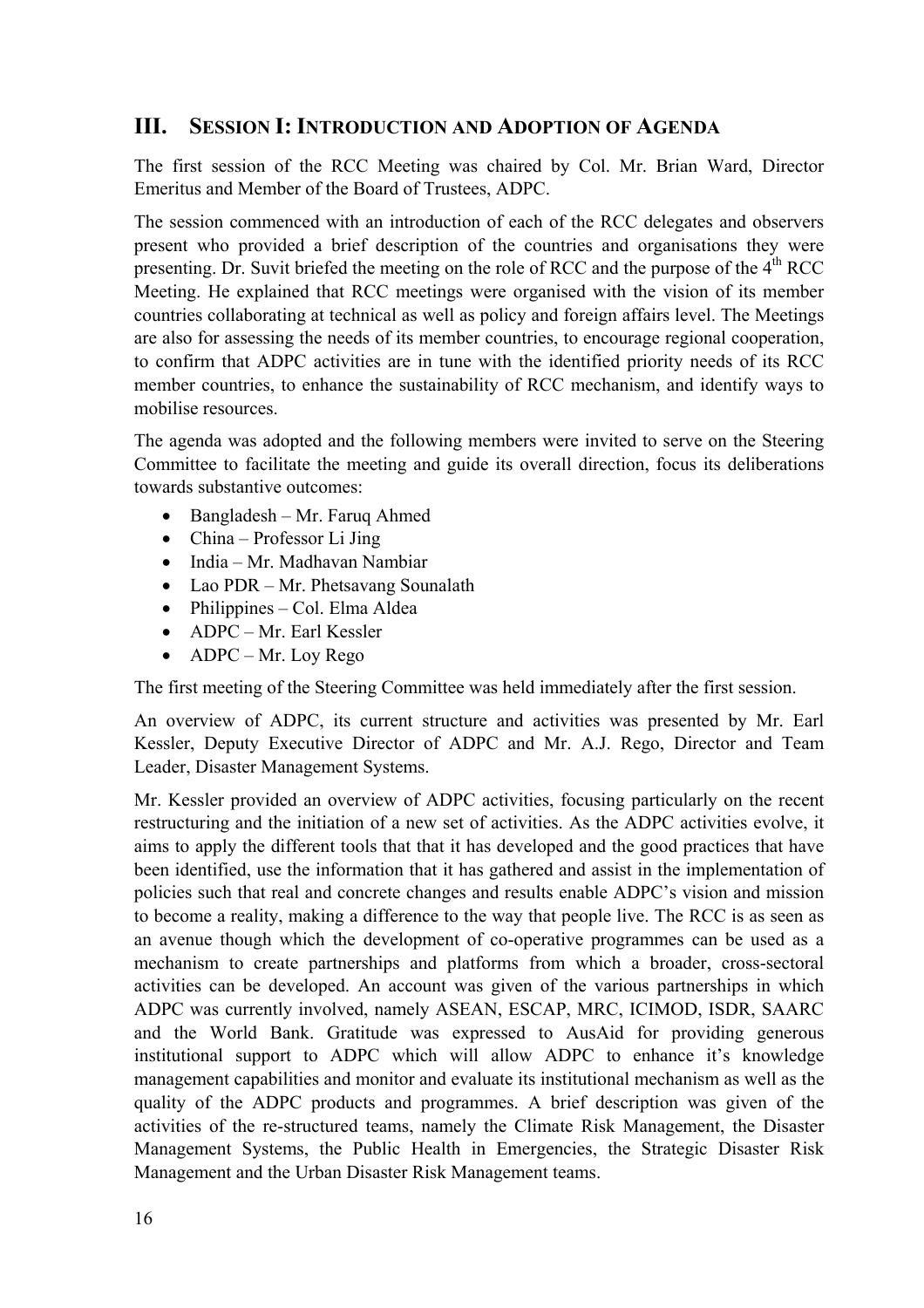Mr. A.J. Rego provided a brief review the RCC and it's past Meetings. The presentation included the priority action areas that were outlined at each RCC Meeting, a review of the RCC mechanism and the progress that have been made in implementing the recommendations made. The priority action areas for the previous RCC meetings and the review of the RCC mechanism include:

1<sup>st</sup> Meeting of RCC (November 2000):

- Mapping strengths and capacities of RCC Member Countries
- Building capacity, training and public support for disaster management and mitigation
- Development of national disaster management plans and information systems
- Improving legislative and institutional arrangements and enhancing political will for disaster management and mitigation
- Integration of disaster risk reduction into national development plans
- Scientific and technical inputs for disaster management (including early warning)
- Enhancing sub-regional cooperation in hazard management (East, South east and South)
	- South East Asia Assist AEGDM with ASEAN Regional Program, promote flood control management on MRC agenda
	- South Asia Strengthen cooperative action through SAARC, hold South Asian meeting

2<sup>nd</sup> Meeting of RCC (October 2001):

- Comprehensive Disaster Risk Management Approach (CDRM) to be adopted by all member countries
- Community level risk mapping and community based disaster management piloted in all countries
- Capacity building of national disaster management systems
- Creating awareness, political will and support for disaster management
- Cooperation with sub-regional bodies
- Asian Regional Conference
- Asian Regional Report on Disaster Reduction
- Vulnerability Atlas for Asia
- Building capacity for management of man-made disasters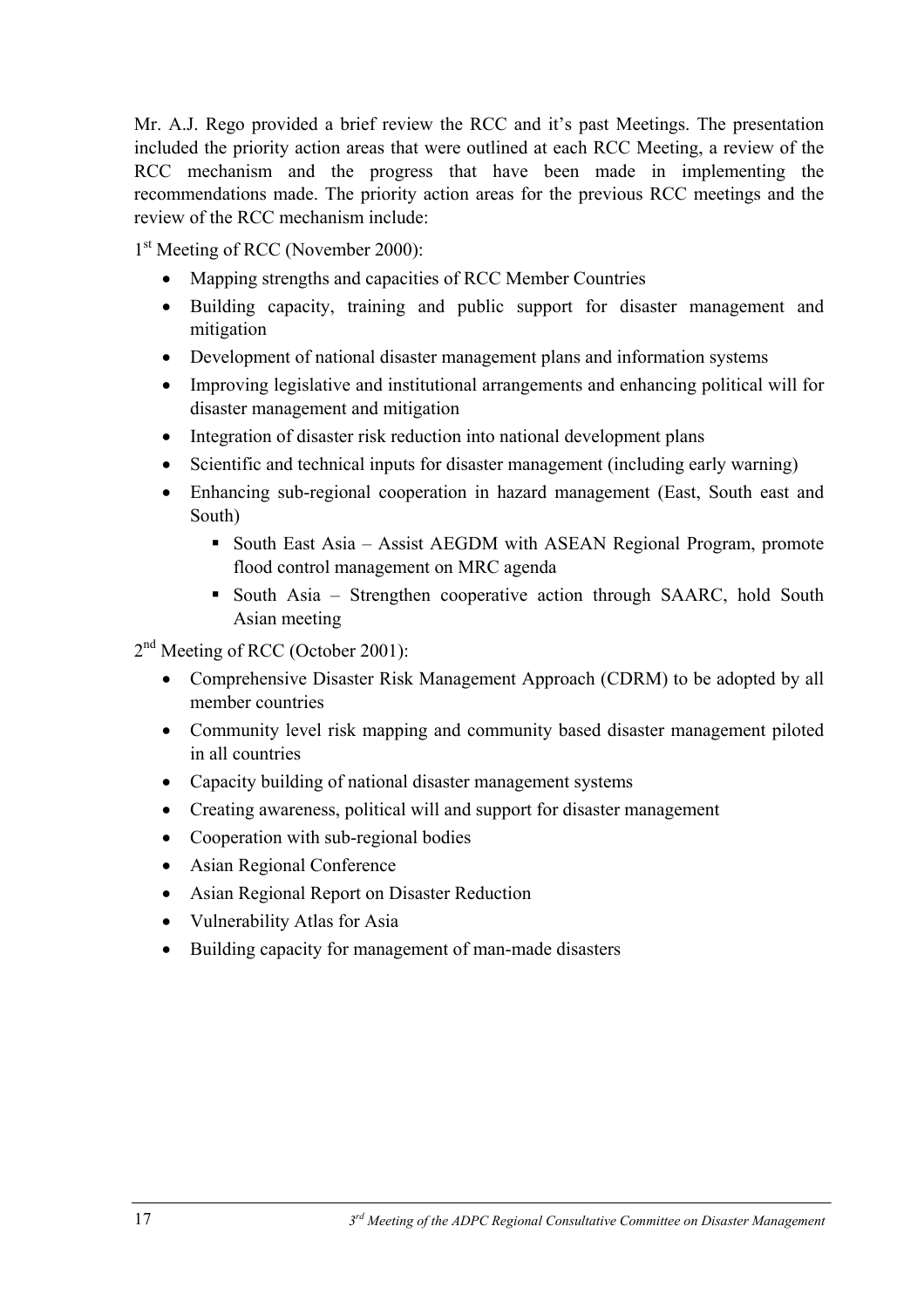3<sup>rd</sup> Meeting of RCC (October 2002):

- Comprehensive approach to disaster risk management and programs to be developed by all member countries
- Capacity building at various levels (national and local) on DM planning, emergency response and coordination, damage and needs assessment and public awareness
- Strengthening regional cooperation in drought management
- Cooperation with/among RCC member countries
	- Capacity building in wildfire management
	- Mekong delta cooperation in flood management
	- ASEAN Regional program on Disaster Management
	- South Asian Action Program
- Sharing experiences on legal and institutional arrangements in RCC member countries
- Development of Primer on Urban Disaster Mitigation

Review of the RCC Mechanism:

- Established itself as a meaningful platform among DM focal points of Asian Governments for discussion, exchange of experiences, identification of new thrust areas and learning from others
- $\blacksquare$  Has helped identify new initiatives to be taken up at national level
- Catalysed action in existing sub-regional mechanisms
- **Provided opportunity for UN agencies, donors and technical institutions to** understand perspectives, constrains, challenges and priorities for national governments
- Benefited from steady, consistent support of AusAID
- Increasing ownership by national governments and strong participation
- Slow but steady progress on taking up implementation on regional scale projects arising from wide-ranging agenda coupled with constraints of both technical and financial resources
- Members, observers, ADPC and other stakeholders must collaboratively identify ways forward

Comments from the floor were invited.

#### **PLENARY DISCUSSION**

#### **Regional Cooperation and Implementation of Regional Projects**

Mr. Nambiar, India observed that first three meetings of the RCC have identified valuable priority areas in terms of regional cooperation and that the RCC should examine the new initiative and identify activities in vulnerable regions as a project for regional cooperation. This would assist in experience sharing of good practices for countries that have specific disasters problems. He envisaged that RCC4 would move forward and result in the implementation of regional projects.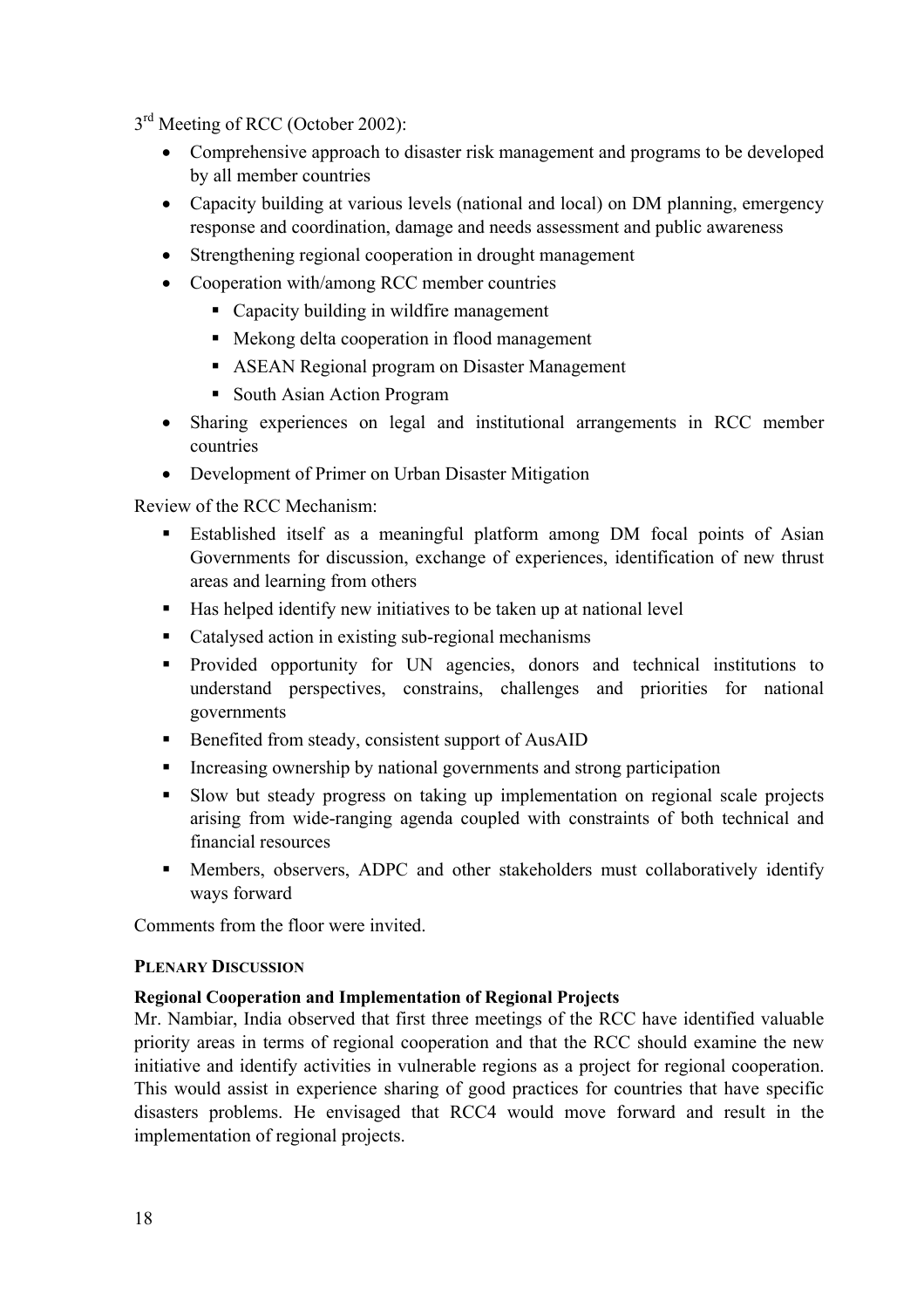#### **Ensuring the Sustainability of Programmes**

Ros Sovann, Disaster Management Advisor, Cambodia expressed his concern to ensure that the mitigation programmes that were aimed at strengthening local government remain sustainable and stressed the need of cross-sectoral links that seek to involve the government in the outset. He informed the participants that numerous much-appreciated projects had been successfully implemented in Cambodia that involved response, mitigation and preparedness at the community level. However, on completion of the programme when they are phased out by the donors, little consideration is taken into account on the sustainability of these programme. Therefore there exists a need to attach an element of responsibility ensure that these programmes are sustainable and that they should contain links to a responsible, sustainable agency within the government who would be able to follow-up, continue to adapt and improve on the programmes when the donors or practitioners phase out. What is currently missing is the conjunction between success and sustainability, an important issue that should be discussed such that strategies to establish these links can be formulated.

Mr. Kessler commented that it was an interesting idea and that one of the prevailing issues of development is that of scaling-up, of which there a few instances of a successful demonstration that has scaled-up into a sustained set of programmes that addresses the required needs at a higher scale. Another aspect of this issue relates to the commitment of the countries to set aside part of their national budgets for disaster management and the need for local governments to recognise that they too have a responsibility to ensure the sustainability of successful programmes. Mr. Kessler highlighted that there were ways to secure resources through the domestic capital market for the capital investment that is required so that non-conducive, donor dependent inhibitions and the creation of false expectations can be shed. Roles of the state and national governments should also be considered and ADPC would like to examine how it could assist the RCC Members on this issue.

#### **Drought Issues in India and the Region**

Mr. Madhavan Nambiar, IAS, Executive Director, National Institute for Disaster Management (NIDM), India, informed the participants that drought is a major problem in India and that currently nearly 7-8 states in India were reeling under drought. A large amount of information on the emerging issues in drought and climate change was being generated and he urged ADPC, with its relevant experience and expertise, to work with the NIDM in documenting this information. The significant impacts of drought were being overlooked as it was a slow-onset disaster.

Mr. Kessler noted that ADPC is very much interested in the drought issues and that it has within its Climate Risk Management team a set of resources and individuals who are prepared and financed to be able to work for not just a short period but a reasonably long period of time on this set of issues. The dissemination of what is learned in India would also be useful to Sri Lanka which it going through its own issues of drought and it has its own set of drought activities from which lessons can also be learnt. Also of importance was the need to learn from and combine traditional coping mechanisms into contemporary mechanisms. ADPC's interested in working with India on the issue was reiterated. It was also noted that the 3<sup>rd</sup> RCC meeting, co-hosted by the Government of India in 2002, had drought as a special theme and discussed regional experiences in drought management. Copies of the RCC-3 report were distributed.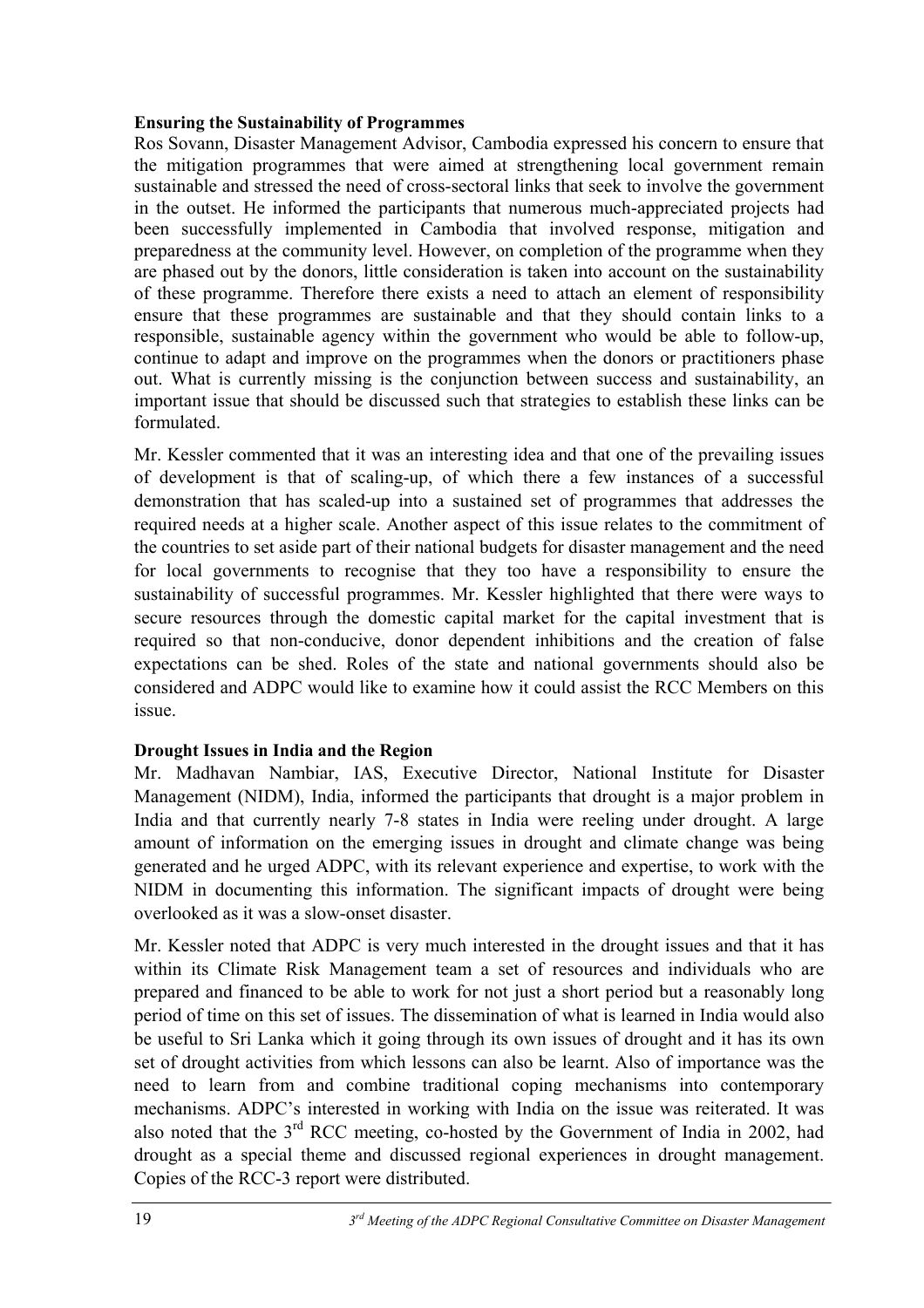Dr. Pak highlighted the partnership between UNESCAP, UN-ISDR and ADPC in a current initiation of a regional project proposal that has been submitted to the Global Environment Facility (GEF), called the Regional Drought Preparedness Network for Asia and the Pacific. The project fall would under UNDP activities as it is one of the GEF implementing agencies. UNDP has already agreed to undertake this project and 11 countries have expressed interest in the project. ESCAP are seeking interest from India, China, Bangladesh, Sri Lanka and it is envisaged that this regional network could be linked to the global network promoted by UNISDR, Mr. Briceno noted that the regional programme would be of more interest to the RCC as the global network provided only a loose framework of support for the regional initiatives. Copies of the UN-ISDR report Drought: Living with Risk, An Integrated Approach to Reducing Societal Vulnerability to Drought were made and distributed to the participants.

Mr. Bill Berger commented the OFDA has been working on drought issues in India for the last 5 years and their experiences demonstrate that solutions to the issue of drought were not simple. OFDA was funding a study through the ISET that examines adaptive strategies and coping mechanisms of the people in the region. The Project finishes in April and its results will be presented at a meeting in India in June. It is envisaged that more information will be harvested due to the spatial variability of meteorological conditions in India requiring the employment of different mitigation structures. The document will be available on the website of the ISET organisation.

In response to a query on the employment of traditional coping mechanisms in the current drought in India, Mr. Nambiar explained that although the traditional system are in place in places like Rajasthan, the severity of the droughts this year are particularly acute and are placing difficult demands on the traditional coping mechanisms. The attempts to preserve water reservoirs in the deserts have also in the recent year been devastated by drought and at present only relief efforts are working and as other preservation efforts and preventative mechanisms are failing.

# **IV. SESSION II: SPECIAL CONSULTATIVE SESSION FOR THE ASIAN REGION IN PREPARATION FOR THE UN-ISDR SECOND WORLD CONFERENCE ON DISASTER REDUCTION**

The session was co-chaired by Mr. Earl Kessler and by Mr A.H.M. Shamsul Islam from Bangladesh and facilitated by Mr. John Harding, UN-ISDR. This session provided an overview of the upcoming World Conference on Disaster Reduction (WCDR), included discussions on the constraints faced by the countries on effective disaster risk management and solicited comments on the Reference Guide for National Reporting and the priorities to be addressed at the 2nd WCDR.

Mr. S. Briceno, Director, ISDR gave a brief presentation to inform the RCC members about the preparations for the WCDR to be held in January 2005 in Kobe-Hygo. Mr. Briceno informed the participants that more details about the conference was available on the website. Mr. Briceno provide the aims and underlying approaches through which ISDR is implemented and the background to, the objectives of, the preparatory process and the format for the WCDR as well as the expected outputs and impacts of the conference.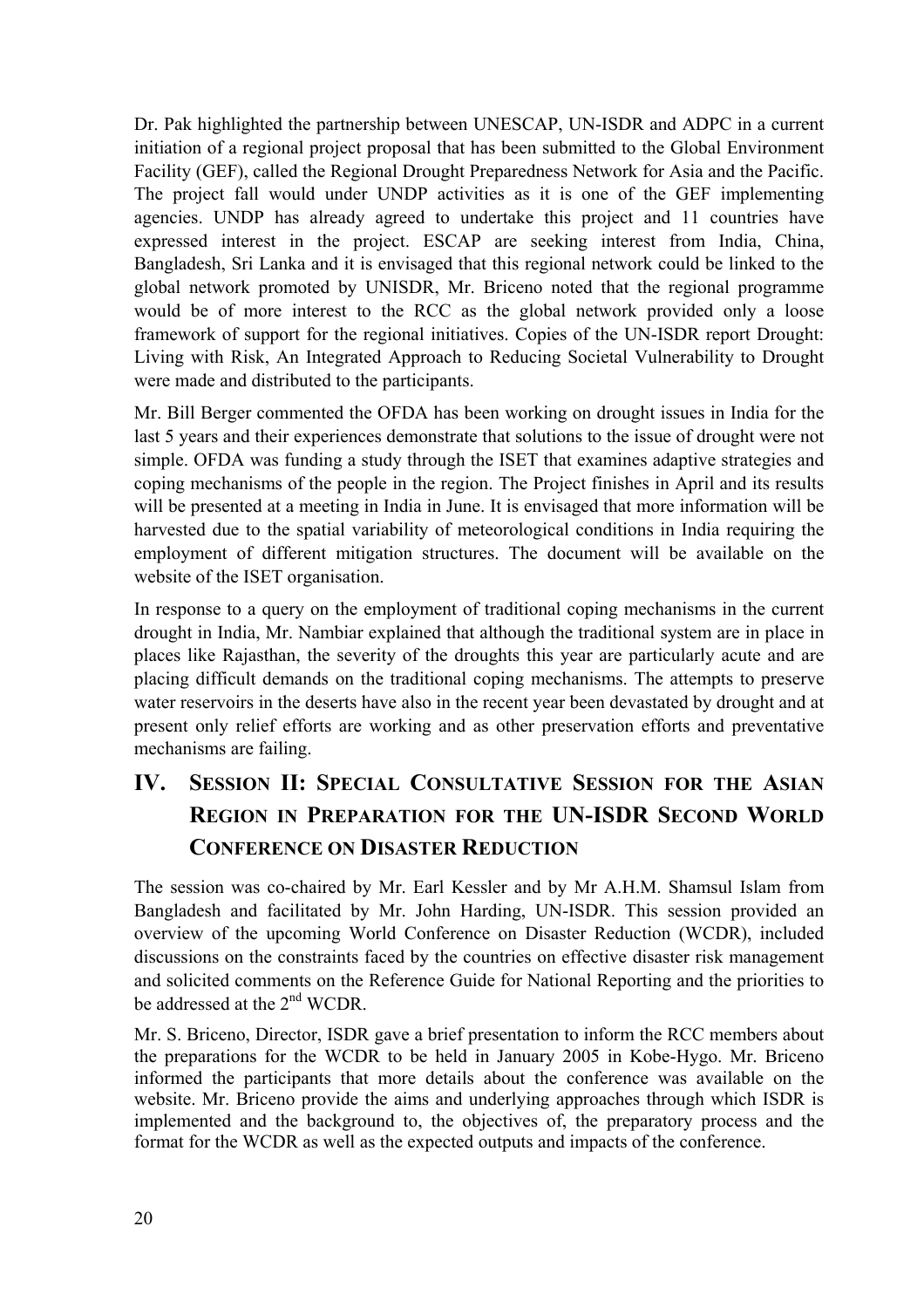One of the objectives was to enhance and expand the implementation of the commitments that were adopted in Yokohama with the intention of adopting stronger and more specific commitments from the countries. The RCC4 Meeting along with the ADRC meeting in February and a conference convened by the National Committee for Disaster Reduction, China in May form part of a preparatory, open-ended intergovernmental process to review the organisational and substantive preparations for the WCDR.

The Yokohama Review forms the first phase of the preparatory process which started with the commissioning of the ISDR Report: Living with Risk, a global review of disaster reduction initiatives that was prepared with the assistance of all the UN Partners and regional institutions. This report has been reviewed and updated will be published and can be access on the website. Another document is the IFRC 2002 World Disaster Report that focuses on reducing risk. A third document was the recent UNDP report on "reducing Disaster Risk".

Other parallel conferences of interest with links to the WCDR, namely the Small Island Developing States Conference in Mauritius in August to review the implementation of the Barbados Plan of Action, the Climate Change negotiations which has identified Adaptations to Climate Change as a main priority and has implications for Risk Reduction practitioners, and the World Urban Forum in September in Barcelona organised by UN-Habitat where urban risk reduction has also been identified as a key priority.

#### **PLENARY DISCUSSION**

Following the presentation, general comments were invited from the RCC delegates and the observers.

## **Clarification on the Preparation of National Reports, Deadlines and Kind of Processes**

Request for national information have been addressed to permanent missions/ ministries of foreign affairs in Geneva who are the main UN focal points for circulation to a whole host of different ministries in the respective countries depending on whom is in charge of disaster reduction in those countries (Ministry of the Environment, Planning, Health etc). He highlighted the difficulty in identifying a single authority with whom responsibility for disaster reduction should lie; as reduction risk and vulnerability is a multi-sectoral issue that should be a collective responsibility, which requires contributions from all sectors. Examples of disaster management in different sectors are improving environmental planning to reduce environmental degradation, education to develop/foster a culture of prevention; protecting schools, and hospitals; health and agricultural management etc.

China and Iran were cited as good examples where this mutli-sectoral approach has been organised through the National Platforms/Committees (for Disaster Reduction) involving the engagement of all the sectors and relationships with the Ministry of Agriculture, Health and Environment etc. This may not be the case in other countries were communication amongst the different sectors may not be as well organised, thus effecting their ability and capability to collect the information on their efforts to reduce risk for the consolidation of a set of data and information from each country.

Mr. Briceno asked the participants to examine the proposed guidelines and assess if they have the ability to contribute by coordinating or organising the information required for the National Reports or by providing the information needed to the authority that have been tasked to collect the information.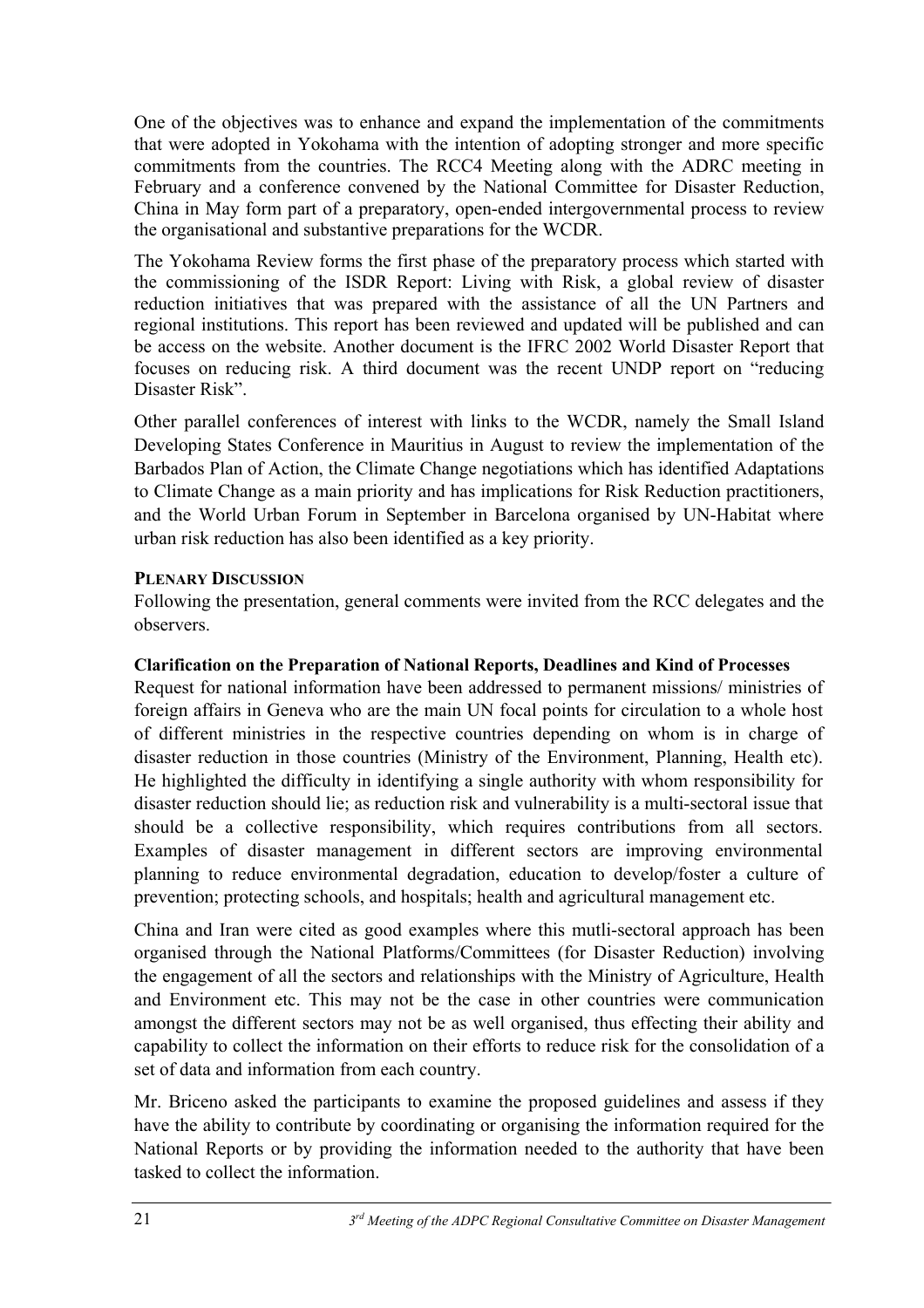The deadline for the National Reports is the  $15<sup>th</sup>$  June due to the tight schedule for the preparation of the conference. The information provided in the national reports has to be compiled, analysed, reviewed, assessed and prepared for more specific inputs for the global programme of action to be discussed in October at the Second Preparatory Committee Meeting for adoption at the WCDR in January 2005. This document is to be produced in the various UN languages, thus the participants were urged to work on their reports in order to meet the deadlines as the participants and their disaster management organisations would be the first people to benefit from a good disaster reduction programme.

### **Clarification of Expected Conference Outcomes, Strategy, Vision and Programme of Action**

The expected outcome of the WCDR is a simple summary document to highlight, the main challenges and goals and the need to include disaster reduction as an integral part of development programmes. Guidelines for the integration of disaster risk reduction as part of development, to finance risk reduction and mobilise local capital markets and capital capabilities in each country in each local community and at the national level, to integrate risk reduction with adaptation to climate change, to ensure that risk reduction is essential in the sustainable development programmes and in environmental management, and the integration of risk reduction into environmental management is envisaged to be the main ideas of the new programme of action for the next 10 yrs as these are new issues, such as climate change and the increasing challenges of urban growth.

The RCC participants were encouraged to follow-up on the outcomes of the preparatory meeting with the permanent missions to the UN in Geneva representing the countries. In particular the programme of action which will include specific elements to address all the range of issues, institutional and organisational development, policies integration and development, development, of legislation, education, training, awareness, risk assessment, identification and management etc to implement for the next 10 years, and to provide guidance to governments, regional and international organisations, and local organisations.

#### **Attendance at the WCDR**

Ms. Etsuko Tsunozaki, Senior Researcher, Asian Disaster Reduction Center (ADRC) informed the participants that a committee has been created in Japan for the preparation of the WCDR consisting of a group of experts in disaster reduction and with the UN agencies in Japan as observers, which discuss the challenges of mobilising funds for disaster reduction. Ms Tsunozaki also noted that they had been receiving queries from member of the public and Government of Asian countries who are interested in participating at the conference.

Mr. Briceno noted that it was a great challenge to convince the unconverted, who often have the resources to make a difference as the socio-economic benefits of disaster prevention are intangible. Therefore, there is an acute and important need to raise public awareness of the risks that they are incurring, such that they will place pressure on their political and economic leaders to make risk reduction a priority. Thus it is essential to convince people living in disaster prone areas to more vocal. From the perspective of the WCDR, its approach to motivate and convince the leaders from the economic and political sectors to present a common front, message, approach and programme with identified goals and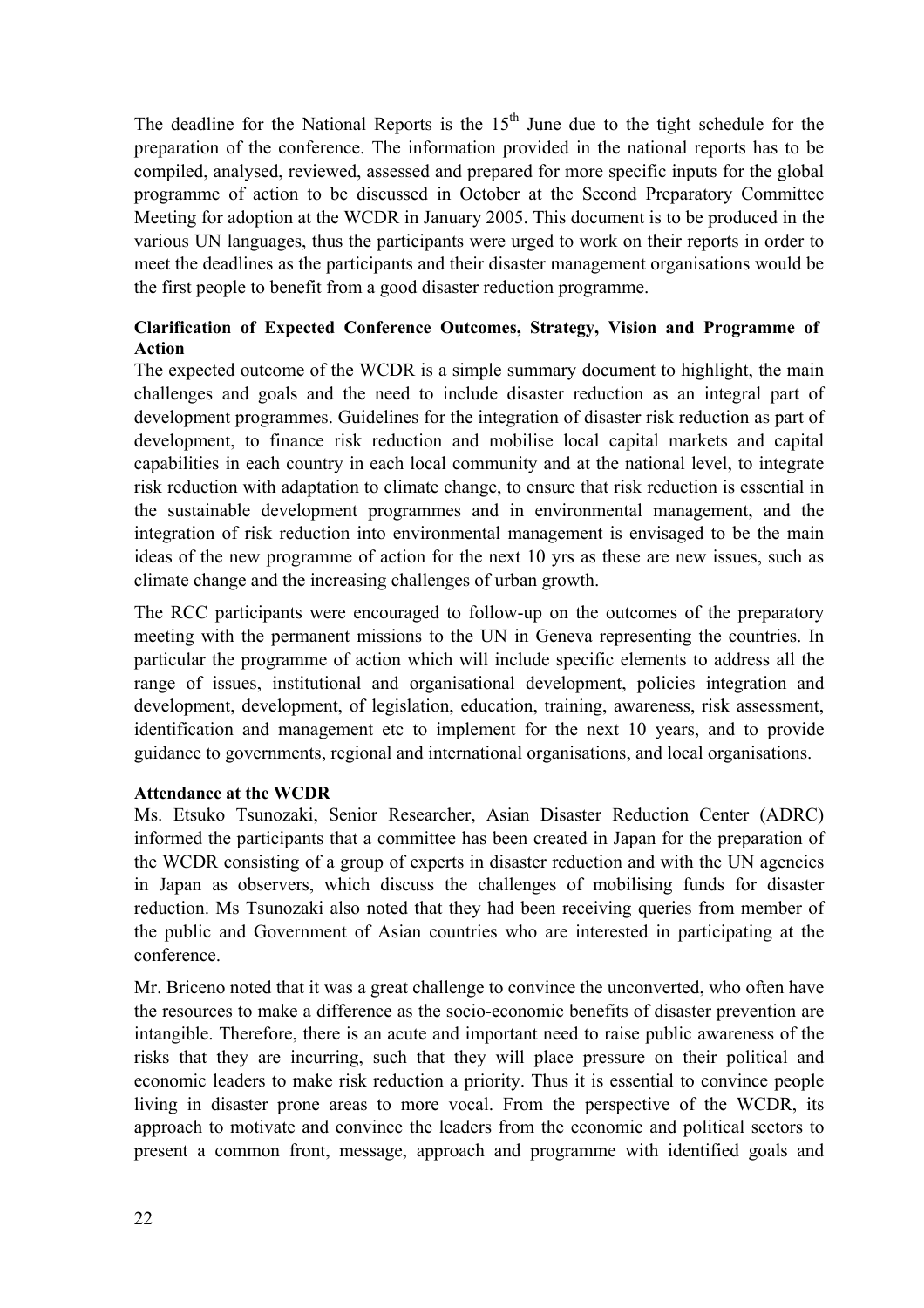targets. This stresses the importance of the preparatory meetings where common understanding can be consolidated into a set of common goals and ideas.

In response to the query, Mr. Briceno replied that the WCDR was a UN conference that follows a certain format and procedure and that participation would be restricted to participants who were part of a delegation from a particular government or a member of a recognised observer organisation. When the General Assembly approved the meeting in 2002, it was decided that the WCDR would not be a ministerial summit due to the demands placed by protocol and financial costs that are associated with a big conference. However, due to the recognition of the importance of the meeting, it was decided to convene it at a senior-officials level. This provides more flexibility as a senior-official could be a Minister or a Head of Government. ISDR has received feedback from many governments that Ministers and senior officials have expressed an interest in attending the meeting. Therefore, the WCDR will be attended by a mosaic of Ministers, heads of agencies, directors of relevant ministries, a mixture of delegates from different levels. The importance and relevance of the decisions made will be greater should higher level officials be in attendance, thus the RCC delegates were requested to motivate and convince their ministers to attend the meeting as this would assisting in convincing other ministers to attend. As the Government of Japan will be commemorating the  $10<sup>th</sup>$  anniversary of the Hanshin-Awaji Earthquake on 17 January 2005, plans have been made to invite head of state of some governments for the memorial activities, who may be likely to stay for the conference.

#### **Fostering Regional Level Commitment**

Mr. Sadraddine, Deputy Director General, Bureau for Studies and Coordination of Development, Iran, shared with the participants that from the Iranian experience as a disaster prone country, they have learnt that cooperation at international and UN level has been very effective. The necessary commitment of the political channels in Iran has been very satisfactory and the National Committee for Disaster Reduction, which developed from the earlier National Committee for IDNDR has since the year 2000 been continuously engaged in activities and updating its efforts with the original 9 sub-committees expanding to 22 working groups, not only at national level but also at provincial and district levels. Disasters such as a 5-year drought, floods and the recent earthquake in Bam continue to plague the country. The necessary commitments required from the national authorities has been created, thus focus at the WCDR should be on fostering regional level commitment between countries to each other as these are still lacking on trans-boundary issues such as floods, drought and invasions of locusts. These issues should be resolved and is a topic that the conference should address. This conference has taken very useful steps and there is optimism that things will improve in the future as there is readiness at present address the important issues like prevention, mitigation and promoting the integration of disaster management into development practice. However, an emphasis must be placed on regional cooperation.

#### **Importance of Disaster Risk Assessment**

Professor. Li Jing, Deputy Director, National Disaster Reduction Center, China, highlighted that most countries in Asia have insufficient resources and capacity to deal with large-scale disasters. Thus, international support was vital. However, internationally funded developmental projects, such as road and irrigation construction, should include covenants for hazard risk assessment and support to assist this activity. Examples to note include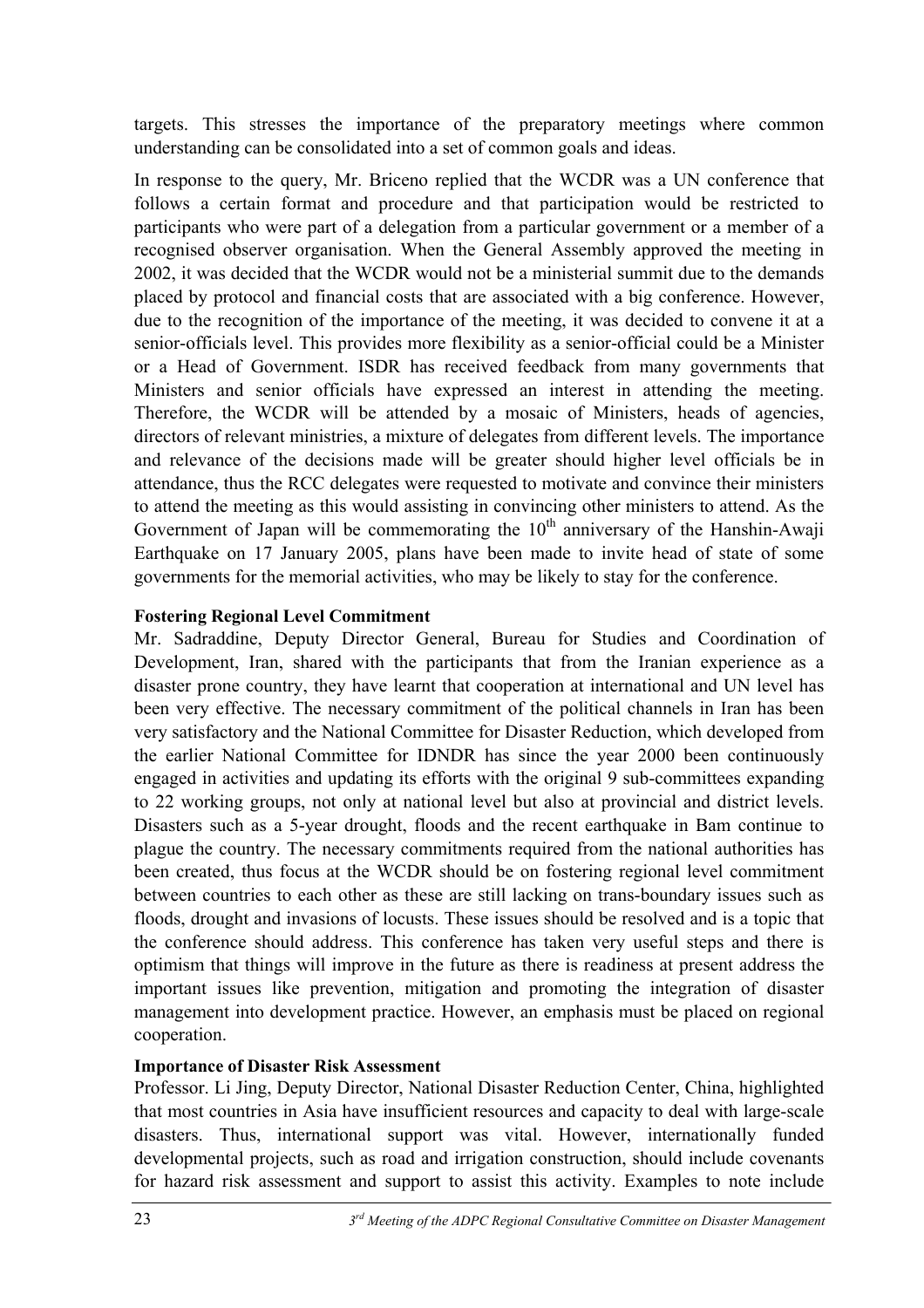Nepal amongst other countries where flooding on the same river washed away the same bridge several times, due to the lack of assessment of the disaster risk during times of flooding. In these areas, bridges that have been washed away, are rebuilt at the same location with no consideration of the maximum flood levels and the flood intervals. Therefore, covenants are needed for hazard assessment of development projects.

Mr. Briceno agreed that it was an important point and noted that it is part of environmental management that needs to be addressed as a key risk reduction measure.

#### **Additional Comments**

Mr. Sovann gave support to the idea of integration of Disaster Risk Management into development practise. He noted that this was a new theme that has emerged in the development field in which people are hesitant to consider and cooperate. He informed the participants that the Cambodia experienced difficulties in integrating disaster management into development practice. However, he emphasised that it was important to provide development practitioners and national governments with an understanding that they should consider disaster reduction during their daily activities. This should build an understanding that development should serve dual objectives with the additional component towards risk reduction through the use of risk assessment and analysis. Donors should take the opportunity to lead development to consider integrating disaster risk management into development practise. In Cambodia, during the bi-annual floods, development agencies distribute a large amount of rice seed for replanting, only for the crops to be destroyed during the next flood. When questioned on the objective of their activity, the donors cite development and poverty reduction, neglecting to consider that their activity also serves to reduce disaster.

Mr. Briceno agreed with Mr Sovann stating that it precisely one of the challenges of the conference to convince bi-lateral and multi-lateral donors that their investments in development should consider risk reduction and that too few development banks and donors were integrating risk reduction in their projects. What Mr. Sovann pointed out was the reality that is still being faced, that it is easier to obtain funding for relief than for risk reduction.

#### **PRESENTATION OF GROUP DISCUSSION**

The RCC delegates and observers were divided into three groups to discuss i) the constraints faced by the various countries for effective disaster risk management in their respective countries; ii) processes for National Reporting and Information for WCDR; and iii) the priorities that need to be addressed at the WCDR.

#### **Major Constraints for Effective Disaster Risk Management Faced by Asian Countries**

Reporting on constraints for effective risk management, countries identified the need for the enforcement and effective implementation of policies, political commitment, the lack of financial and technical resources, the difficulties in involving other agencies in work of disaster risk management and the consequent need for synergies between agencies and a coordinating role, the need for increased information exchange and communication, training and increased awareness of risks and vulnerability amongst decision makers as well as the populations at risk, and the lack of effective disaster risk assessment. They also identified the need to integrate disaster risk management with poverty reduction and the raising of the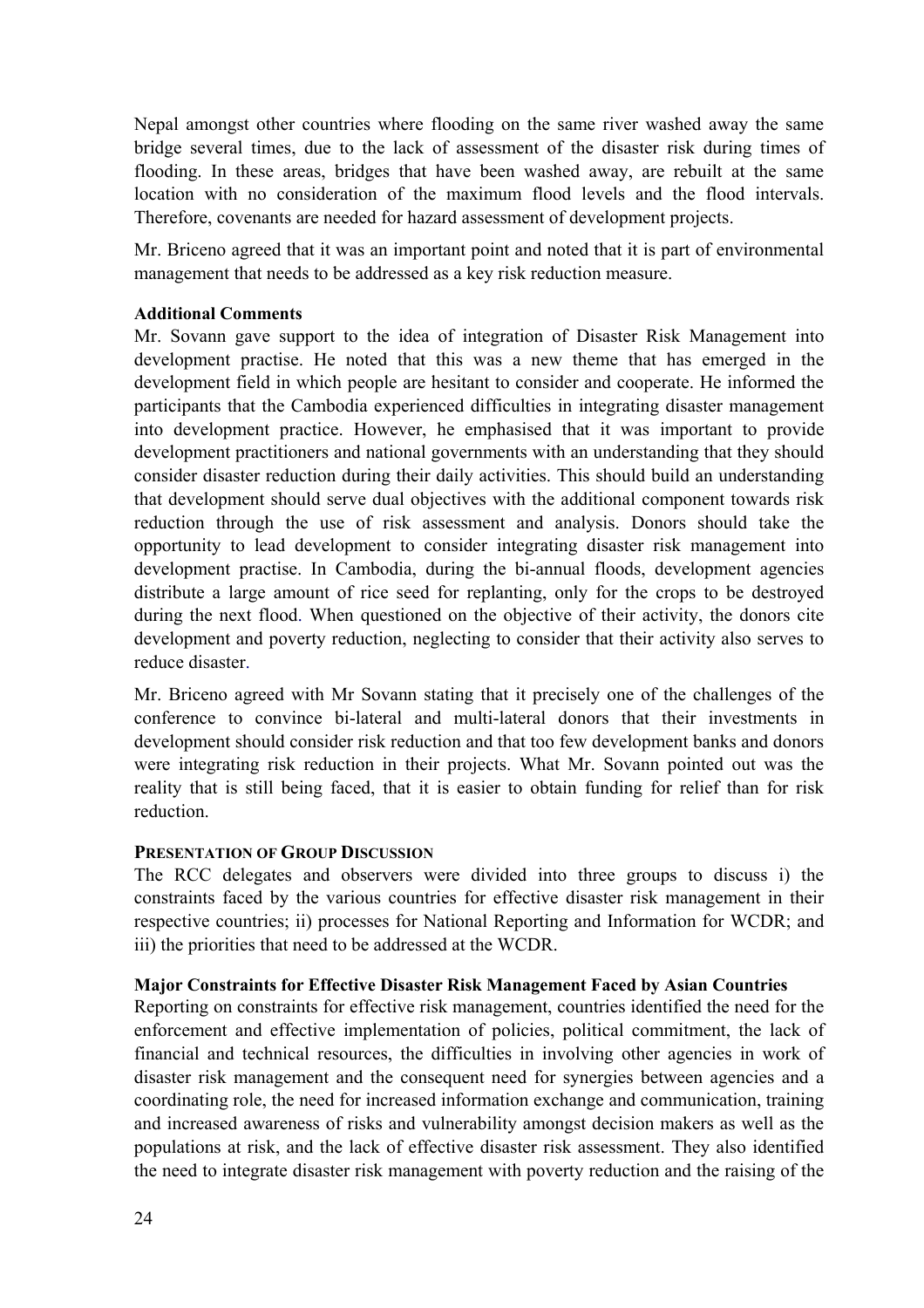awareness of disaster risk management to the current level and status of the integration and awareness of gender issues.

## **Comments on the Reference Guide for National Information Inputs**

The RCC Members were pleased to learn of requests for National Information inputs in preparation for WCDR, but some RCC Members were yet to receive formal requests and sought more direct communication by ISDR with national focal points.

## **Priorities to be Addressed at the WCDR**

The list of priorities that the RCC Members recommended to be addressed at the WCDR included mainstreaming disaster risk management as an integral part of development processes, formulating performance indicators to measure the success of disaster risk management programmes, the provision of technical and financial assistance; increased linkages with and coordination between the different UN-agencies, non-government organizations, private organizations, Local Government Units and the community. The RCC Members also highlighted the need for capacity building by the provision of skilled and trained technical expertise and the need for effective advocacy including the integration of disaster risk management into the different levels of the educational curriculum and that climate change concerns should be integrated in disaster risk management.

It was also recommended that since the WCDR was a UN conference, poverty reduction and sustainable development should be the main focus. It should also address all the aspects of mitigation and the procedure for mainstreaming mitigation into the development paradigm which examines the both risks and vulnerability to natural disasters such as drought.

Another focus was to increase the coordination between the numerous UN agencies and the World Bank and Asian Development Bank who are engaged in disaster management, so that there is better management and integration, so that there is less duplication of work that is carried out. Emphasis should also be placed on awareness creation within vulnerable communities to encourage community participation that could be further enhanced.

Priorities should be placed on technology in terms of introducing all the best Early Warning Systems to all developing countries and knowledge networking, information technology and disaster resource data base as this would lead to informed decision making through increased access to information; and regional cooperation and the sharing of best practices such that all the countries can benefit from each others knowledge.

#### **DISCUSSION**

Mr. Sovann, Cambodia supported the need to create awareness amongst the vulnerable. However, he noted that emphasis should also be placed on creating awareness amongst decision and policy makers in the higher level who are not exposed to risk and who have the power to manage risk. They should be assisted in making their activities more risk assessment savvy.

Mr. Briceno added that risk management is the responsibility of individuals. Everyone has the capacity and needs to develop the capacity to manage their own risks that surrounds them in their daily lives. The main responsibility may lie with those that have the resources, knowledge, capacity and authority to manage risk but education of risk reduction is an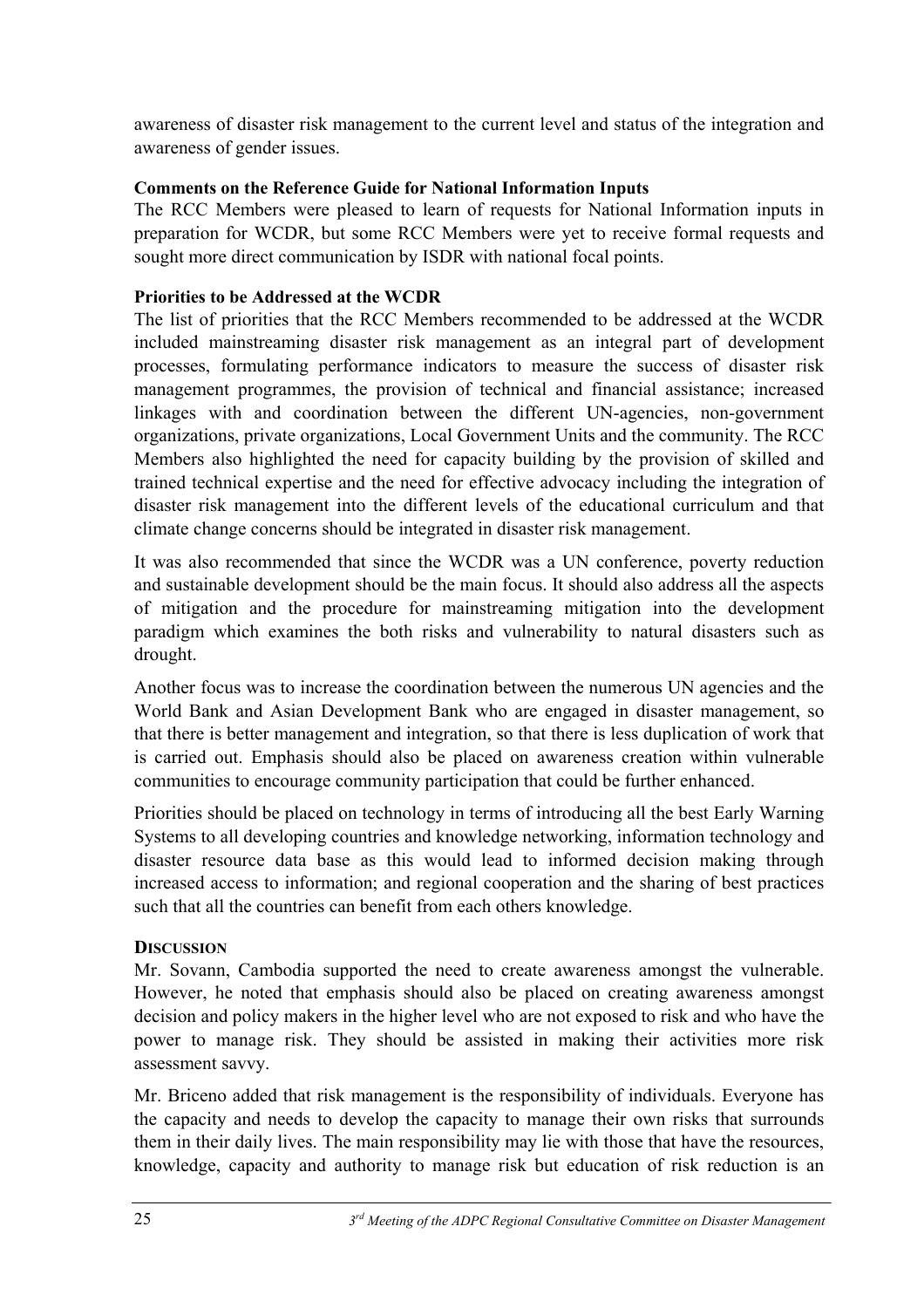activity that can addressed by everybody from communities, families, individuals, local and national government and donors in a complimentary approach.

Mr. Kessler commended the participants for their useful comments and priorities and highlighted that the issue of the application of technology and its evolution has been a revelation especially in the climate change area where the degree of reliability of prediction is increasing. Raising the awareness of these issues are important that that they can be implemented in each of the national programmes and applied at the local level.

With reference to the comments by Dr. Pak Sum Low, Regional Advisor, UN-ESCAP comments, Mr. Briceno responded that focus should be place on the application of knowledge in many places. Importance should also be placed on giving due recognition to good practices that are being undertaken. RCC delegates were urged to identify specific good practice from their countries as the conference would provide a good opportunity to showcase and share these experiences, though the internet and publications etc. Mr. Briceno noted that all the issues raised were all pertinent and in line with the guidelines that have been proposed. Managing disasters requires concrete, specific and spontaneous and decisive decision making with a command and control approach compared to the management of risk, which requires the opposite complex, slow, education, planning, motivating, convincing which takes place over a longer framework and into which more effort needs to be placed. The challenge lies in getting all these stakeholders to act together. Mr. Briceno thanked the participants for all their useful contributions that will be included in the preparatory process for the WCDR.

Mr Kessler thanked Mr. Briceno for his presentation and the RCC participants for their inputs. He was glad that the RCC4 was a useful event and emphasised that while preparing the documents for the WCDR, they should not be merely problem statements but examine what countries plan to do about the problems that they have identified and activities that countries will undertake to accomplish those strategies.

# **V. SESSION III: INTRODUCTION OF THE PROPOSED RCC PROJECT FOR A COMPREHENSIVE DISASTER RISK MANAGEMENT APPROACH**

The third session of the Meeting was delivered in two sessions, one on the morning of the 30<sup>th</sup> March and the afternoon of the 31<sup>st</sup> March. The former session was co-chaired by Mr. Phetsavang Sounalath, Director, National Disaster Management Office, Laos and Mr. Madhavan Nambiar, Executive Director National Institute for Disaster Management, India and facilitated by Mr. Earl Kessler, whilst the latter session was co-chaired by Mr. Ros Sovann, Disaster Management Advisor, National Committee for Disaster Management, Cambodia and Professor Li Jing, Deputy Director, National Disaster Reduction Centre of China and facilitated by Mr. A.J. Rego.

Mr. Rego gave a presentation of the concept paper "The Development of a Comprehensive Approach to Disaster Risk Management: An RCC Project of Advocacy and Capacity Building for Mainstreaming of Disaster Risk Management into Development Practice". The full text of the paper is included as Annex V of the report. This paper was presented to seek a review of the proposed approach from the RCC Members with the aim of using the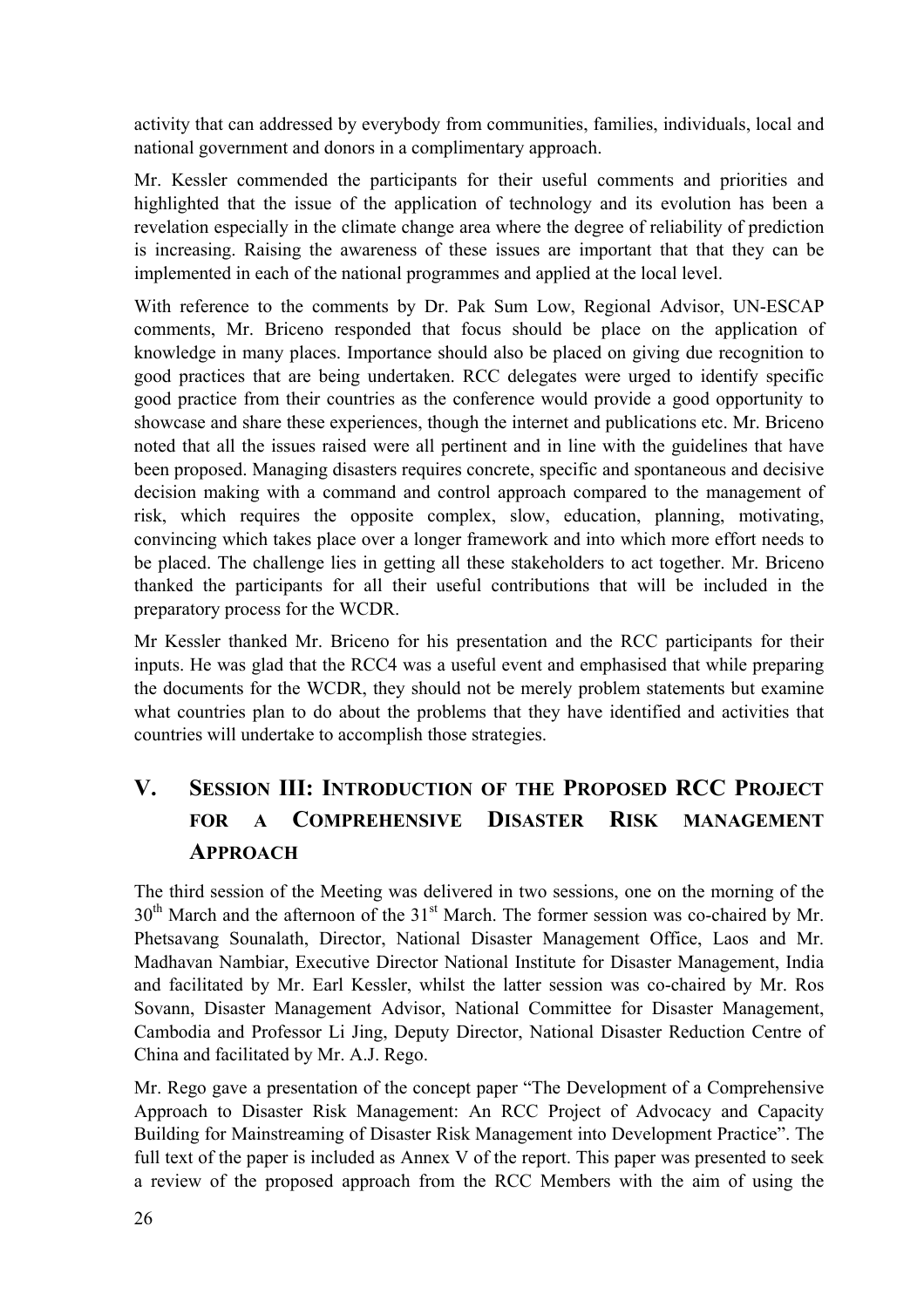feedback to revise the paper. The revised paper would then form the basis of project implementation and further programme development.

The RCC Project on Advocacy and Capacity Building for Mainstreaming Disaster Risk Management in Development Practise (MDRM) is a project that seeks to systematically promote and encourage the mainstreaming of disaster risk management into sustainable development policies and practices throughout Asia.

Based on the recommendations of earlier RCC Meetings, and with the support of the Australian Government (AusAID), the project envisages the proactive adoption of a variety of good-practise disaster risk management processes that is linked to other efforts at the regional level and built on successful experiences within the region.

The project comprises two key objectives that have a regional and national focus. They are to:

- i) Increase the awareness and political support for the adoption of a comprehensive approach to disaster risk management (CDRM) and the mainstreaming disaster risk management processes into the development practice (MDRM) in the RCC Member countries (Regional Focus), and
- ii) Enhance the capacity of National Disaster Management Systems to develop and implement national plans to mainstream DRM in ongoing national development work (National Focus).

Planned action for the initiation of mainstreaming DRM is envisaged to occur in two phases, commencing with the drafting and endorsement of a Regional Concept Paper on Mainstreaming DRM into Development and Action Plan for Asia; the identification of three pilot countries to undertake implementation to mainstream DRM activities in selected sectors as well as other countries interested in initiating such a programme with national resources; the establishment of a working group, comprised mainly of RCC delegates and experts from the region and Australia to steer the formulation of DRM guidelines and subsequent pilot testing of mainstreaming in specific sectors; preparation of materials for Parliamentarians and Ministers; and endorsement of DRM training materials and programmes.

The second phase of the project involves the presentation of initial results from pilot projects; seeking the support from RCC members to implement similar initiatives in their country with national resources as well as seek support from other donors to implement similar initiatives in five other countries. The project also seeks to pursue the continued development of political and financial support for disaster risk reduction by ensuring that information on successful implementation of mainstreaming DRM into development is regularly submitted to relevant regional ministerial level meetings and national meetings/dialogues with parliamentarians. The lessons learnt from the entire process are to be shared with all RCC member countries through continuing annual RCC meetings. The endorsement of Guidelines and Tools for the Implementation of Good Practices at the National level which will also document a collection of National Experiences of MDRM. A series of advocacy and planning workshops at national level are planned to develop and promote the DRM approach to address community level actions, provision of training on DRM for NDMO and NGO staff in three pilot countries, the development of National Action Plans for implementation of mainstreaming of DRM based on the Guidelines and Tools for the Implementation of Good Practices at the National level, and to undertake initial DRM activities in pilot countries as specified by the National Action Plans.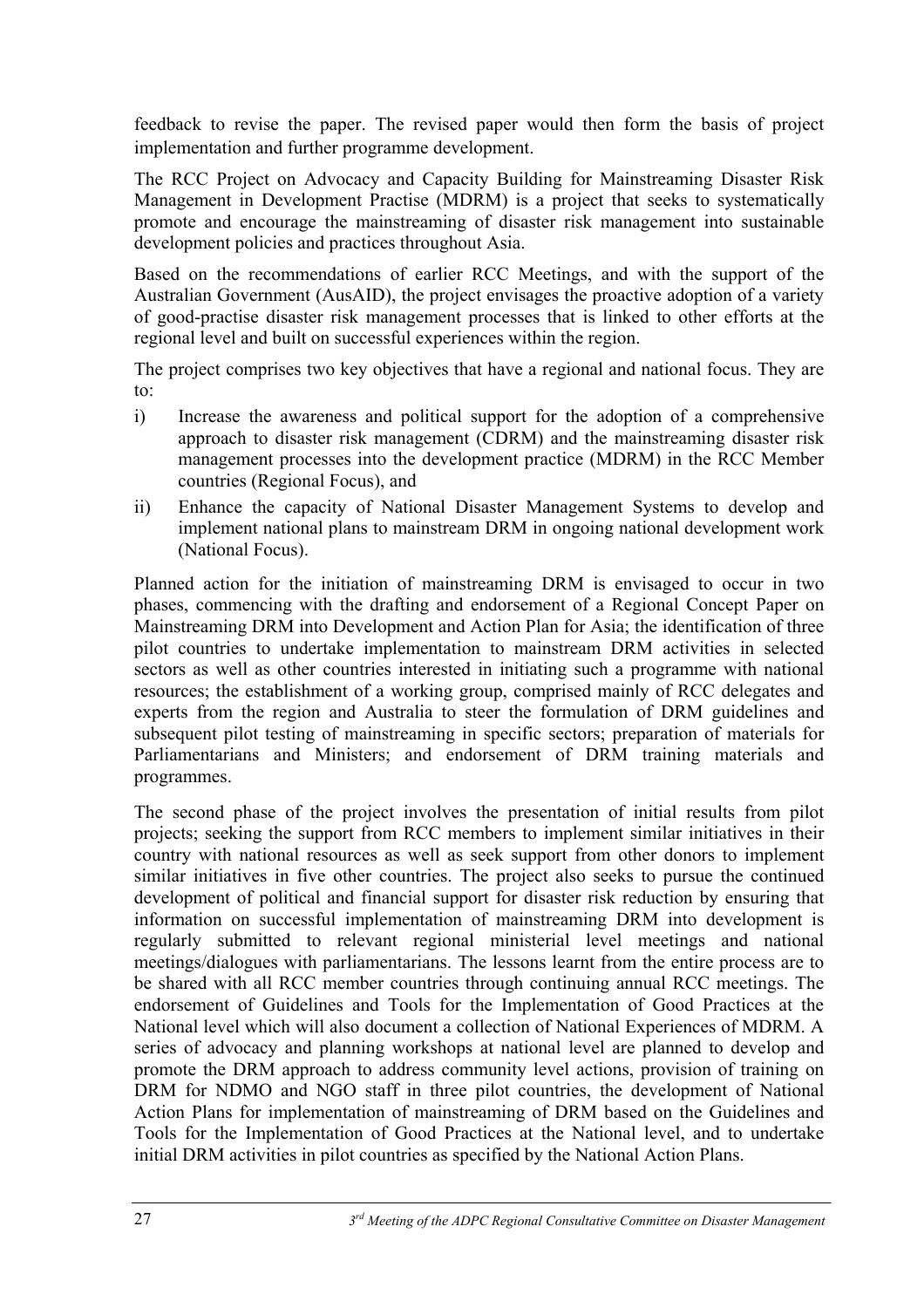A key impact of the project is to consolidate the acceptance of the need for a new approach to disaster risk management, thus paving a way for a change in the way disaster risks are currently viewed and managed. The project is also expected to result in:

- The development of an accepted and proven approach to mainstreaming disaster risk management in Asia
- A shift in thinking from a reactive to a proactive approach to disaster management
- Creation of a critical mass of advocates and champions for MDRM
- Greater willingness to include consideration of MDRM in regional and national development agendas
- Adoption of MDRM training and curricula materials

The key priority areas and recommendations of the earlier RCC Meetings on CDRM and Mainstreaming include:

- 1<sup>st</sup> Meeting: "Integration of disaster risk reduction into national development process"
- 2<sup>nd</sup> Meeting: "Comprehensive Disaster Risk Management Approach (CDRM) to be adopted by all member countries" and "Creating Awareness, political will and support for disaster management"
- $\bullet$  3<sup>rd</sup> Meeting: All members should adopt a comprehensive multi-hazard approach to disaster risk management and reduction and endorse the need for RCC and its member countries to undertake a programme to promote the approach and noted work done in Bangladesh, China, India and the Philippines.

The main focus of the project would involve the advocacy and capacity building of mainstreaming disaster risk management agenda into development practise. The rationale behind the project was presented as was examples of current national initiatives on comprehensive disaster risk management in Asia, Australia and New Zealand and in the Caribbean. An overview of the regional support for a comprehensive disaster risk management approach was given as well as the key recommendations that resulted from the ADPC-WHO Meeting on Mainstreaming Disaster Risk Management into Development Practice in Asia that was held in February 2004. Challenges in MDRM, linkages with concurrent ADPC Activities, with the work by UNDP and the IDSR-UNDP framework for Guiding and Monitoring Disaster Risk Reduction and with the WCDR and Implementation of a 10-year programme was also explained.

## PLENARY DISCUSSION AND COMMENTS (30<sup>TH</sup> MARCH):

Following the presentation of the Concept Paper, general comments were invited from the RCC delegates and the observers as well as the endorsement of the overall approach of the Project. The comments raised included:

- The extent to which the proposal takes into consideration the adaptability of the programme to the different needs and situations faced in different countries.
- The need for tools to establish linkages between Disaster Risk Management and the development of a checklist
- The need for a common lexicon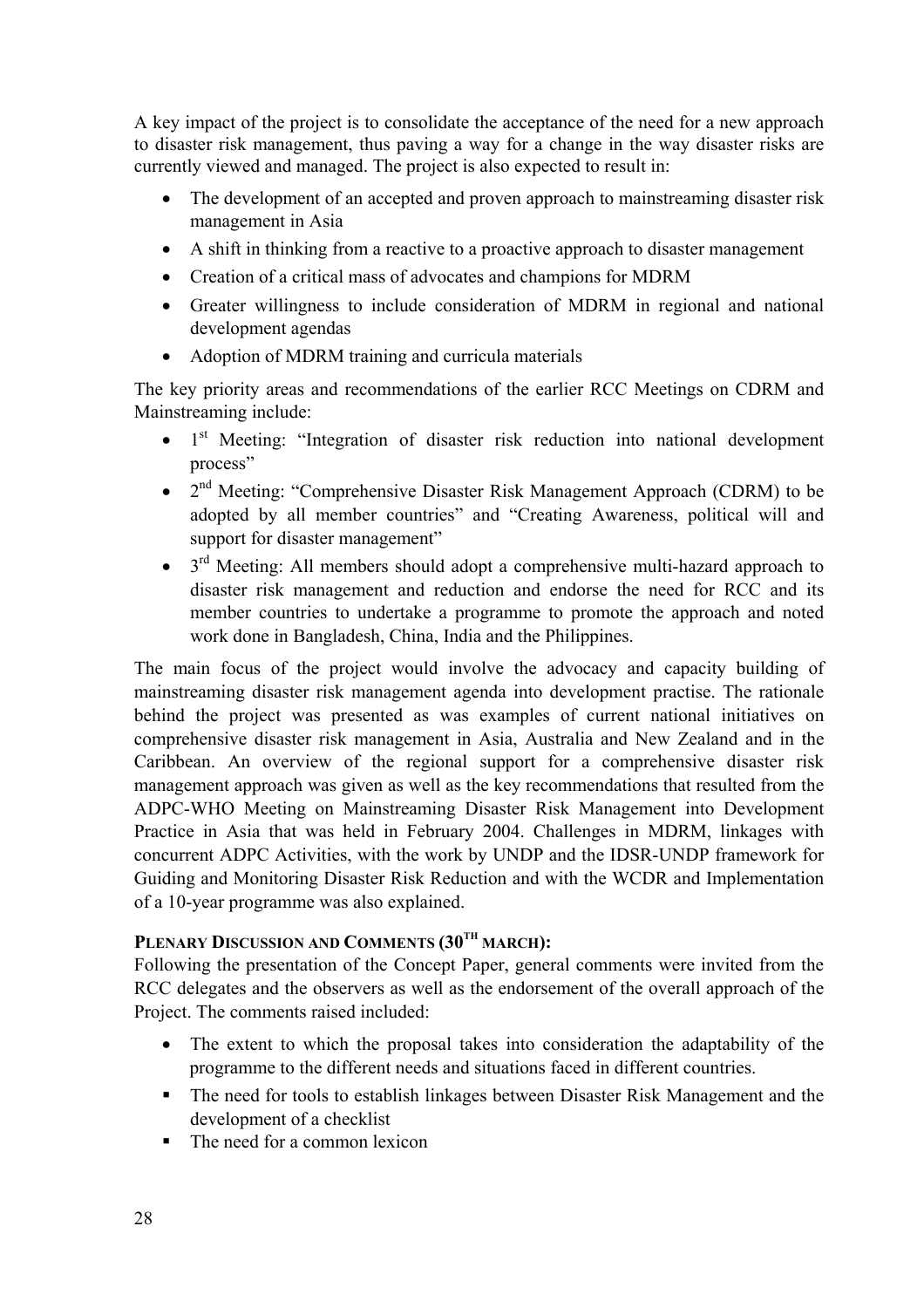- The importance of discussing Disaster Risk Management in the wider context of Risk Management
- Examples of Mainstreaming Disaster Risk Management in India and
- The feasibility of dual-role for relief organisations versus the establishment of DRM specific organisations

Details of these comments follow:

## **Adaptability of Programme**

Ms. Mellgren, Regional Advisor, SIDA noted that mainstreaming would involve many different sectors such as education, health, environment, training and other sectors as well as differences in the methodology of mainstreaming. Presuming that different locations, regions and countries present different situations and therefore different solutions and requirements for mainstreaming, Mr. Brian Parry, President of the Metropolitan Fire and Emergency Services Board, Australia further added that the political realities of how each country governed should also be taken into account, such as the different federal, national state or provincial systems that are in place. ADPC was asked if there is an existing blue print for mainstreaming covering different/various situations and issues, the variety of the different planning systems, fundamental systems of governance, the political realities in the different countries and the different ways in which disaster management programmes are financed from country to country.

ADPC responded that the MDRM project would not seek to develop a programme to meet the needs of each and every issue faced by the different countries, but recognised there were certain common elements that would be applicable from country to country when introducing the concept of Disaster Risk Management as part of the different sectors. ADPC realized that they were treading new grounds with a new concept that has yet to be tried and tested and that even experienced disaster management agencies have yet to undertake dialogue and engage with the different sectoral ministries and decision makers within the countries or at the international funding agency level. ADPC was aware that the project was challenging and it was envisaged that in the process of implementation the project guidelines for the methodology for engaging in dialogue with the different sectors would be developed through collective learning*.* 

## **Development of Tools that Establishes Linkages between Disaster Management and Development Plans and a Checklist**

Mr. Kishore, Regional Adviser, UNDP, BCDR suggested that the project should focus on capturing comparative experience of integrating disaster risk management into development practice based on existing initiatives. It was also suggested that the project should develop tools through which the nature and extent of linkages between disaster risk management and development plans could be established as this would allow for informed statements about which sectors to engage. This notion was supported by Mr. Sadraddine from Iran who further suggested the development of a checklist as this would prove helpful for governments and engineers in order to implement and integrate disaster risk management into development practise. Mr. Arambepola, ADPC noted that some of these experiences were being captured in the ADPC Primer on Disaster Risk Management and that this would be detailed in the forth session, dedicated to Urban Risk Reduction and sustainable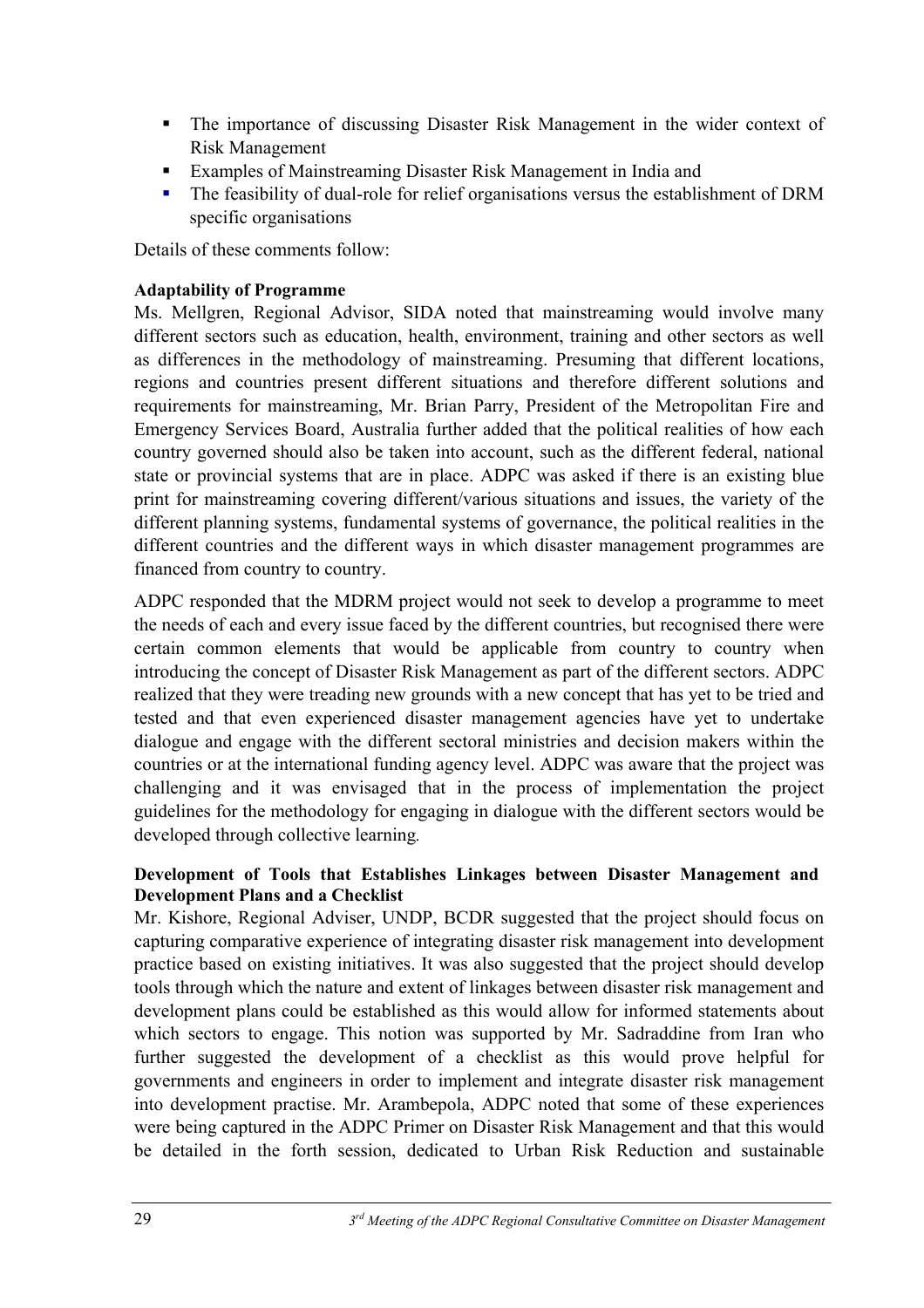development. An assurance was given that the recording of experiences is on-going and will be a continuing exercise.

#### **The Need for a Common Lexicon**

Mr. Tom Dolan, Senior Regional Advisor Asia, USAID/OFDA also highlighted that a range of different terms used to describe initiatives of disaster risk management e.g. TDRM and CDRM suggests that these are different activities that require different levels of energy and resources. It was stressed that a common lexicon was needed to define a common goal and objective and that this would be beneficial when engaging with the development community.

#### **The Importance of Discussing Disaster Risk Management in the Wider Context of Risk Management**

Mr. Bill Berger, Regional Advisor, USAID/OFDA, Nepal suggested that Disaster Risk Management should be discussed in the wider context of risk management as all countries faces a multitude of risks. Failure to do so would invite unwelcome competition of limited funds for other development issues such as poverty. Mr. Briceno agreed with the suggestion, however he highlighted the advantages in distinguishing the activities of agencies such as ISDR and ADPC as specific to disaster risk management.

#### **Example of Mainstreaming Disaster Risk Management into Rural Development in India**

Mr. Nambiar drew attention to the directives from the Ministry of Home Affairs to the Rural Development Department that the rural housing programmes should include mitigation measures, especially in hazard prone areas, in order to provide safe and better quality housing even if the number of houses built are less. It is this method through which mitigation is being integrated cross-sectorally in each department. Another example was the Forestry Department being encouraged to re-introduce mangrove forests to mitigate the effects of cyclones.

#### **The Feasibility of Dual-Role for Relief Organisations vs The Establishment of DRM Specific Organisations**

In addition, Mr. Kessler requested the RCC participants to contemplate the challenges of changing the mindsets of Government organisations focusing on relief and response to take on the additional responsibility of including disaster risk management issues under their objectives; or whether there was benefit in the establishment of new organisations that are solely focus on disaster risk management issues.

### **PRESENTATION OF GROUP DISCUSSIONS (31<sup>ST</sup> MARCH)**

During the presentation, ADPC sought specific inputs on the:

- Recommendations of the overall approach of the project and comments on the objectives and specific objectives of the project.
- Intertual Identification of key target audiences and agencies at the national level that should be addressed by the Regional concept paper and prototype national guidelines document.
- Agreement with the emphasis on Mainstreaming DRM into Development practice and identification of the specific sectors where priority should be placed in developing detailed guidelines document and checklist.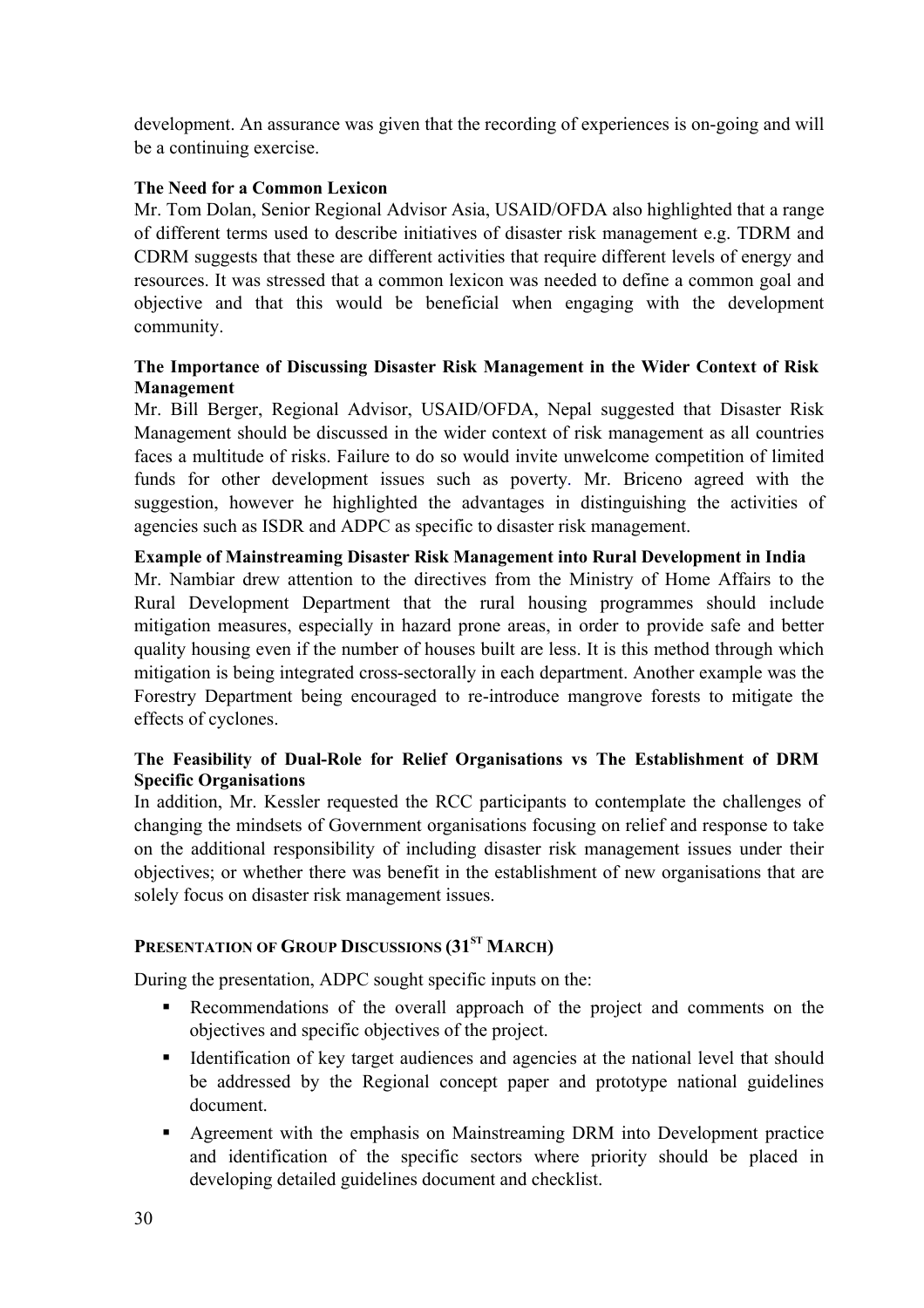- Identification of specific steps to focus on for mainstreaming and integrating Disaster Risk Management.
- Identification of existing national and regional initiatives that should be linked to the project.
- Identification of the commitments and inputs that should be sought from the 3 pilot countries.

Having had some time to digest the contents of the concept paper presented on the  $30<sup>th</sup>$ March, the RCC delegates and observers were divided into 3 working groups to focus on separate issues such that each of the topics could be covered in greater depth.

## **Recommendations of the Overall Approach of the Project and Comments on the Objectives and Specific Objectives of the Project**

The **Group I** presentation was made by Director E.C. Aldea from the Philippines. The Group commented that the overall approach was acceptable. They sought clarification of whether there was an existing MDRM model or if it was still under development.

On the concept that the model would be formulated based on best practices, clarifications were sought on the criteria for the identification of best practices and if these best practices took into consideration the difference institutional mechanisms of the different countries and hazards faced that were particular to the different countries.

Clarifications were sought on the  $2<sup>nd</sup>$  Objective "To enhance the capacity of National Disaster Management Systems to develop and implement the mainstreaming of DRM in selected sectors." Calls were made to identify the selected sectors or to add the phrase "according to prevailing hazards in the country". The RCC members highlighted that impacts on sectors are hazard specific and thus sectors that are engaged in one country might differ from that of another country that experiences different hazards.

Suggestions for the formulation of the concept were that although the mainstreaming of DRM should be comprehensive and applicable to all countries, portions of the concept paper should target specific groupings (e.g. South East Asian, East Asians, South Asian). Suggestions were also made that each country or region should develop their own implementation policies based on the main concept paper*.*

Mr. Rego highlighted that the concept would draw on good-practice from both the Asian region and other parts of the world and the best ideas from this and other forums. He also noted that that the project sought to articulate "Guidelines" for mainstreaming of DRM but not as a "mother or master concept" to be uniformly implemented.

On the issue on the extent to which differences in the different countries are taken into consideration, and if the project will be implemented on a regional or national level, ADPC's response was that some components will address regional level activities which will seek to find areas of compatibility and common areas of applicability for the different countries as opposed to highlighting the differences between the countries.

ADPC highlighted the wealth of information and experiences that needs to be shared and noted the benefits that can be gained by listening and learning. Practices from one country that could be applicable to other countries will be highlighted in the Guidelines and that the regional programme would provide the opportunity for countries to come together to discuss and exchange information.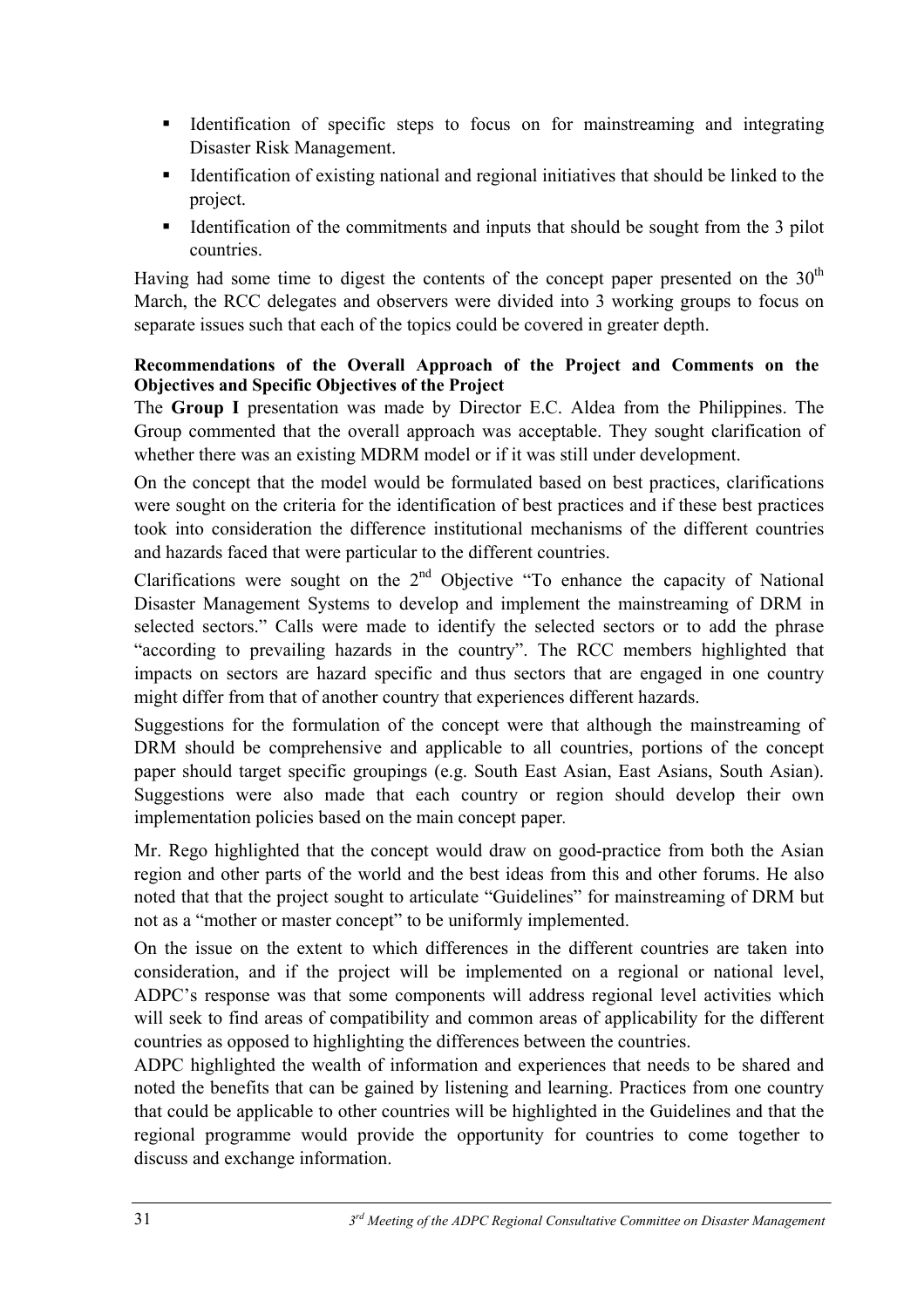#### **Identification of Specific Sectors where Priority should be Placed in Developing the Detailed Guidelines Document and Checklist**

Mr. Ros Sovann from Cambodia presented the **Group II** discussions, who gave a resounding agreement with the emphasis on mainstreaming DRM into development practice and went on to note that mainstreaming should occur in all sectors. However, due to the recognition of the large scope of work that would be entailed in the simultaneous implementation of disaster risk management in all sectors, some critical sectors for priority implementation were identified as the social sectors of education, health, awareness of the needs of the community and the environment; and economic sectors such as agriculture, fisheries (highlighted by Bangladesh), manufacturing and industry, micro-finance and the credit sector, as well as that of infrastructure and the shelter sector. Suggestions were also made for specific steps to focus on for the mainstreaming disaster risk management in these sectors.

**Agriculture**: The use of forecasts for crop planning and the adoption of hazard (drought) resistant crops.

**Infrastructure:** The enforcement of building codes, proper land-use planning and zoning, An emphasis was placed on the undertaking of Disaster Risk Impact Assessments prior to the commissioning of any new projects on infrastructure and the incorporation of results.

Shelter was identified for the inclusion as a possible sub-sector under the housing sub-sector of the infrastructure sector. Here, retrofitting and flood proofing of homes, building better shelters and the raising of house platforms.

**Micro-Finance:** Flexibility in re-payment of loan schedules during emergency situations with the micro-financing sector rescheduling loan repayments based on the ability of the people to make the payment as opposed to a rigid system that enforces repayments during periods of critical disaster events. It was noted that these points were also applicable to the financial services sector and local capital markets. Insurance for crop and agricultural products during emergency situations were additional specific steps that required consideration**.** 

**Education**: The need to incorporate risk awareness in the curriculum, the increased resistance and hazard proofing of schools and construction of schools in hazardous areas to accommodate their use as emergency shelters.

**Health** – Improved resistance and hazard proofing of health facilities, the construction of resilient and functional hospitals, as well as the increased preparedness of health facilities to maintain operations during disasters were specific steps that were identified under the health sector.

Overall, the group recommended that mainstreaming of disaster risk management into specific sectors should ensure that both policies and plans are in place. Planning should include disaster risk management goals and objectives that demonstrate due consideration of risk issues and be based on disaster risk assessment.

#### *Plenary Discussion on the Need to Make Further Selection from the Identified Sector*

Mr. Rego noted that the suggestions were ambitious if these steps were to be taken up under the current project and opened the discussion to the floor for any additional comments. The participants were also asked if they would recommend further selection from the comprehensive and extensive menu of sectors that had been identified*.*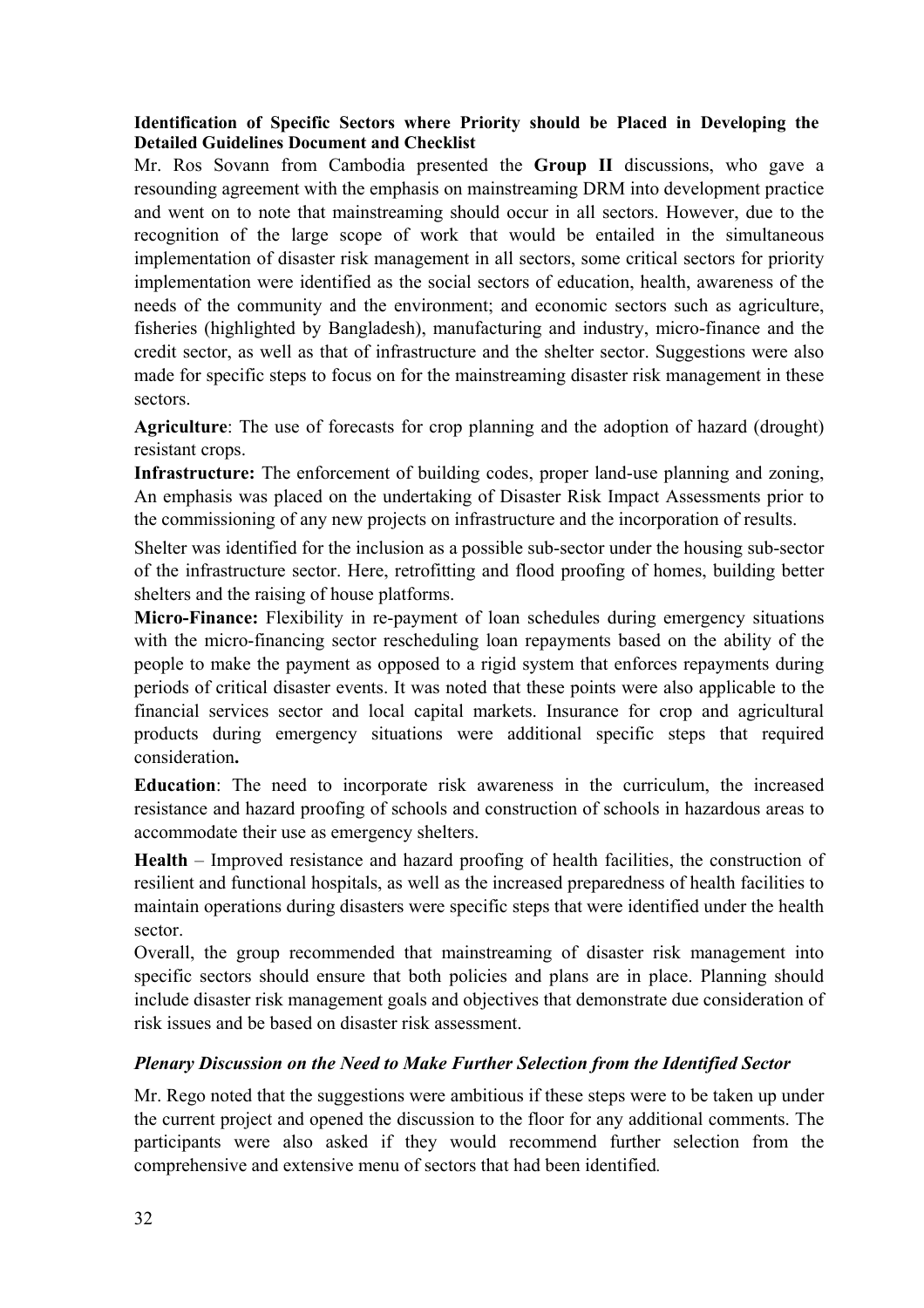Ms. Dilruba agreed on the need for further prioritisation of the identified sectors. Suggestions were made that sectors where some integration of disaster risk management issues has already commenced and on which the project can build on, should be a criteria for selection and accordingly such sectors should be singled out for prioritisation. Example of these are the ADPC-CFAB programme where rainfall and water discharge forecasting were used to interpret impacts on agriculture and the Comprehensive Disaster Management Programme in Bangladesh where a climate change component and climatological forecasts have been adopted for use by farmers.

Mr. Sovann suggested that in each country, the integration of disaster risk management into the various sectors should not occur in isolation but should be done in a cross-sectoral and joint manner for at least three sectors, according to the priority needs of the country at national level.

Mr. Sadraddine further recommended that priority should be placed in developing detailed guidelines document and checklist at the regional level that could form a "menu" of the sets of interest from which national programmes can implement or adopt according to their priorities.

Mr. Kessler commended the participants for their helpful identification of the specific sectors. The discussion had demonstrated the diversity of the sets of interest and explored the linkages between them enabling the participants to think in a cross-sectoral manner. ADPC reiterated that it would shape the programme through regional activities that could be pared down into bite-size activities to enable the national endeavours to be able to cope with the magnitude of mainstreaming disaster risk management into development practice.

## **Identification of Existing National and Regional Initiatives that should be Linked to the Project**

The **Group III** discussions were presented by Ms. Vichitrananda from AusAid, Thailand. Vietnam, China and Jordan and representatives from the Mekong River Commission (MRC) and ICIMOD participated in this group discussion with each country giving a quick overview of the structure of their national disaster management organisation.

Vietnam highlighted the activities of their national disaster management programme and their national action plan that includes a poverty reduction strategy and Jordan noted the existence of their national plan for the reduction of Disaster Risks. China explained that they had an emergency relief preparedness plan and that disaster management was carried out at different levels, namely at the National Disaster Management Committee, provincial or local levels as well as thematic levels pertaining to specific hazards. The MRC Flood Management and Mitigation Programme (FMMP), in which ADPC is a partner, was cited as an example of an existing regional initiative.

Suggestions of existing initiatives that should be linked to the project included the regional MRC FMMP and the ICIMOD climate change related programme that focused on information sharing between 3 countries on early warning systems for floods and landslides. Mr. Bun Veasna suggested that the project could be linked to and provide additional support to capacity building components targeted towards community based and national disaster managers to assist the member countries to develop their own national plans. It was noted that the timing of both programmes would complement each other as the MRC project was scheduled to commence in the year 2006.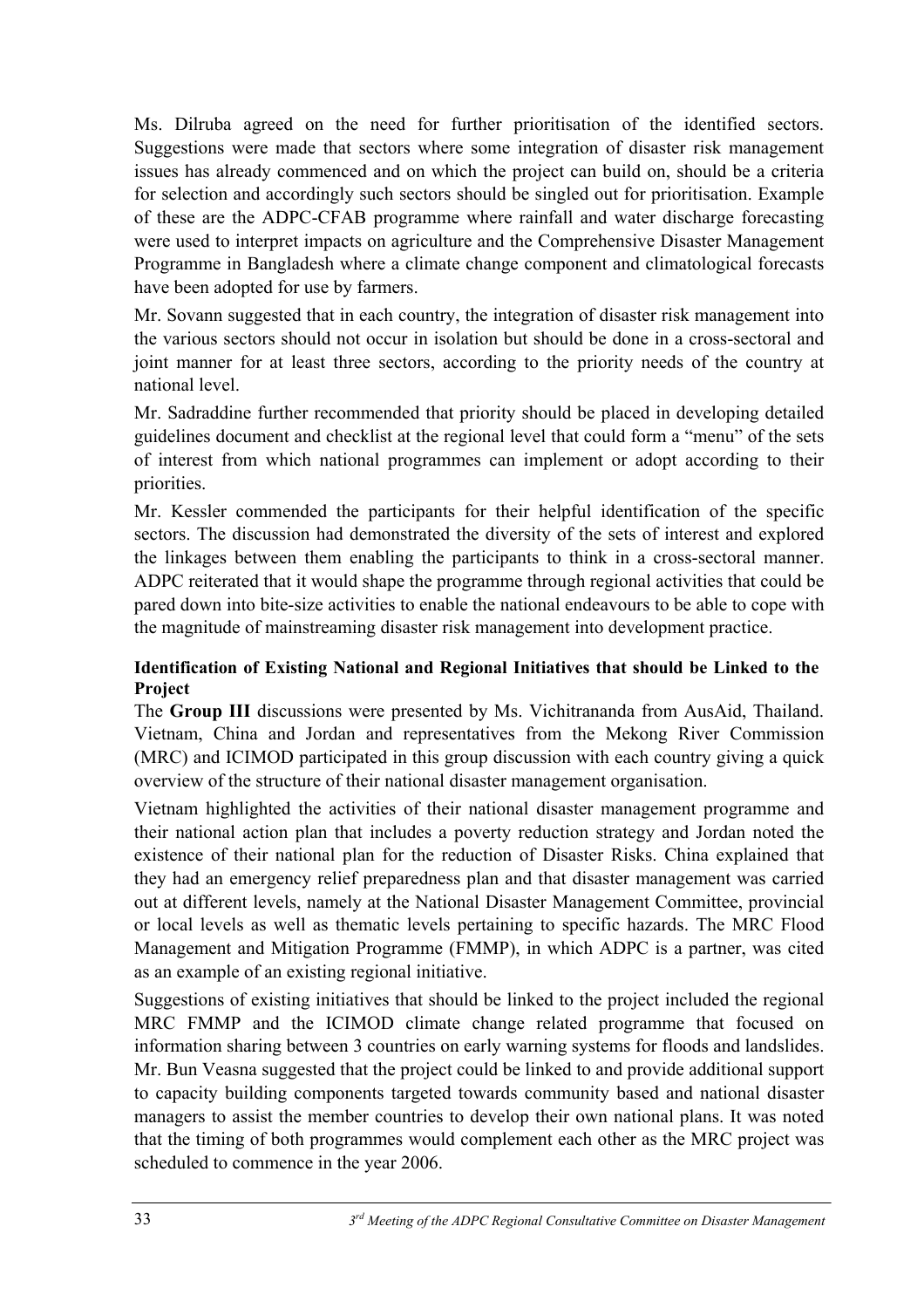#### **Identification of the Commitments and Inputs from the 3 Pilot Countries**

The suggested criteria for the identification of the 3 pilot countries include:

- The presence of political will and support through draft or endorsed legislation
- The existence of structural and non-structural mitigation and capacity building programmes
- The readiness of countries to share experience, knowledge, technology and to engage activity in inter-governmental information exchange,
- The availability and collective analysis of data, and
- The willingness of countries to provide personnel and resources towards the project.

#### **DISCUSSION**

#### **Experience of Including Disaster Management into National Poverty Reduction Strategy Papers**

The RCC recommended that the Poverty Reduction Strategy Papers that are currently being drawn up by the various countries should also address, incorporate and include obligations to integrate disaster risk management issues. Another participant expressed concern in making disaster management a separate entity within the poverty reduction strategy paper lest this would divert attention away from the need to integrate disaster risk management into every day development practice in all sectors. Various countries reported on their experience as follows.

#### **Vietnam: The Need for Effective Implementation of Disaster Mitigation Strategies**

Mr. Nuoi reported that up the recent poverty reduction strategy of Vietnam includes a disaster mitigation section. Vietnam has a water disaster management action plan developed a decade ago, in order to upgrade structural measures in rural areas. The disaster mitigation strategies differ from region to region e.g. the Mekong River Delta, the Red River Delta, the central mountain regions and the coastal provinces. Following the severe flood of 1999 in central Vietnam there was an influx of financial assistance from donors, governments, nongovernment and international organizations that led to the establishment of NDM partnership. Through this partnership, donors have provided financial assistance for the implementation of structural measures in disaster prone areas and provinces and nonstructural programmes for the building national institutional capacities.

#### **Bangladesh and Laos: Initiatives to Integrate Disaster Risk Management in Poverty Reduction Strategy Paper**

As an example to integrate Disaster Risk Management into the poverty reduction strategy papers in RCC Member Countries, Ms Dilruba of UNDP Bangladesh highlighted the success of the Ministry of Disaster Management and Relief in Bangladesh in incorporating disaster risk reduction into the interim poverty reduction strategy paper and its efforts at implementation through their embarkation of the national risk reduction programme. Ms. Dilbruba informed the RCC participants that the completion of the poverty reduction strategy paper is envisaged by December 2004. In addition to this, continued efforts for the integration of disaster risk management into the poverty reduction strategy paper is ensured by the Secretary-in-charge of MDMR being a member of a high-level steering committee that drives the formulation of this paper.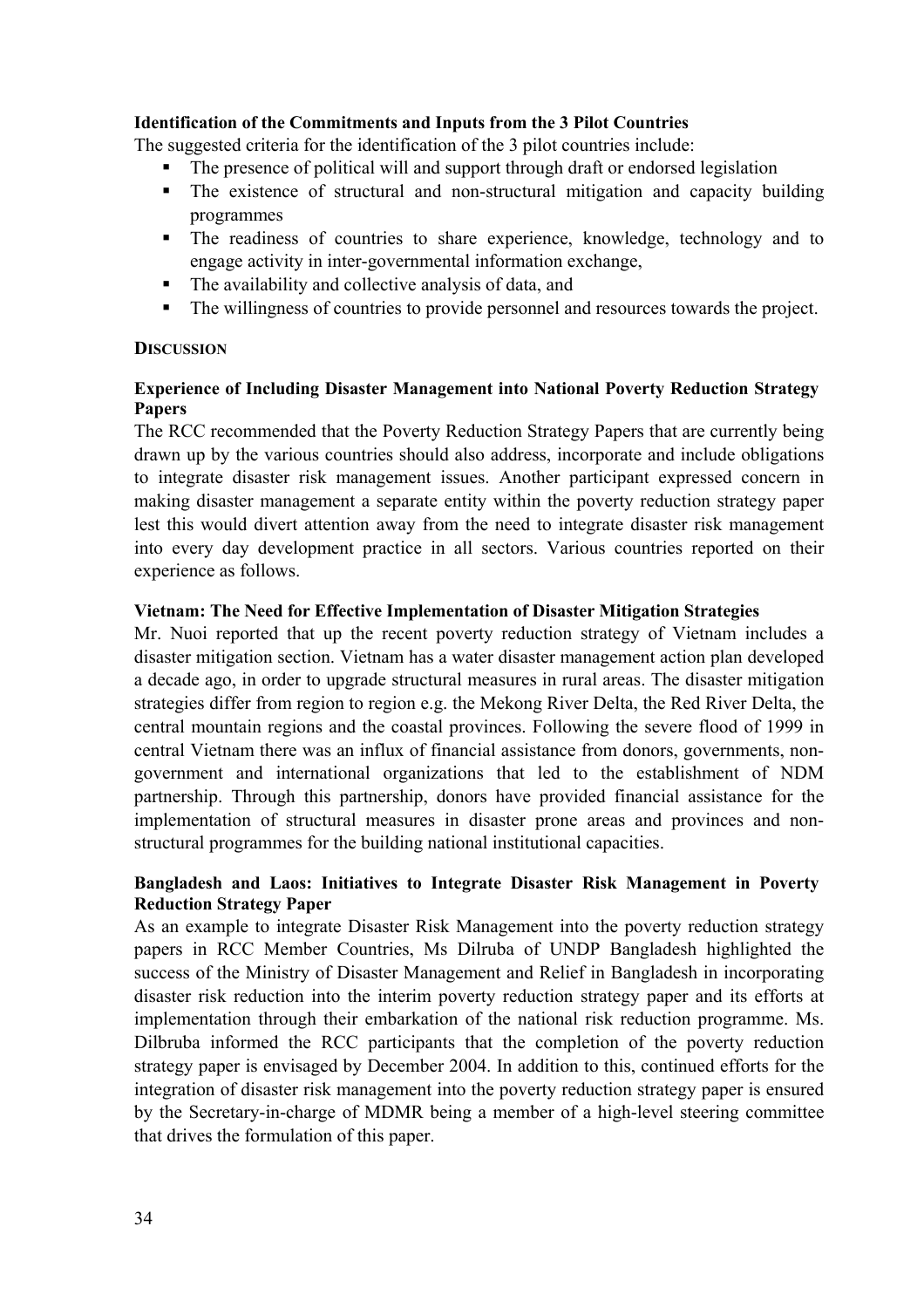Mr. Phetsavang provided information about the status in Lao PDR, where the current government policy on poverty reduction includes many provisions targeted to assist the poor, however, in its implementation there is no clarification of specific poverty reducing disaster mitigation activities that are to be undertaken to assist the target group in their coping mechanism during disaster events.

#### **Cambodia: Inclusion of Disaster Management as a Separate Sector**

Mr. Sovann shared the Cambodian where the production of the poverty reduction strategy paper in which the Government declared the inclusion of disaster management but not disaster risk reduction. Cambodia called for the meeting to consider the necessity of disaster management to form a separate section of the national poverty reduction strategy paper as it tends to encourage the formation of separate programmes and institutions that are responsible for disaster management that deal solely with response and relief issues. A preferred alternative suggestion was for disaster risk reduction to be integrated into all sectors and that all the sectors should implement and operate disaster risk reduction measures as opposed to actions being taken by one separate disaster management body.

#### **Philippines: Institutionalisation of Disaster Risk Management and Cost Effective Non-Structural Measures**

The long experience of the Philippines in the introduction of disaster reduction measures was noted by Director E.C. Aldea. Examples of this included the last big explosion of the volcano Mt. Mayon in the Bicol region during 1999 where there was zero casualty. This was achieved due to the preparedness measures that are in place but not as a conscious effort of poverty alleviation. Only recently in January 2004 has the economic impact of disasters in the Philippines been well documented by a World Bank study, where previously the monthly and annual disaster losses has been taken for granted as inevitable. This study demonstrated that the potential improvement of the Philippine economy had these disaster been prevented. Examples of earthquake reduction studies include, in particular, in the province of Marikina. Other current large-scale mitigation programmes include the Metro Manila Impact Reduction Study (MMIRS) in cooperation with JICA. However, most of the mitigation activities were structural and hence costly and only recently have disaster insurance and non-structural measures been considered.

#### **Additional Challenges and Mechanisms to Mainstream Disaster Risk Management into Development Practice**

Mr. Phetsavang from Laos, PDR noted that national disaster management offices of Asia were interested and ready to pursue the mainstreaming of disaster risk management into development practice. However, it was highlighted that difficulties might be encountered as it is dependent on the existing political will of the governing decision maker of the country at any one time. It was stressed that development plans are often viewed in terms of maximising the direct economic gains regardless of the environmental impacts. The challenge lie with sustaining political interest in disaster risk management at all levels. Hence, the formulation of tools or checklist to assist the decision makers to mainstream disaster risk management into development practices and finding new ways to interest and interact with them will encourage political adoption of the concept and the commitment to allocate the additional costs involved in mainstreaming disaster risk management into development practices.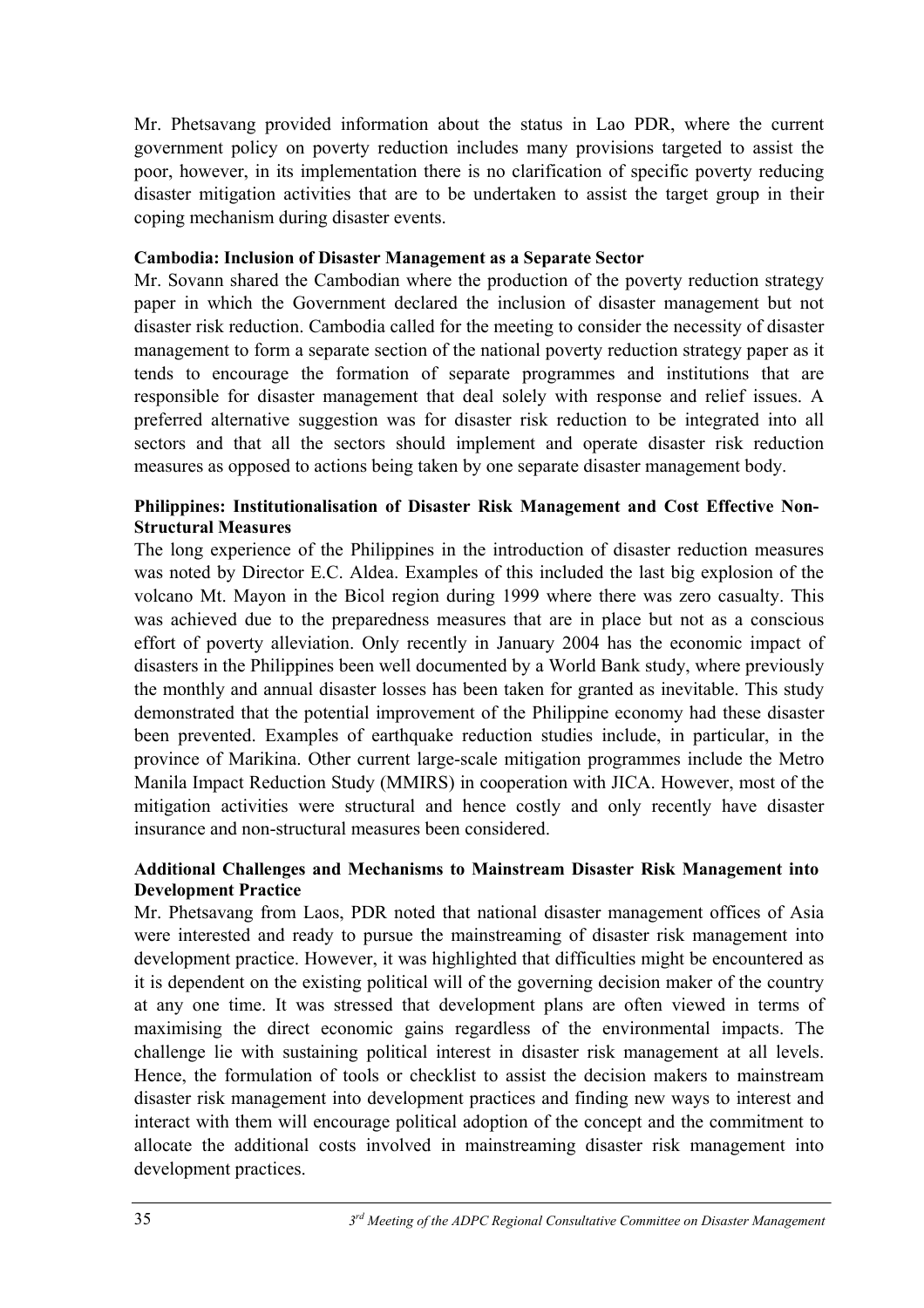Mr. Phetsavang also reported on efforts of the ASEAN Committee for Disaster Management (ACDM), to convene a Ministerial meeting on disaster management with the purpose of bringing to their attention of the effects of disasters on countries development plans. Namely, that the economic losses brought about by disasters of some countries amount up to 5,6-10% GDP which interrupts, causes huge delays in the countries development plans and forces the re-allocation of budgets toward response, relief and rehabilitation costs.

#### **Roles and Responsibilities of the National Disaster Management Organisations**

Mr. Phetsavang also brought up a key point that decision-making is based on economics, available resources and that governments always seek the most economical options. Although there is a need for planning and decision making to be more flexible, it is the responsibility of the national disaster management organisations to provide informed options to the decision makers, demonstrating the benefits of carrying out disaster risk assessment and encourage transparent, decision making processes.

#### **Discussion on the Benefits of Disaster Risk Assessment Studies and Research on the Socio-Economic Impacts of Disasters**

Dr. Pak from ESCAP suggested that the issue of research should be addressed by the national disaster management organisations. In particular disaster risk assessment studies should be undertaken and the amount of GDP that is directed towards disaster relief and rehabilitation should be quantified. The potential to set back the millennium development goals and other development priorities of the various countries, should also be demonstrated. Therefore, it was urged that the various countries should look into undertake comprehensive research to analyse the cost of disaster events for a particular country and the benefits of mitigation measures, to bring to the attention of decision makers the economic costs involved in ignoring disaster risk assessments.

Mr. Rego noted that research initiatives will be undertaken by UNESCAP and UNDP on developing a methodology of measuring the socio-economic impact of hydrometeorological disasters in May 2004. Similar methodologies, known as the ECLAC methodology which was developed in the Latin American and Caribbean region and introduced by ADPC in 2002 during a Provention World Bank workshop on disaster prevention. ADPC is also currently working with the Gujarat Government to develop a damage assessment and loss estimation methodology in Gujarat. The workshop in May, which will have synergies with the programme to mainstream disaster risk management in development practice.

#### **The Importance of Synergies between Disaster Risk Management and the Climate Change Convention and Inclusion of DRM into the National Sustainable Development Plan**

Given the lack for resources for international and conventional activities and the constrains of financial resources, the RCC participants were urged to consider the importance of synergies between Disaster Risk Management activities and Climate Change activities. Dr. Pak brought to the attention the existence of a financial mechanism under the Climate Change Convention and the UN Convention to Combat Desertification (UNCCD) from which countries could obtain funds to make adaptations related to the impacts of climate change (e.g. floods, drought, cyclones and typhoons; land degradation, water resources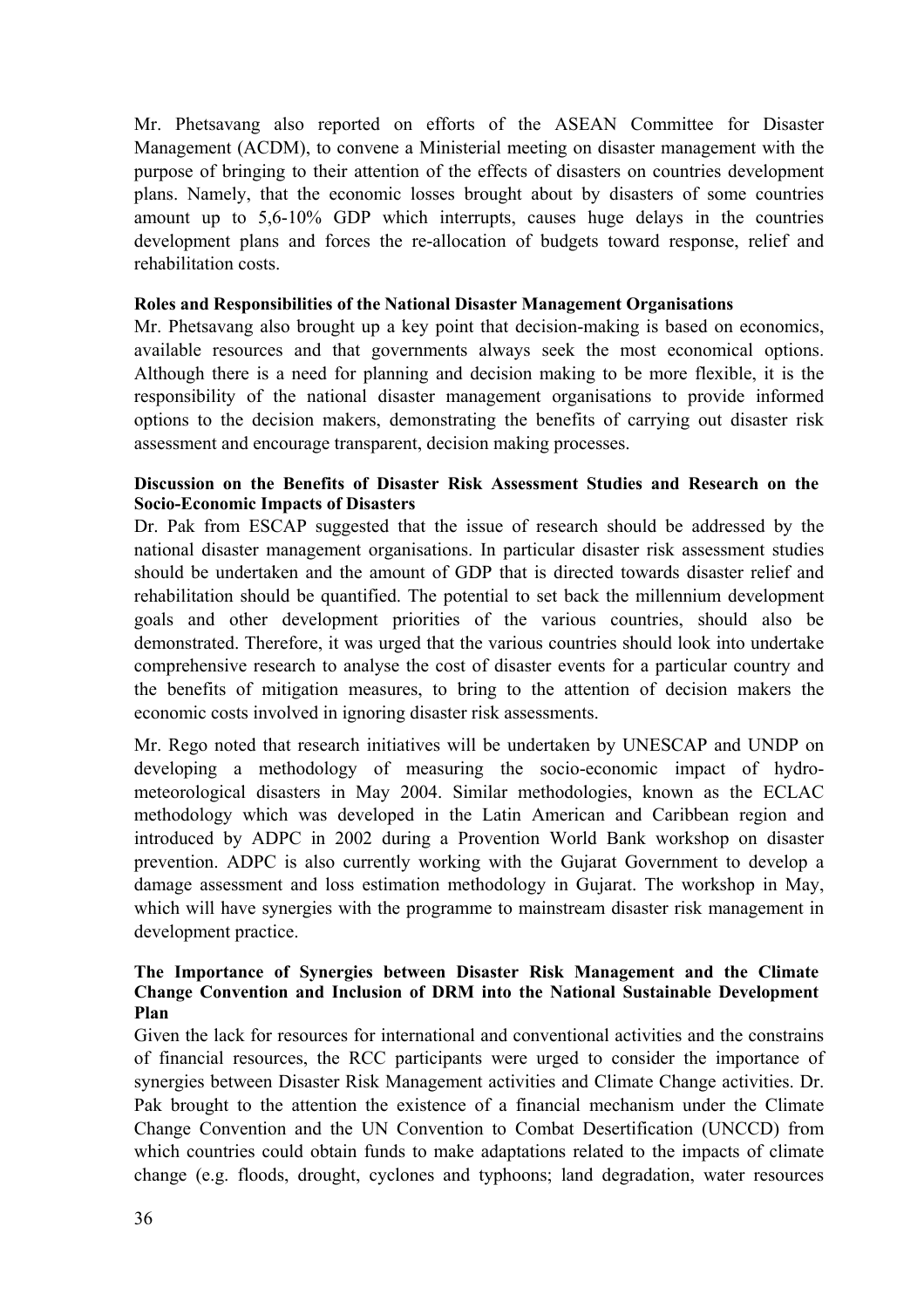management issues). This Global Environment Facility (GEF) represented a source from which monies could be tapped should the national disaster management offices work with the national committee for climate change to integrate their national disaster risk management plans as part of their national climate change adaptation plan. The GEF could also be tapped by establishing links between disaster risk management and biodiversity conservation. The RCC members were encouraged to think beyond immediate Disaster Risk Management issues and establish linkages at the international convention level to tap precious financial resources.

## **UNDP PRESENTATION ON REDUCING DISASTER RISK**

The UNDP Report on Reducing Disaster Risk: a challenge for development was presented by Mr. Kamal Kishore, Regional Disaster Reduction Advisor, UNDP Bureau of Crisis Prevention and Recovery. The objectives of the report launched by UNDP in February 2004, the links between development and disaster risk, the global disaster risk index (DRI) based on mortality, the concepts of absolute and relative physical exposure and relative vulnerability indicators was explained in the context of earthquakes, tropical cyclones and floods. The presentation explained the limitations of the DRI and the conclusion and recommendations of the report. The report highlights the discrepancy between the exposure to disasters and its impacts on high and low human development countries. A copy of the report was made available to each country delegation.

## **PLENARY DISCUSSION**

Dr. Pak, UNESCAP commended UNDP for a highly useful report. He commented that it is a universal phenomena that the poorest people with the lowest coping or adaptive capacities that are the most vulnerable to any kinds of disasters. The comparative studies should be carried out in areas of similar geographical settings, locations and circumstances as these affect the analysis of the results and allow for comparable conclusions to be drawn.

In response to Dr. Pak's comments, Mr. Kishore noted the linkage between poverty and disaster risk. Whilst it was true that the poor were more vulnerable, this is not necessarily always the case at the country level, the scale at which analysis was done. For examples in the case for floods, the relative vulnerability is highest for the medium development index countries and the low development index countries like Bangladesh has lower relative vulnerability due to the efforts over the last 20 years to reduce the vulnerability.

Mr. Sadraddine, Iran, commented that Iran faces the highest vulnerability to earthquakes including 30 other types of globally identified disasters and experienced very high mortalities and casualties as a consequence. And although the average population is similar to that exposed to similar disasters in America, the difference in mortality and casualty rates is due to Iran and other developing countries have no access to sophisticated technology. It should be the mandate of meetings like the RCC to encourage the developing countries to benefit from transfer of this technology as part of humanitarian efforts to reduce the mortality and economic and physical losses faced.

In conclusion, the co-chair of the first plenary session, Mr Nambiar noted that ADPC has set itself a formidable agenda for the RCC Meeting both in terms of capacity building, risk assessment and the MDMR project. This has been reinforced by the presentation made by Mr. Kishore in which he revealed the tremendous amount of cooperation that is required in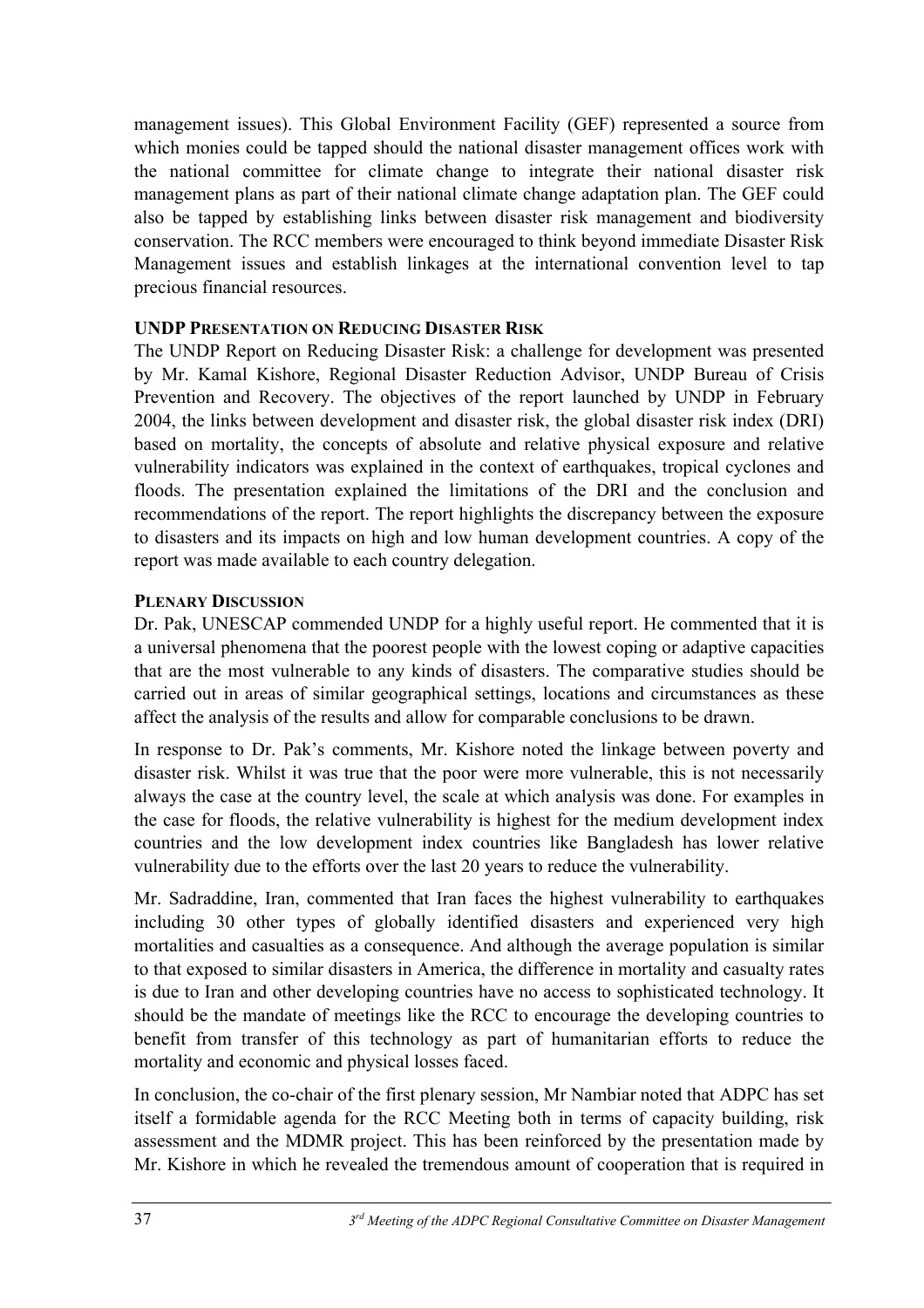addressing the issue of poverty through the disaster management paradigm. This is a challenge and there exists a need to share experiences of certain country strategies, so that other countries can benefit especially through knowledge networking and resource mobilisation and other various aspects. It is time to revisit some of these issues and to focus on regional cooperation during RCC4 and in the coming months. He urged the RCC members to work on the guidelines for their country strategies and in additional study the good practices that could be shared as well as examine the possibility of cooperative joint projects as a first step towards regional cooperation. Mr. Nambiar thanked everyone for their fine participation.

The co-chair, Mr. Phetsavang commented that the idea of developing indicators on disaster risks and impacts was a useful one, however, he noted that the intensity of disasters differ and may affect the preparedness of the countries. Coping mechanisms for annually occurring disasters and extreme events differ. Mr. Phetsavang thanked all the RCC delegates, partners organisations and stakeholders for active participation in a successful discussion and hoped that similar discussion would continue at future RCC Meetings.

# **VI. SESSION IV: URBAN RISK REDUCTION AND SUSTAINABLE DEVELOPMENT: EXPERIENCES OF RCC MEMBER COUNTRIES, REGIONAL AND NATIONAL INITIATIVES**

The rest of the second day's agenda covered Urban Risk Reduction and Sustainable development, the theme proposed at the 3<sup>rd</sup> RCC Meeting. This session was conducted in three sub-sessions each of which was co-chaired by a different panel of RCC delegates. The sessions comprised of presentations that analysed the experiences in Urban Risk Reduction of the RCC Member Countries, ADPC and UN-Habitat, and the lessons that can be learnt for broader application. Progress on the ADPC Primer on Disaster Risk Management for Asia was also presented and general comments and specific comments on the draft of the chapter on Policy and Institutional Arrangement were solicited during the group discussion.

The first sub-session, held in the morning of  $30<sup>th</sup>$  March, and was co-chaired by Mr. Faiz-ur Rahman, Deputy Secretary, Ministry of Home Affairs, Pakistan and Major General P Dash, Head of the National Disaster Management Agency of Mongolia. The facilitator for this sub-session was Mr. Earl Kessler.

Mr. Rahman begun by highlighting factors that increase risks in the urban areas. Noting that the perception of urbanisation as modernisation attracts migration from rural to the urban areas resulting in a mushroom growth that disrupts urban planning, creates difficulties in the proper implementation of urban strategies and increases urban risks. A second factor that increases urban risk is the unregulated release of toxic industrial waste due to the high concentration of industrial sites in the urban areas resulting in health hazards. Another area of concern is the enactment and enforcement of legislation to regulate exhaust from automobiles as these release  $CO<sub>2</sub>$  and contribute to air pollution and heath hazards. Mr. Rahman also noted his concern for the need of stakeholder agencies to be structurally reformed such that they could better combat urban risks such as fires, accidents, black-outs, disruption of communication networks and expressed his expectations that the presentations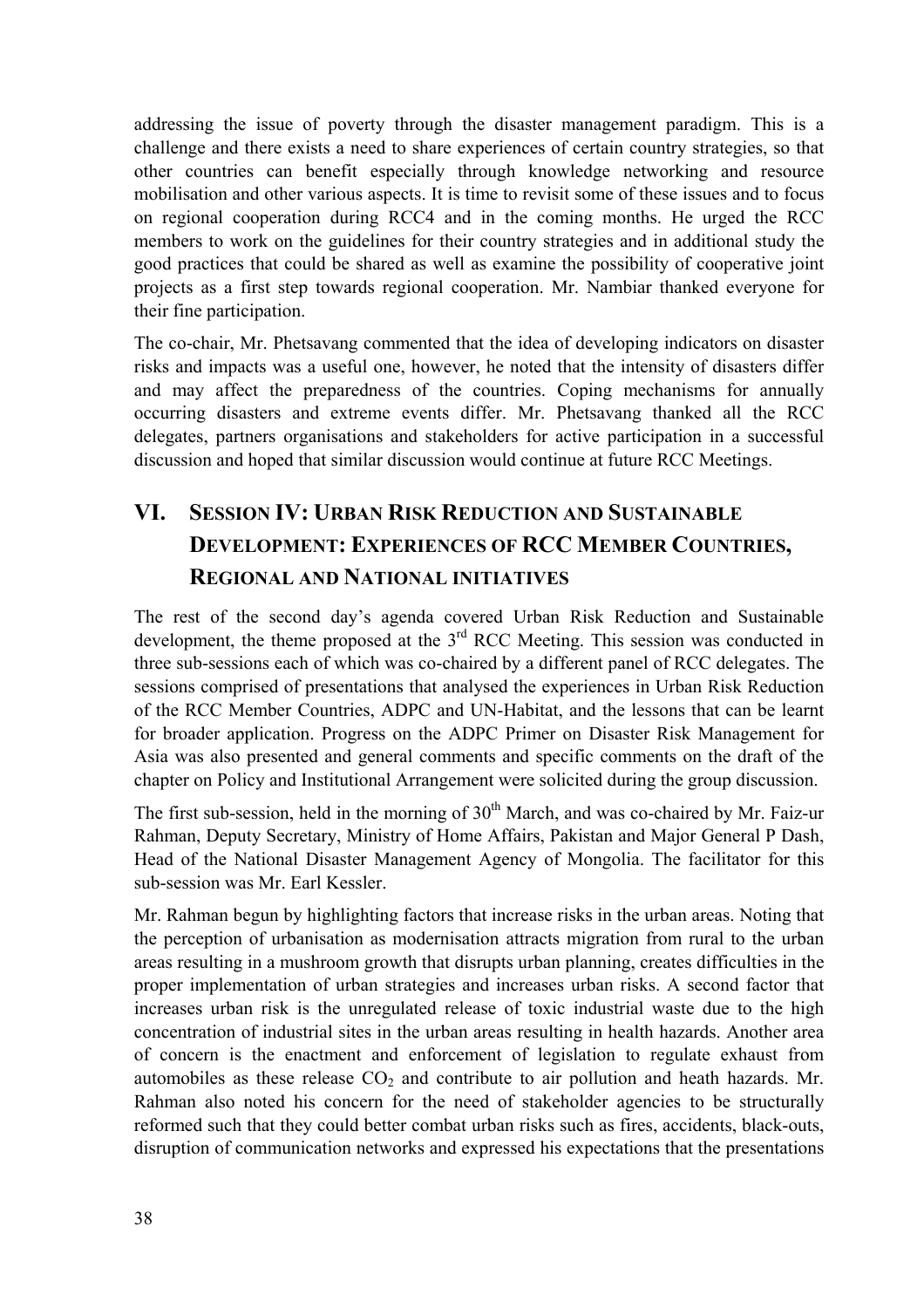would examine risk reduction management and the introduction of additional and new methods to reduce risks to an acceptable level.

Mr. N.M.S.I. Arambepola noted that the formation of the Urban Disaster Risk Management team was in the recognition of the risks faced in urban areas. He complimented the RCC members for having the foresight to proposed Urban Risk Reduction as the theme for RCC4 as this was testament to the importance of Urban Risk Reduction placed by the RCC Member Countries on this issue. He thanked USAID/OFDA for their 9 years of support to ADPC's Asian Urban Disaster Mitigation Programme (AUDMP) that has resulted in pilot projects in 30 cities in 10 countries. From the lessons learnt from AUDMP, ADPC has gain invaluable insight into the challenges and issues faced by cities.

The issues faced by present day Asian cities are the limited funds available to cater to the rapid urban population growth, of which approximately 34% percent of live below the poverty line, and resulting unplanned urban sprawl. The percentage of the Asian population living in cities is predicted to increase to from 38% in 2000 to 55% by 2025. This leads to escalating vulnerability to a host of natural and man-made hazards that form one of the many problems faced by urban authorities. The urban risk reduction challenges faced by city governments is the establishment of appropriate, proactive strategies for integrating disaster risk management within their overall framework for achieving economic wellbeing, social development and environmental sustainability, and by moving away from the relief and rehabilitation strategies. These risk reduction strategies should seek to promote safer construction; limit damage to property, assets and infrastructure; ensure adequate emergency facilities; build capacity for better land use management; reduce poverty; empower communities; provide good governance; and ensure transparency of government and within the private sector. A key tool for urban risk reduction is disaster risk assessments to ensure that new developments do not contribute to increased risks and vulnerability.

#### **CHANGING THE PARADIGM (FILM)**

A film "Changing the Paradigm" provided an overview of the objectives, approach and activities of the Asian Urban Disaster Mitigation Programme (AUDMP), examples of low cost and low technical structural and non-structural measures that were adopted during the AUDMP projects in Cambodia, Sri Lanka, Nepal, Bangladesh, Thailand, Lao and Indonesia and new initiatives that have arisen from the programme.

The co-chair Mr Rahman noted that the urban risk reduction issues highlighted of Mr Aramebepola's presentation and the film are the provision of portable water; the need for the preservation and improvements to environmental conditions; increased public awareness; the need to make available adequate amenities in rural areas to curb rural-urban migration; and the establishment of authorised institutions to enforce risk reduction measures.

#### **PLENARY DISCUSSION**

Mr. Kessler emphasised that the mitigation strategy is proactive pursuit that involves anticipatory planning to reduce loss. One of the ways this could be achieved is to reexamine and revitalise the shelter sector options in low vulnerability areas, as opposed to the reactive efforts such as home improvement lending and slum up-gradation. The need also exists to expand the definition of urban infrastructure development and financing to include dykes, raised walk-ways, traditional water storage facilities as a coping mechanisms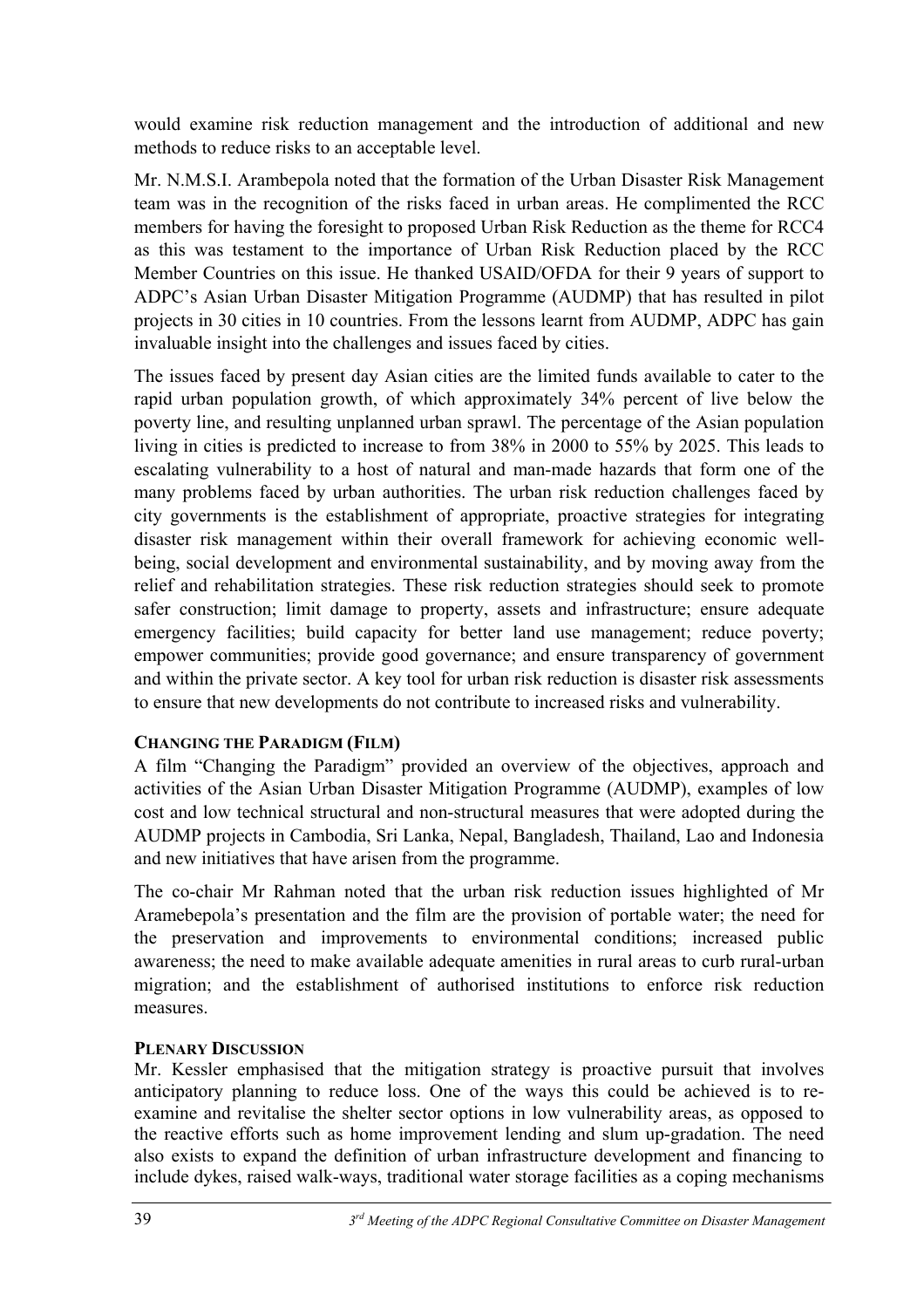for drought, in addition to the traditional water and garbage utilities. Another area to be explored in the current climate of the Asian economic growth is the development of the domestic capital market as a means of financing urban risk reduction initiatives as opposed to seeking resources from the international donor community.

Mr. Ross Sovann, observed that the presentations were interesting and an example of good documentation of the success of the programme. He was personally involved in the successful AUDMP project in Cambodia which provided good opportunities where grassroots community able to build capacity and at the same time develop ownership of the programme. However, more needs to be done in the follow-up of the programme to ensure that the benefits and good practise from the programme is sustained.

Ms Mellgren noted that there are often different approaches amongst urban financial planners on the process of achieving economic growth as well as instances of corruption, and sought clarification on how the programme were able to over come this issue and if the activities included awareness creation and information dissemination targeted at this sector of decision makers.

Mr. Arambepola responded that key decision makers had been identified as an essential group for awareness creation as well as the development of actions plans so that budgets can be allocated towards the risk reduction measures. The action plans were also designed to include other stakeholders such that they could implement some of the activities. This ensured that there was two-way communication and that the programme was results oriented, thus generating much interest amongst the decision makers and urban authorities.

Mr. A.H.M. Shamsul Islam sought further clarification on the progress on the Primer for Disaster Risk Reduction and which ten countries the UDRM intends to target for the institutionalisation of appropriate training under the their strategy for knowledge development and capacity building.

Mr. Arambepola replied by saying that the UDRM team aims to develop two volumes this year to be translated into three or four national languages. The 10 countries for institutional training would build on the interest shown in training during AUDMP and in follow up activities.

The co-chair Mr. Rahman thanked the participants, concluded the question session and invited the presentations of the country papers.

#### **MANAGING URBAN DISASTER RISKS IN NEPAL: CURRENT STATUS AND FUTURE NEEDS**

Mr. Durga Raj Sharma, Under Secretary, Ministry of Home Affairs, Nepal gave the participants an overview of the current status and future needs relating to urban risk reduction in Nepal. The range of natural hazards faced, major disaster events over the last century, a list of government and non-government agencies that were responsible for disaster management, statistics of damages caused by disasters in 2002 and 2003 and the mechanism of data collection and dissemination and the disaster management objectives and strategies of the Ministry of Home Affairs was shared with the participants.

The causes of urbanisation and a comprehensive analysis of factors that contribute towards urban risk in Kathmandu was presented as well as the organisational structure of the relief and response mechanism in Kathmandu and budget provisions that was available for relief. Mr Sharma noted that although the National Action Plan had been prepared in 1996, it needed to be revised and effectively implemented. The Government of Nepal realised the huge and challenging task ahead and that steps had been taken to improve its capacity to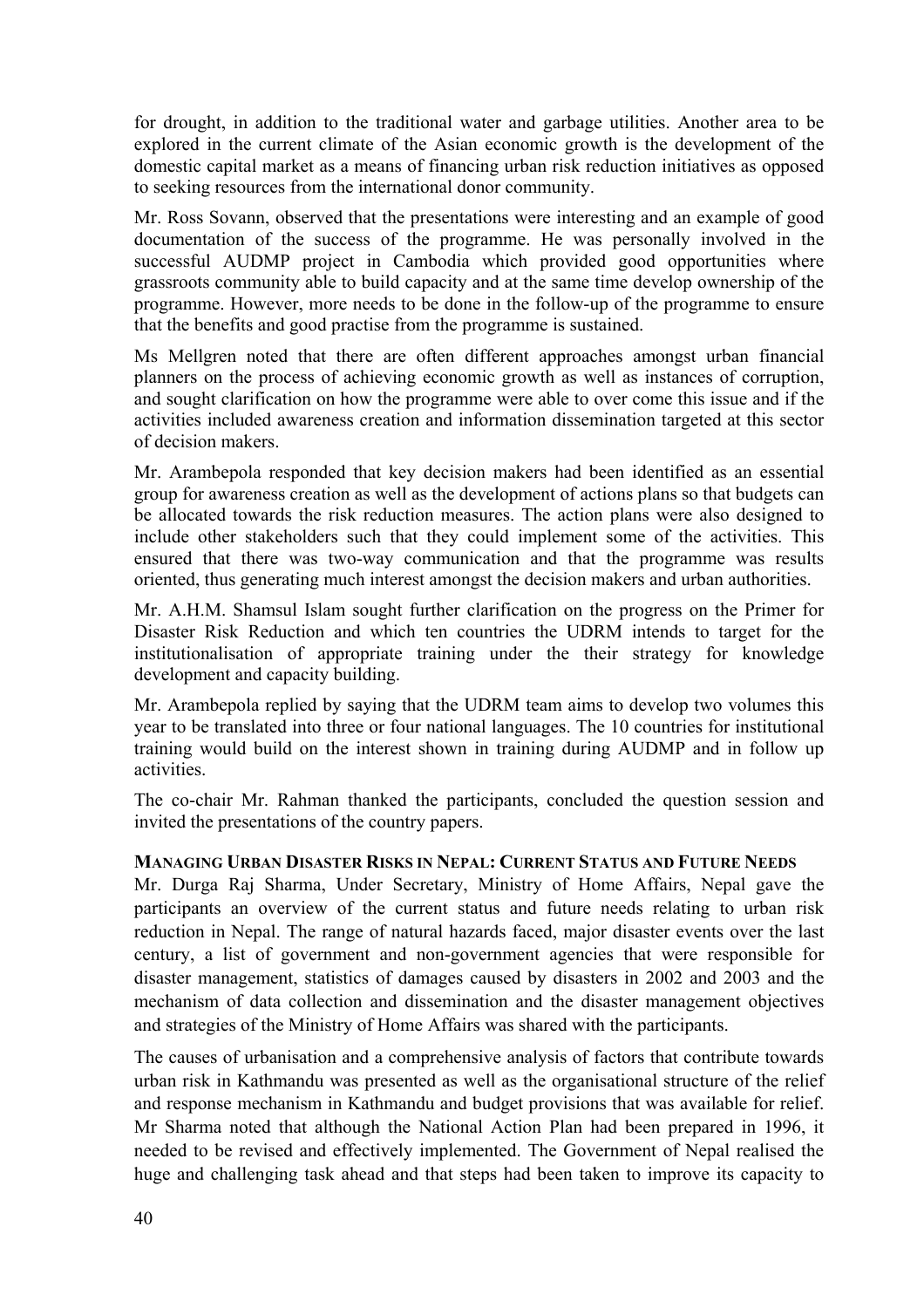manage disasters. Further assistance from the international community was encouraged especially in the raising of public awareness and the sharing of technical and information systems.

## **WATER DISASTER MITIGATION FOR URBAN AREAS IN VIETNAM**

Mr. Nguyen Sy Nuoi, Deputy Director, Department of Dyke Management, Flood and Storm Control, Ministry of Agriculture and Rural Development of Vietnam gave a comprehensive presentation on the current status and future needs of water disaster mitigation for urban areas in Vietnam. These areas in are most susceptible to floods and storms resulting in 6,735 fatalities and estimated economic losses equivalent to 2 billion USD over the last decade. The varied structural and non-structural urban water disaster mitigation measures that were being undertaken for mountainous urban areas, Hanoi, the central coastal cities and for urban areas in the Mekong River Delta was presented.

Mr. Nuoi noted that the political commitment of the Vietnamese Government to reduce the effects of storms and floods along with Vietnam's thousand year experience and the rapid development of science and technology in flood control management, and the strong regional and international cooperation and support in terms of finance and technology transfer. However, shortfalls were still experienced in the resistance requirements of infrastructure to meet the intensity of recurring floods and storms, the lack of community awareness and experience in flood and storm preparedness and the limited financial resources for annual flood and storm control activities.

Dr. Pak Sum Low made an observation that when he was last in Vietnam, he visited a place called Nam Ting, along the coasts where his Vietnamese colleagues were able to show him how much the sea level as risen in 10 years. This exemplifies a potential hazard associated with sea-level rise that should be noted by coastal cities.

In response to Mr. Azadeh sought clarification on how flood warnings were transmitted to communities downstream. Mr. Nuoi responded that an UNEP funded initiative exists, during the flood system, the meteorological information is provided and thus dissemination of potential floods is easily relayed. He noted that coastal provinces were experiencing coast-line erosion and this along with sea-level rise present real threats to coastal and lowlying cities such as Ho Chi Min and even slight rises by 20-50 cm poses risks to the city.

Mr. Rahman concluded the sub- session by noting that some of the questions raised were quite meaningful to the context of urban risk management, namely, the importance of informed decision making; pilot programmes initiatives; the taking a of proactive approach; public awareness and risk communication through grassroots organisations; and the development of guidelines for effective disaster risk management.

Following a lunch break, Mr. A.H.M Shamsul Islam, Director-General, Disaster Management Bureau, MDMR, Bangladesh and Mr. E. Barzi Sadraddine, Deputy Director General, Bureau for Studies and Coordination of Development, Iran co-chaired the second sub-session that was facilitated by Mr. N.M.S.I. Arambepola. This afternoon session comprised of country presentations as well as a paper by UN-Habitat.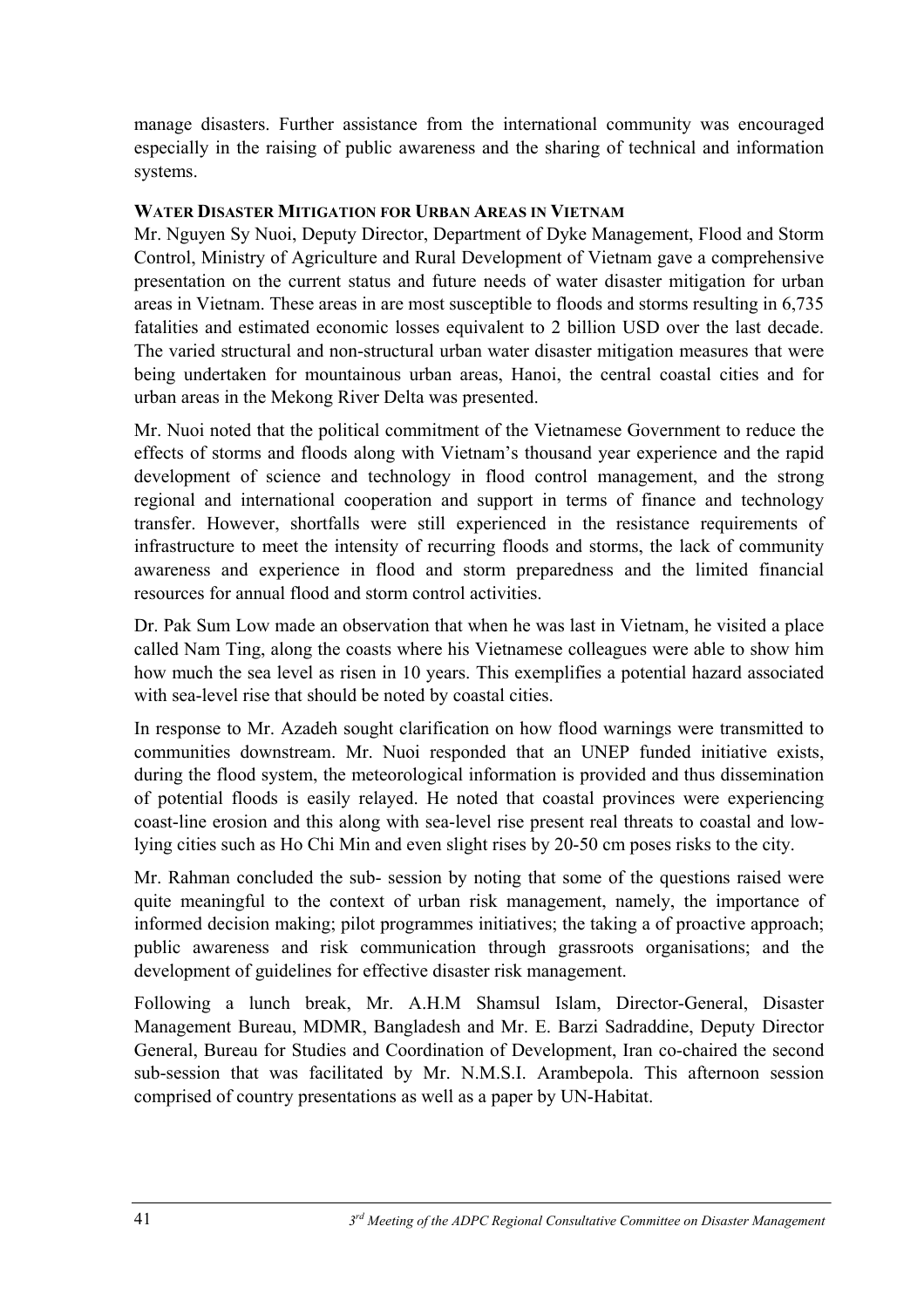#### **MANAGING URBAN DISASTER RISKS IN THE PHILIPPINES: CURRENT STATUS AND FUTURE NEEDS**

Director Elma C Aldea, Deputy Administrator, Office of Civil Defence, Philippines presented a paper on the disaster risks faced by Metropolitan Manila. Area. Factors that exacerbate the countries vulnerability to disasters and its socio-economic development were rapid population growth (2.5%), change in land use patterns, migration to urban areas, environmental degradation and unplanned urbanisation. Metro Manila comprises of 13 cities and 4 municipalities and 1,890 barangays with 10 million residents within an area of 636 sq kms. This number swells by several millions during the weekdays due to transient workers and students from nearby towns resulting in a density of 16,000 per sq km. 36% of the total population are squatters despite the GDP of Metro Manila being 2.5 times higher than the nation's per capita GDP.

The primary hazards encountered in Metro Manila are rain-induced floods, structural fires and earthquakes. Factors contributing to floods include administrative lack of coordination between the Local Government Units particularly in the technical construction of drainage, the intrusion of informal settlers that obstruct the drainage systems, the lack of funding to rehabilitate the water-ways and the tidal regime along Manila Bay and Laguna Lake. Systems and programmes are in place to reduce the disaster risks in Metro Manila however a concerted effort was needed to channel funds allocated to intervention and relief towards enhancing equitable and sustainable development. Future needs include improving the capacity for damage and needs assessments; the integration of disasters into national risk management framework, a bottom-up approach with participation of all stakeholders and the development of a risk sharing/financing mechanism. The challenges lie in empowering the local governments, political commitment to enforcement of legislation and in building a culture of prevention where benefits are intangible.

#### **URBAN DISASTER REDUCTION IN CHINA: CURRENT STATUS AND FUTURE NEEDS**

Professor Li Jing, Deputy Director, National Disaster Reduction Center of China presented a paper on the current status and future direction of urban disaster reduction in China. The current urbanisation rate in China is 39% and this is expected to rise to 45% in 2020. Losses due to disasters in China in the year 2002 amounted to 2% of the GDP. 45% of cities in China are situated in areas of high seismic risk where earthquake magnitude is greater than 7 and 70% of the cities are threatened by flood, drought and marine storms. A key challenge that is faced by urban areas in China is the lack of an integrated command and control system amongst the 17 different departments who are each responsible for various specific phases of disaster management e.g. forecasting, rescue and relief and inadequate sharing of information. Thus the future needs identified was that of a comprehensive disaster management system, an urban alarm and emergency command system, development of information technology to facilitate informed decisions during emergencies, and the enforcement of appropriate legislation and to strengthen regional cooperation. Ongoing activities to address urban risks in Beijing was the construction of 1000 emergency shelters and temporary shelters at sports complexes and large parks, an emergency response planning team and system, equipping the sub-way systems with emergency facilities, and new satellite monitoring systems.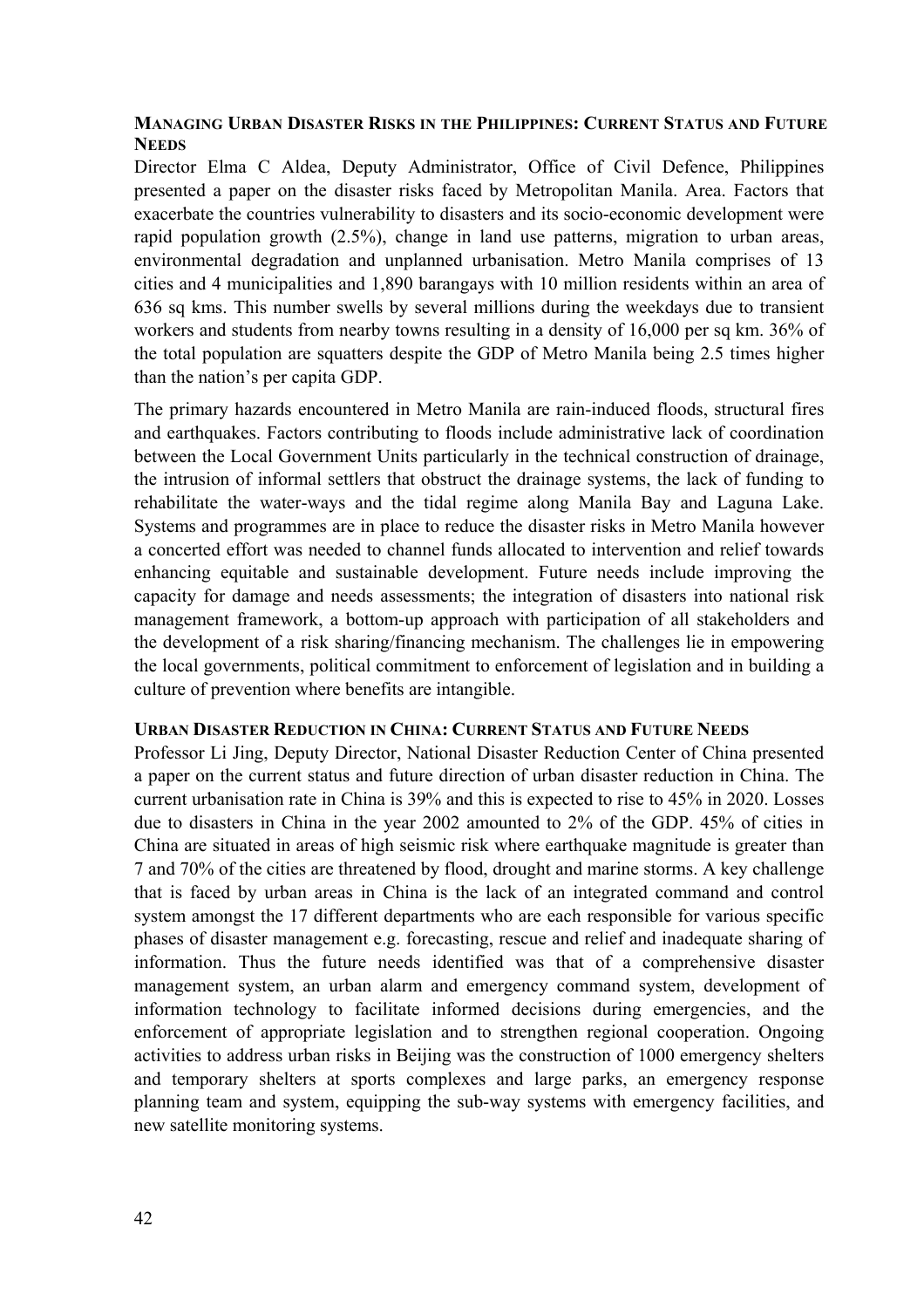### **MANAGING DISASTER RISK IN YANGON, MYANMAR**

Mr. U Than Oo, Director General, Relief and Resettlement Department, Myanmar presented a paper on managing disaster risk in Yangon. The hazards to which its 6 million population are exposed are fire, floods and storms. Fires were particularly concentrated in areas with unplanned high-density settlements with narrow lanes, however this problem has been alleviated with the building of new towns with adequate draining systems and the segregation of residential and industrial zones. Institutional arrangements for disaster management is present in the form of the Central Committee on Disaster Preparedness who have drawn up a disaster prevention plan that include activities before, during and after disaster events. Reserve water supply systems are situated throughout the city for emergency purposes and sluice gates have been installed to mitigate the effects of tidal storms. With increased rates of urbanisation in Yangon, increased incidence of road accidents and environmental pollution are expected.

## **MANAGING DISASTER RISK IN ULAANBAATAR, MONGOLIA**

Major General P. Dash, Chief of National Disaster Management Agency Mongolia gave a comprehensive presentation on managing disaster risk in Ulaanbaatar. Ulaanbaatar covers an area of 470,000 and is home to 821,700 residents or 33% of the Mongolian population. Population growth and urban migration are factors that contribute to urban growth resulting in a population increase by 41% during 1989-2002. Poverty is of a major concern in urban areas due to high unemployment rates despite 40% of GDP generated by the capital and a 20% growth in GDP in 2001.Hazards faced by the population of Ulaanbaatar include forest and steppe fires, technical accidents and floods, human and animal infectious diseases, chemical substance release and to a lesser extent radioactive contamination, earthquakes and sever snow and dust storms.

The Parliament of Mongolia passed a law on Disaster protection on 20 June 2003 and established a national Agency for Disaster management on  $7<sup>th</sup>$  January 2004. Future needs to reduce earthquake and flood risks was presented along with future directions envisaged to improving and building capacity of disaster protection organisations and adapting good practices through expanding external relationships and cooperation with other countries and organisations such as ADPC.

The co-chair, Mr. A.H.M. Shamsul Islam, thanked Major-General Dash for his presentation and noted that he had touch almost every point starting from the general situation of demography, population growth, general sociology especially poverty, general economic aspects, infrastructure liability, hazards, institutional aspects, vulnerability, programmes and projects. In particular, he commended the comprehensive range of hazards that was identified in the presentation and encouraged the RCC participants to refer to the country paper that was distributed as it would enrich their experience.

## **THAILAND URBAN DISASTER MITIGATION PROJECT**

Mr. Suporn Ratananakin, Chief of Foreign Relations (Sub-Bureau), Department of Disaster Prevention and Mitigation (DDPM), Ministry of Interior, Thailand presented a paper on the Thailand Urban Disaster Mitigation Project (TUDMP) implemented by the Department in partnership with ADPC. 30% of Thailand's population live in urban areas with close to 2 million people resident in the area covered by the Bangkok Metropolitan Administration. The major natural hazards faced by the urban population are tropical storms, typhoon and floods, and to a lesser extent drought, landslides and earthquakes. Man-made disasters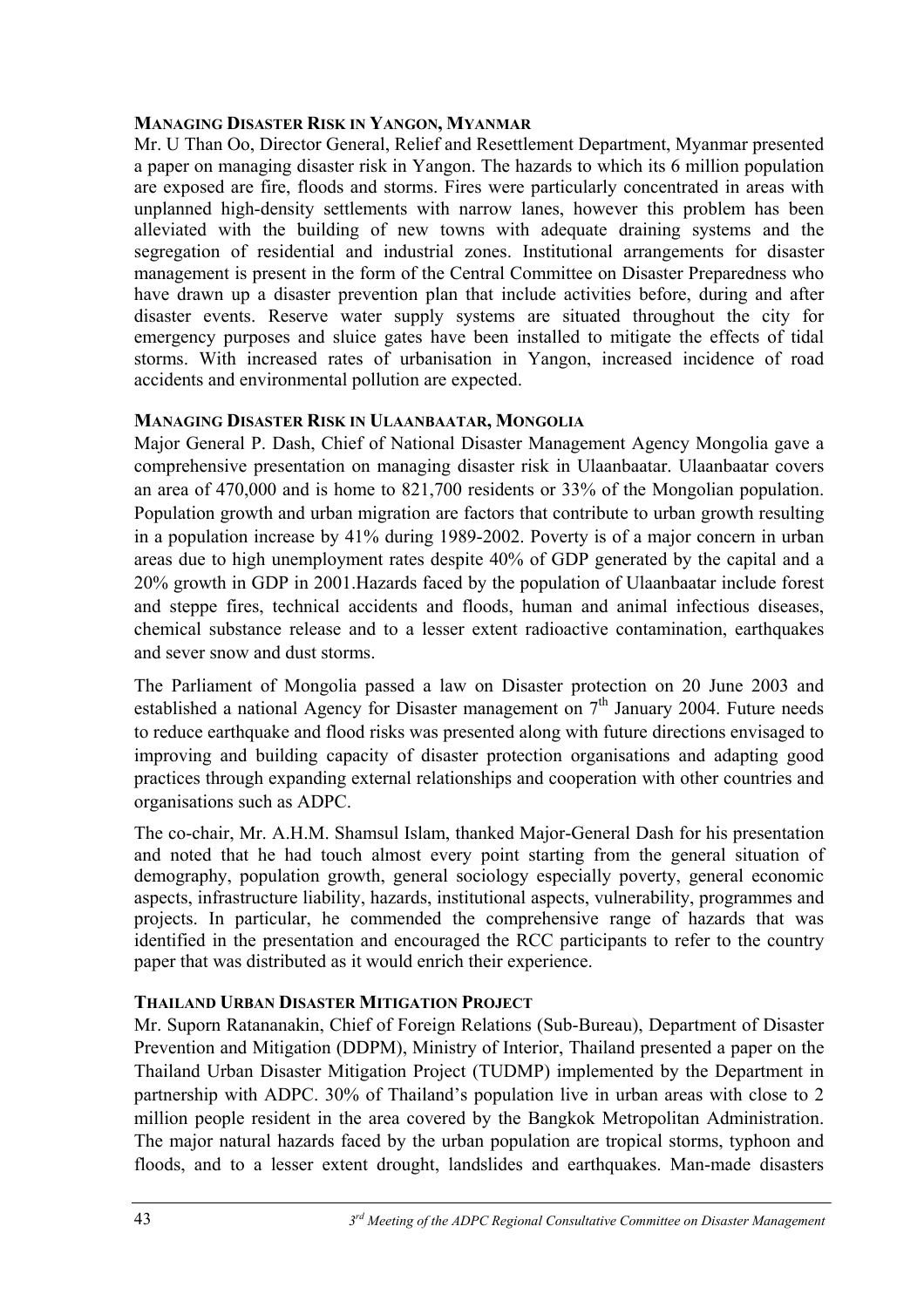include collapse of buildings, explosions, release of radioactive substances, chemical leaks and fires. Institutional arrangements, structural interventions, programmes and projects are in place in Bangkok to manage disaster risks and these are administered by the Bangkok include the Bangkok and the Municipal Civil Defence Committees. Non-structural measures to reduce urban disaster risks are being undertaken by the Thailand Urban Disaster Mitigation Project. Factors contributing to vulnerability are identified as poverty, environmental degradation, expansion of urban infrastructure, and the lack of stringent law enforcement.

#### **MANAGING DISASTER RISK IN LAO CITIES**

The disaster risk faced by cities in Lao and it's management was presented by Mr. Phetsavang Sounnalath, Director, National Disaster Management Office, Lao PDR. The four major cites of Lao, namely Luangprabang, Vientiane, Savannakhet and Pakse are situated along the banks of the Mekong River. The 2-3% rate of population growth in Laos places pressures on the poor condition of it's urban infrastructure. Factors that increased the vulnerability of the urban population were the high concentration of industry within the urban centres, unplanned settlements, traffic congestions. Major hazards faced within the cities are fires, floods, and health hazards caused by insufficient garbage removal services. Government policy and urban development plan as well as the Lao Urban Disaster Mitigation Project (LUDMP) are in place to deal with these issues. Future challenges were listed as the need for financial resources for project implementation, training for technical staff, increased public awareness and early warning programmes.

Mr Phetsavang presented the work done by his department and ADPC under the LUDMP dealing with Fire Hazards in Vientiane where one of the objectives was to reduce fire incidents in the capital city. Activities under this programme included fire hazard mapping, needs assessment and data collection, meetings, workshops, training, public campaigns, school programmes, community awareness and the training of volunteers. The implementation of the activities was carried out jointly by the Urban Research Institute (URI), the fire and prevention and Protection Department, the Traffic Police Department and the Vientiane Municipality. Stakeholders of the project comprised 8 target villages of 4 districts of Vientiane including school teachers and over 2000 school students. The third phase of the programme to replicate the activities in Luangprabang is scheduled to commence in the near future.

The co-chair, Mr. A.H.M Shamsul Islam thanked Mr Phetsavang for his presentation and brought to the attention that Mr. Phetsavang had used the word problem throughout his presentation. P stands for priority, r stands for regulation, o stands for ordain, b stands for bottle-necks both institutional and technical, l stands for lingering on issues that should be addressed, e stands for equity which needs to be maintained between urban and rural population and m stands for manifold, one or two measure may not be sufficiently to reduce disaster risks.

#### **URBAN DISASTER RISK REDUCTION IN SRI LANKA**

Ms. Manel Kuruppu, Secretary, Ministry of Social Welfare, Sri Lanka gave a presentation on urban disaster risk reduction in Sri Lanka. Natural hazards such as floods, landslides, drought and cyclones impact the livelihood, health, social systems and culture of the urban population, factors that are often ignored when analysing the cost and benefit assessment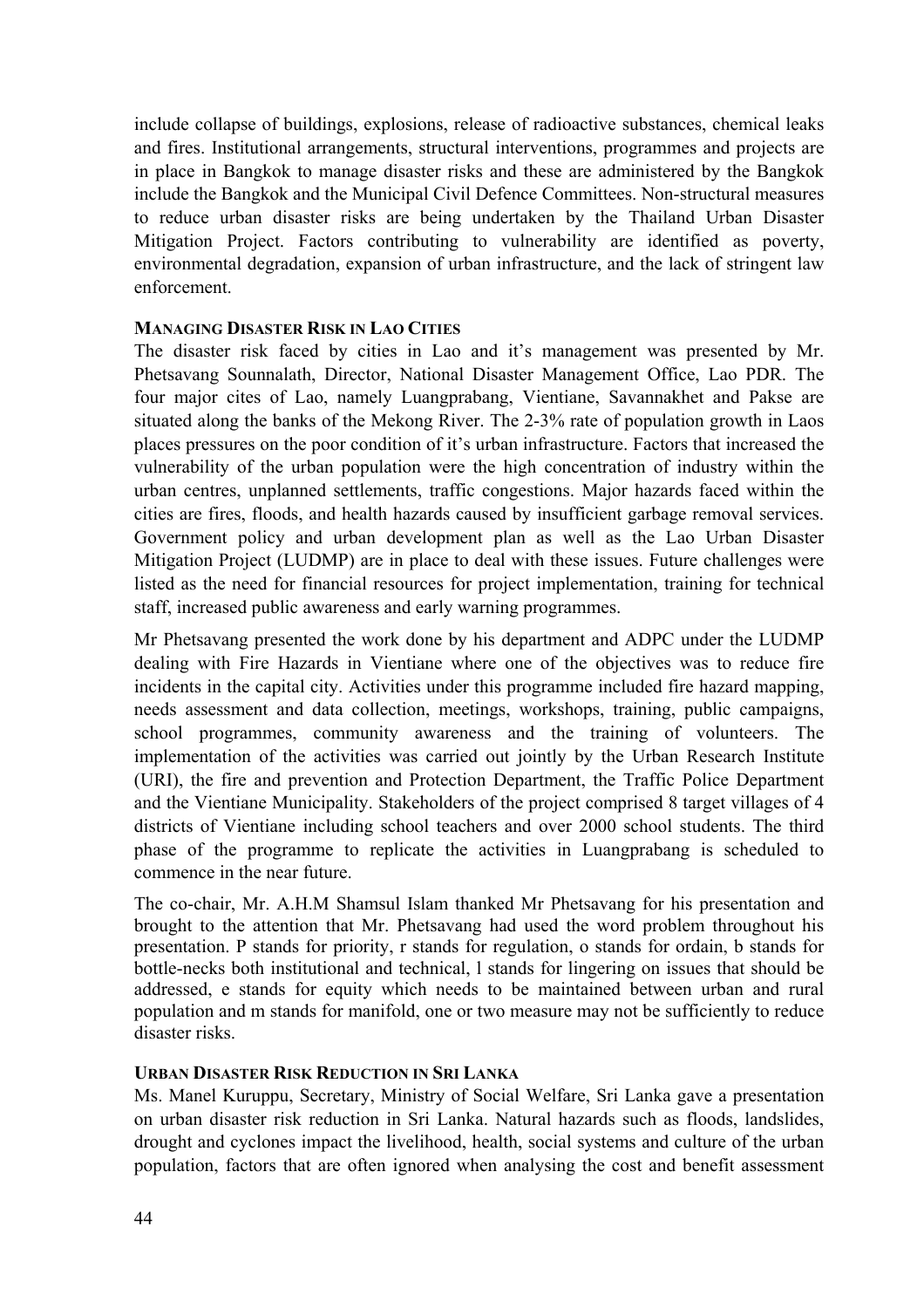due to their intangible nature. These impacts should also take into consideration costs, hardship and constraints during the period of replacement and should not merely be reduced to monetary figures that are not recorded in human terms. Lessons learnt from recent disaster events in Sri Lanka demonstrate that disaster impacts in urban areas are exponential compared to rural areas, mobilisation of and contributions for relief assistance from numerous stakeholders are needed at short notice, the highest commitment from all authorities in relief assistance was necessary, as is media support for information dissemination, ability of local institutions to provide rapid and accurate assessment of disaster affected areas and the creation of public awareness.

The Government of Sri Lanka is currently reviewing a study by ADPC that highlights areas of special attention that are needed for defining a long-term risk reduction strategy. These include enhanced capacity for long-term forecasting, early warning systems and dissemination of data, improved emergency management and response capacity, facilities for rapid assessment of emergency needs, information presentation and dissemination and enhancement of capacity to reduce social impacts.

## **NATURAL DISASTERS IN CAMBODIA**

Mr. Ros Sovann, Advisor, National Committee for Disaster Management (NCDM), Royal Government of Cambodia provided insights into the mission, composition, organisational structure, functions and responsibilities of NCDM. The areas of cooperation with other institutions included capacity building, and damage and needs assessment (where effective coordination by the NCDM was the establishment of a policy framework and formal institutional partnerships) participatory NGO representation, open and consultative information sharing, dynamic and creative leadership and strong political support. The results of effective coordination included the formation of effective risk reduction strategies, the maximisation of limited resources, focused beneficiary targeting, clearly defined roles and responsibilities, effective and efficient utilisation and dissemination of information and the identification of the different actors involved in disaster management. The challenges faced by NCDM were given and it was highlighted although political commitment was present, actions were needed on policy development and community based disaster risk management.

Co-chair Mr. A.H.M Shamsul Islam noted that to live free from disasters was not an empty dream and invited Director C. Aldea, Civil Defence Deputy Administrator, Philippines and Mr. Supporn Ratananakin, Chief of Foreign Relations (Sub-Bureau), Thailand to chair the next sub-session, facilitated by Mr. Rajesh Sharma. Mr N.M.S.I Arambepola concluded the session by presenting the lessons learnt from the AUDMP and by outlining the future directions of the UDRM team.

#### **UN-HABITAT REPORT ON RELIEF AND DEVELOPMENT IN BAM, IRAN**

Mr. Esteban Leon, Disaster Management Specialist of the DM unit of UN-Habitat, Nairobi, provided an account of the UN-Habitat experience in Bam, Iran following the earthquake on the morning of the  $26<sup>th</sup>$  December 2003 during which there were 43,000 fatalities and 90% of buildings were either heavy damaged or completely destroyed. Reconstruction efforts by UNDP, UN-Habitat, the Housing Federation of the Islamic Revolution and the Municipality of Bam are being undertaken through a joint project "Community-Based shelter Reconstruction Project in Bam". The objective of the project is to translate the concept of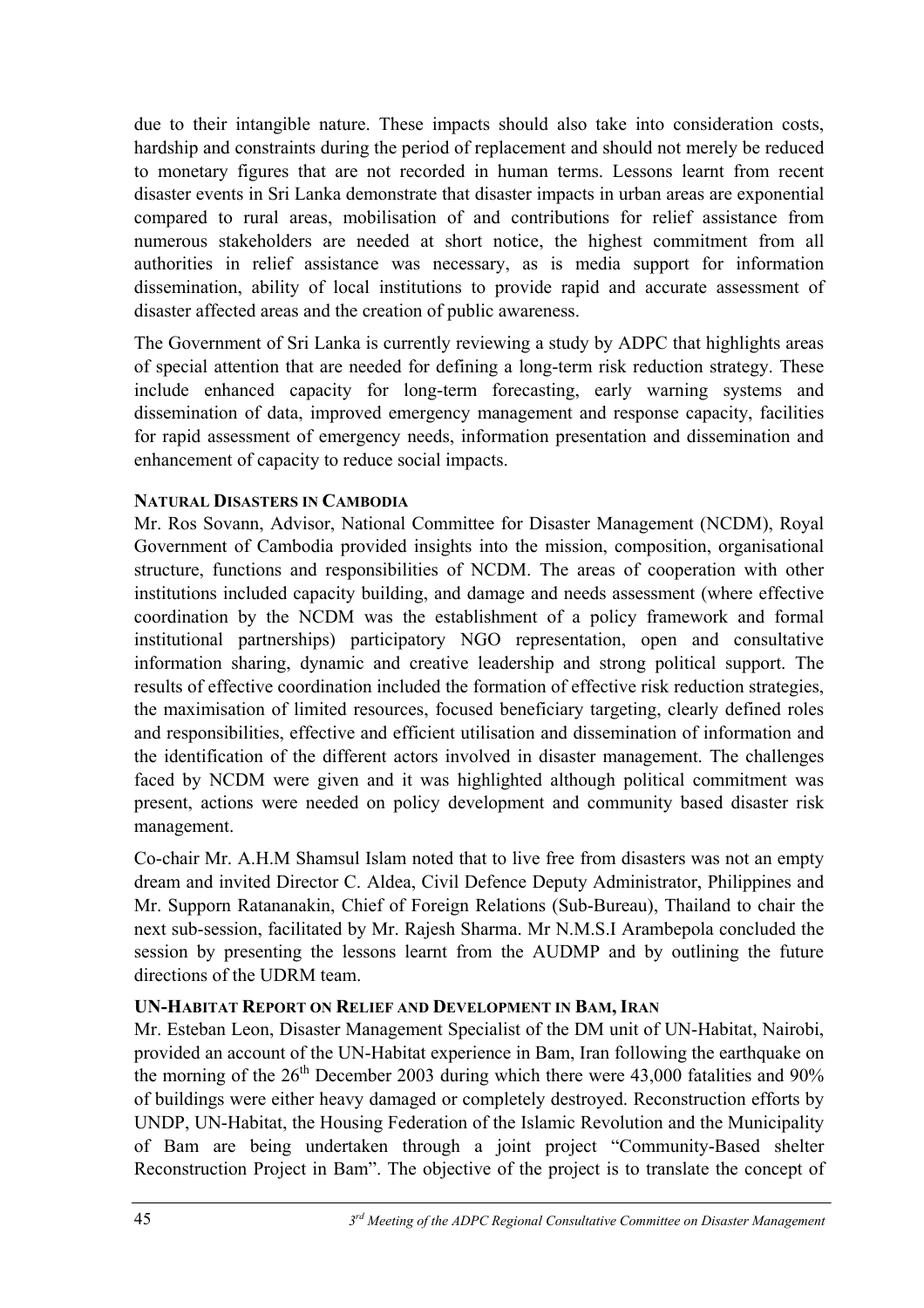community empowerment into a set of implementation guidelines whilst assisting 140 families in the rebuilding of permanent shelters and to promote coherent assistance to disaster victims for the sustainable reconstruction of their communities.

Lessons learnt indicated that disaster risk reduction starts at the local level, that long term strategies are needed, that relief, humanitarian and development issues are linked, and that they should be linked though resource mobilisation. The common challenges faced in Bam that must be addressed simultaneously are the rebuilding of physical and social infrastructure, the reintegration of returning populations, the strengthening of governing authority and civil society and the maintenance of security whilst developing a fair system.

Director Aldea briefly commented that Mr. Leon's presentation provided an indication on the importance of international NGO's and humanitarian organisations in assisting beleaguered communities particularly communities that have undergone massive calamities in Bam. The experiences in Gujarat and Kobe were recalled in particular the role of the communities and the self-help that was forthcoming in helping to rebuild the community.

#### **PLENARY DISCUSSION: LINKING ENVIRONMENTAL MANAGEMENT, SUSTAINABLE DEVELOPMENT AND REDUCING DISASTER RISK**

Ms Mellgren brought to the attention an example of a humble and a non-ambitious illustration of the cooperation between humanitarian and development organisations. In some of the presentations on Urban Risk Management, the disconnect between the relief and development organisations, and the interdependence between the environment measures and risk reduction has been mentioned. This is a theme championed by ISDR's publication Living with Risk (2002) where it is recognised that there are inherent links between disaster risk reduction and environmental management. The use of environmental tools for disaster reduction has not yet been widely applied by many practitioners. In an effort to address this issue, SIDA commissioned ADPC to seek empirical evidence within an Asian context to better understand these linkages and to identify potential synergies between environmental projects and efforts to reduce disasters. She shared a copy of the study entitled "Environment Degradation and Disaster Risk" produced by SIDA and ADPC, with further copies made available to the delegates. Areas addressed in this publication examines how investments in environmental management and sustainable development also reduced disaster risks; the creation of the prevention dividend that accrues from appropriate land use and development planning; and the extent to which this prevention dividend can be measured and how the ability to estimate these value added might enhance policy and programme planning.

With reference to the intangible socio and human benefits accruing from investment in prevention by Mrs. Kuruppu, the definition for prevention dividend which would assist in quantifying these benefits is, the value of foregone losses that accrue from well designed and implemented disaster risk reduction measures including environmental management and sustainable development initiatives. Ms Mellgren hoped that the publication which reviews the literature on environmental aspects of disaster risks in particular flood risks and examines the possibility of finding the prevention dividend would stimulate further interest in these issues. The publication also contains suggestions from the consultant that local models are desirable for further development that may form an important component of environmental impact assessments. In the meantime, prevention dividends may be achieved by emphasising the role environmental management in poverty alleviation and enhanced community resilience. These are in line with the issues that have arisen during the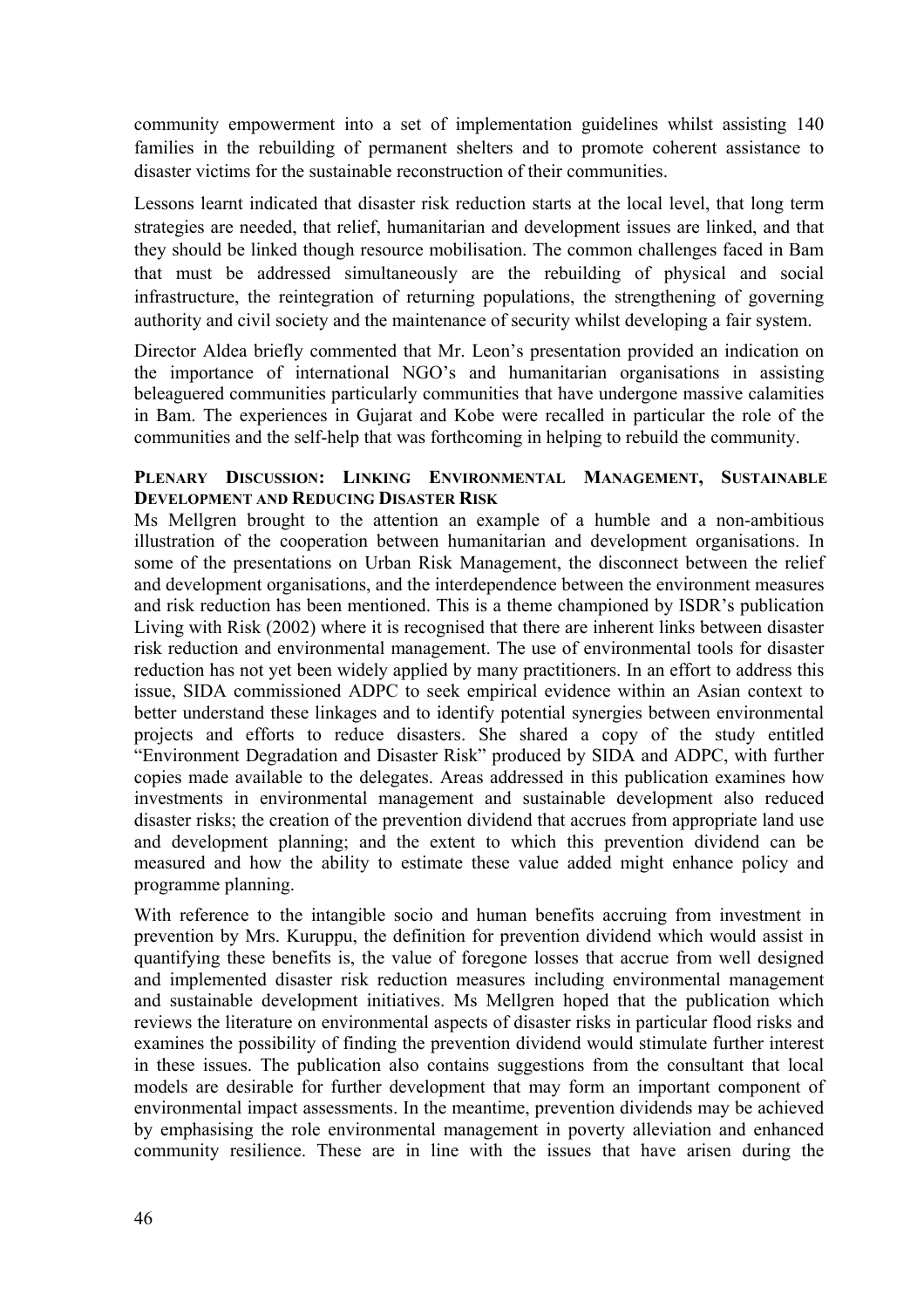presentations relating to coping mechanisms and local conditions of community and participation by communities.

## **THE PRIMER ON DISASTER RISK MANAGEMENT FOR ASIA**

Dr. Buddi Weerasinghe, ADPC presented the Policy Chapter of Volume One of the Primer on Disaster Risk Management for Asia to be produced by ADPC through a visual presentation of the chapter on Policy and Legal and Institutional Arrangements and it's features. The Primer is designed to be a practical, user-friendly, hands-on, updated resource guide for disaster management practitioners that currently consists of three volumes on generic aspects, slow onset flood and earthquakes, with the former two volumes are funded by USAID/OFDA and UNDP respectively. The rational of the Primer is to provide simple, comprehensive guidelines on procedures, mechanisms and good practices from AUDMP and other past and present initiatives through a case-studies based and lessons leant approach. The Primer is unique in that sections of the publication are targeted specifically at decision makers, policy developers, planning implementers, and implementing support groups, such that it allows for selective reading of sections relevant to the different target groups and includes cross-references describing mechanisms for successful disaster risk management. The process, progress, content, layout and navigational features and directional tools of the Primer were explained. Reactions to the contents and presentation of, additional features and improvements to the chapter were solicited and comments were presented during the Discussion Group Presentation.

## **GROUP DISCUSSION: URBAN RISK REDUCTION AND REVIEW OF THE DRM PRIMER**

Co-chair Director Aldea thanked Ms Mellgren for the information and directed the RCC participants to address four questions in their respective working groups. The four items for discussion were:

- 1. What are the main issues that ADPC should concentrate on in the context of Urban Disaster Reduction?
- 2. What are the needs of city governments to deal with disaster risks, both for policy and it's implementation?
- 3. What are the major capacity building needs and constraints in terms of Urban Disaster Risk Management?
- 4. Comment on the Policy Chapter of the Primer and general comments.

## **PRESENTATION OF GROUP DISCUSSIONS**

Upon the request of co-chair Mr. Supporn Ratananakin, Mr Sovann presented the discussion of **Group One**. The main issues that ADPC should address with regards to Urban Risk Reduction was to enhance and continue the CBDRM initiatives; share information and lessons learnt between RCC Member countries; seek to set-up follow up mechanisms for programmes implemented; define the probability of urban risk for each Member Country and inform them of this probability; and to ensure that there are mechanism for project sustainability and replication. The needs of city governments include coordination amongst agencies concerned, the consideration of all urban risk factors in all development projects and the empowerment of local government. In terms of Capacity Building, the needs identified were raising the awareness of problems to seek the involvement of all relevant sectors; the exchange of skill and capacity especially through the use of electronic medium; enhancement of skill of risk assessment; and realistic, holistic, participatory planning. The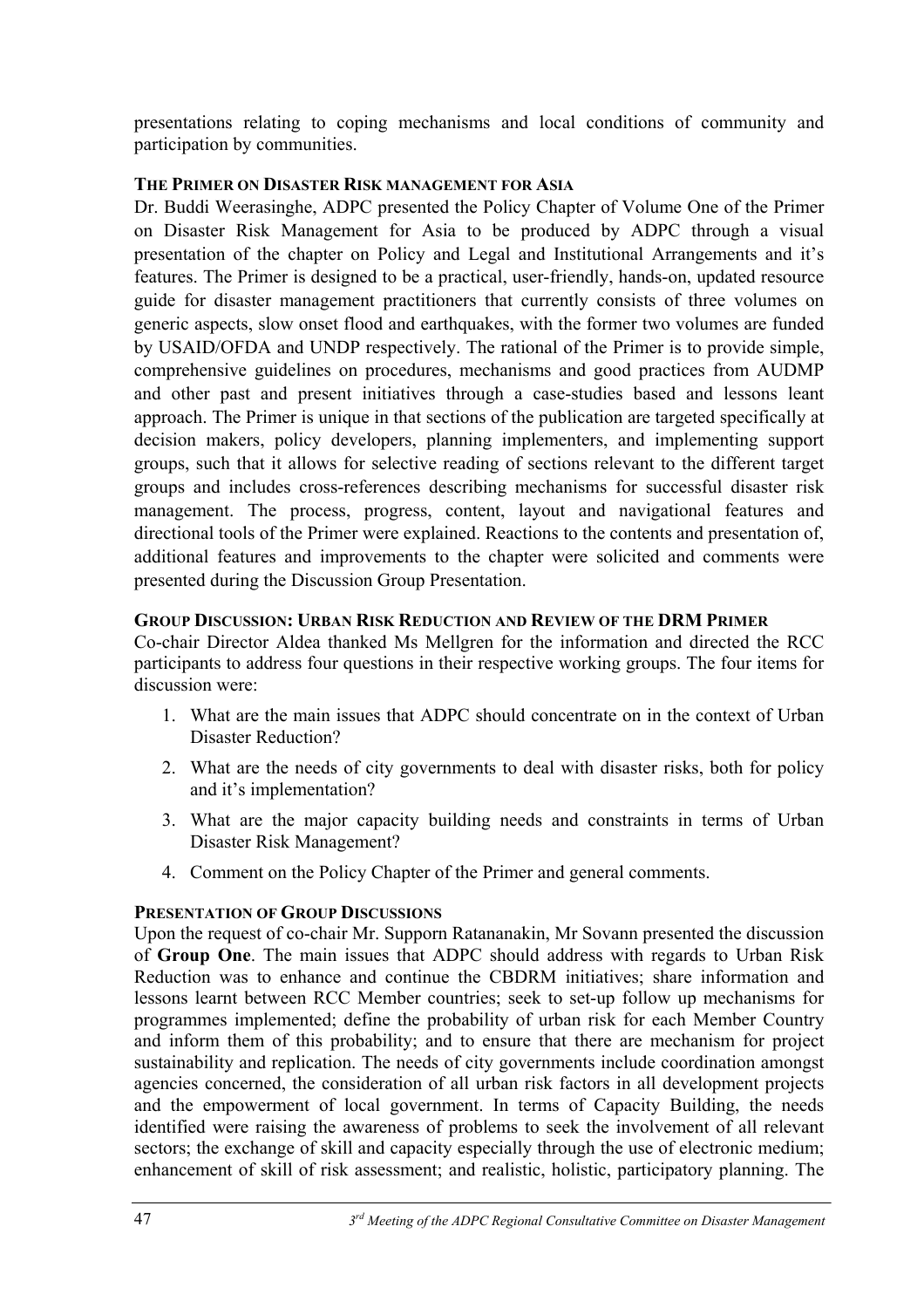group suggested that the Primer should list existing policy and in the absence of a policy, include the procedure and guidelines for policy development and implementation.

The discussions for **Group Two** was presented by Mr. Phetsavang. In the context of Urban Risk Reduction, ADPC should concentrate on the advocacy amongst community members, implementers and policy makers as this was required in the development of a legal framework and the enforcement of legislation such as building codes; provide technical assistance and transfer was needed for the development of a framework for urban projects as expertise at city level was lacking; provide support for the enforcement of legislation, regulation and codes. The needs of city governments were listed as technical assistance for the implementation of certain activities, funding and mobilisation of resources, the strengthening of linkages and coordination amongst the different agencies involved in development work in cities. An example in Laos, road construction and traffic management come under the jurisdiction of a unit under the Ministry of Transport, however, traffic is controlled by the traffic police. The needs for Capacity Building were identified as technical expertise, training and the upgrading of skills particularly in the area of hazard mapping; money, manpower, materials, machines and methods; public information campaigns to build capacity of the wider audience, the development of additional teaching materials for schools programmes and curricula; and the focussing on specific hazards using a holistic approach. The Policy Chapter of the Primer generated much interest and was extremely useful and the group urged the Primer team to continue its good work.

Mr. Kessler presented the discussion of **Group Three** ADPC should encourage and facilitate of effective South-South sharing of experiences and the application of the experience in different contexts and monitoring and evaluation to ensure that programmes are implemented effectively. The needs faced by City Governments included the ability to govern better though the delegation of authority and the empowerment of local government through the provision of resource allocation, tools and prerogative; the articulation of requirements for the development of action plans and the integration of mitigation into the development planning process; tools for risk assessment and the creation of awareness scenarios to test ideas; the allocation of resource to provide finances as a part of the development of sustainable, domestic capital markets and local financial systems that can support reconstruction and negate donor dependency; the promotion of participatory approach and the involvement and development of role of the community; and the identification of a legitimate role for the partnership with private sector.

The Capacity Building needs in terms of Urban Risk Management identified were specialised, cross-sectoral disaster training; the provision of technical information and institutional and human resources development as part of long-term, targeted and effective training of specialised interest groups such as architects, engineers, health professionals and social workers; monitoring and evaluation; to assist in the effective delegation of authority; to enhance sensitivities to gender issues and equity; the training of NGOs to enable them to carry out functions that they are comfortable with; and the training of disadvantaged groups to accommodate their requirement; and the standardisation of terminology and methods to facilitate communication between different countries for comparison and sharing if experiences. Comments on the Primer included the need for the publication to provide the procedural components of policy development; to provide direct or generic principles of interest; the need for bilateral discussions with the RCC participants to discuss the application to a variety of context; and to provide references to other sources and documents on similar issues.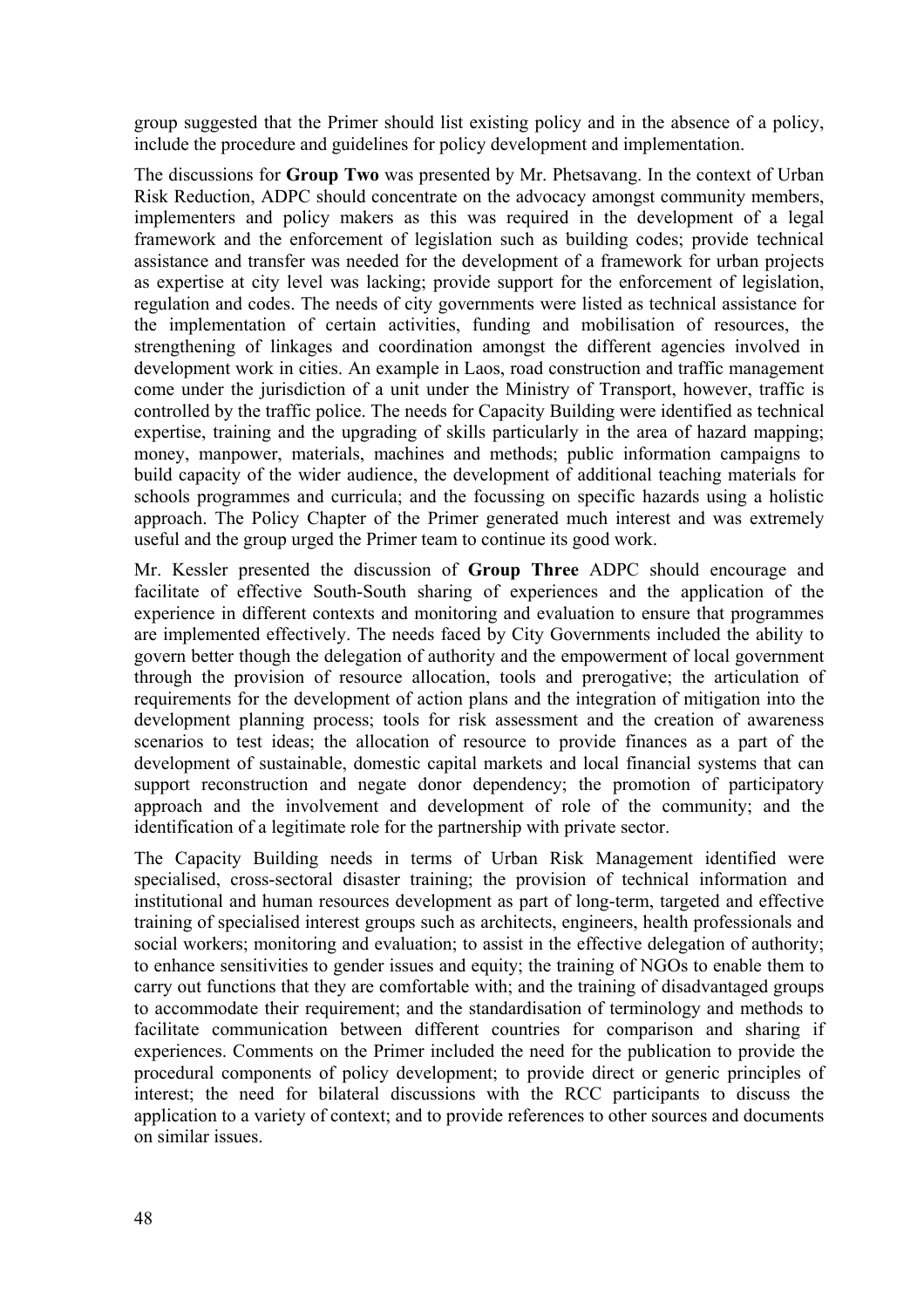Director Aldea thanked Mr. Kessler for his presentation on behalf of Group Three and opened the floor for further comments.

#### **DISCUSSION**

#### **Defining the Role of the Private Sector**

Mr. Nambiar commented that the role of the private sector is of great importance as they were involved with the construction of most urban buildings and infrastructure. This is exemplified by the earthquake in Gujarat where there was a lack of enforcement in most of the buildings. Thus a focus on the role of the private sector was crucial and they should also be engaged in awareness creation.

Mr. Kessler agreed that the private sector is an important player but the context needs to be understood and terms of sector engagement developed clearly so that the process becomes more efficient. Risk reduction in the context of the private sector work, as well as that of the legitimate role of government, could and should be code enforcement. On the part of the builders, is awareness that it is their responsibility to be honest, as without enforcement that is sometimes hard to accomplish.

#### **Standards of Success and Indicators for Monitoring and Evaluation at ADPC**

Director Aldea sought clarification on what standards of success and measurement tools are available at ADPC as indicators for monitoring and evaluation of projects undertaken and support afforded to the various RCC Members.

Mr. Rego replied by noting that the document circulated, AUDMP Achievements and Lessons Learnt, contains a section that details the goals of the project at the outset, the indicators of success and how far the AUDMP programme have been able to meet them. Similar indicators are developed for other project carries out by ADPC of targets and an evaluation of how well they are meet. In addition to setting project targets and goals, ADPC has set itself five goals for the whole organisation to which we aspire. Progress towards achieving these goals is currently being monitored.

The Primer has three volumes with 10-15 Chapter each. The whole effort of the Primer is to define certain key ingredients and guidelines for how to implement a particular area, the contents of institutional arrangements, and provide examples of good practise that has worked in a particular context, that must be taken and adapted to other contexts.

Mr. Sovann expressed his hope that the Primer would be available soon.

#### **IMPLEMENTATION OF URBAN RISK REDUCTION PROGRAMMES IN ASIA: LESSONS LEARNT AND FUTURE DIRECTIONS**

The last presentation of the session on the Implementation of Urban Risk Reduction Programmes in Asia: Lessons Learnt and Future Directions. was given by Mr N.M.S.I Arambepola, He highlighted that a significant lesson was that programmes involving municipality and local government was most effective as they are close to the problem, control aspects of solutions, have resources and they issue building permits and land use permits which allow for development control and regulation of construction in cities. Other lessons learnt included:

- A large percentage of vulnerability in urban areas is a direct result of urban development patterns.
- Mitigation measures are hazard specific.
- Decentralised responsibility attracts resources.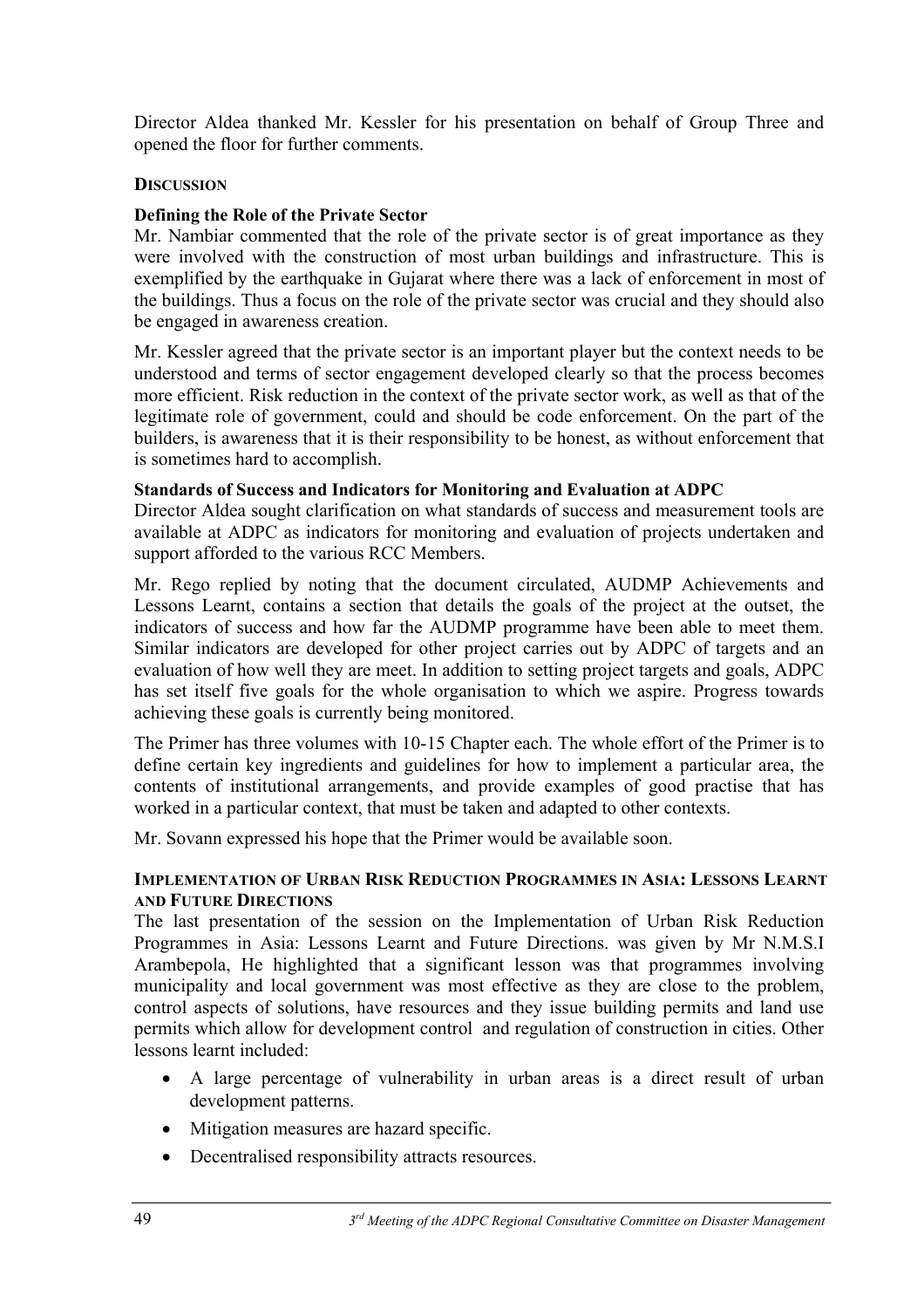- Training and Capacity Building strengthens expertise and political will
- Mitigation is most effective when fully integrated in the development process.
- Small enthusiastic, field-oriented groups make the most successful institutional partners.
- Cross-sectoral, multi-disciplinary partnership is essential to success.
- Mitigation measures are unique to the national cultural, social, economic and local context.
- The impact of present hazards on future development needs to be anticipated.
- Mitigation is a long-term objective, whilst emergency response planning is the intermediate objective to address current risks in cities.

Much more work has to be done to reduce urban risk reduction and vulnerability throughout the Asian cities. The UDRM team has developed a strategy for 2020 which is focused along four thrust areas, namely a mutli-sectoral approach to Emergency Planning in Cities; a partnership approach to Awareness Creation; a holistic approach to Capacity Building and most importantly, A comprehensive approach to Building Safer Cities which incorporates risk assessment, risk insurance, risk management and risk transfer activities. Mr Aramepola concluded by thanking all the RCC participants for their useful inputs.

Director Aldea concluded that the session on Urban Risk Reduction had been interesting especially as the RCC Member Countries had shared their experiences and lessons learnt. In addition, areas for improvement had also been highlighted.

# **VII. SESSION V: DISASTER MANAGEMENT EXPERIENCES OF BANGLADESH**

This session was co-chaired by Mr. Faruq Ahmed, Secretary in charge, Ministry of Disaster Management and Relief, Bangladesh and Mr. A.H.M. Shamsul Islam, Director-General, Disaster Management Bureau, MDMR, Bangladesh and facilitated by Mr. Earl Kessler. The session presented and analysed recent institutional arrangements and initiatives for disaster management in Bangladesh by the Government of Bangladesh and NGO's, and shared lessons learnt for broader application*.*

#### **NATURAL DISASTER RISK REDUCTION PROGRAMME**

Mr. Faruq Ahmed, MDMR gave a presentation on the new Natural Disaster Risk Reduction programme of Bangladesh. The objectives of the programme are to minimise the loss of lives and properties through the implementation of risk reduction strategies, the strengthening of national institutions, the enhancement of professional skills and capacities and the undertaking of structural mitigation measures. Strategies for the programme included an emphasis on mitigation and preparedness, focus on the community and developing the capacity of vulnerable people to cope with disasters. These are in addition to the strategies of the draft national policy which are to manage risks and the consequences of risk, to involve communities and local government institutions and implements nonstructural mitigation measures such as training, public awareness and advocacy.

Floods, cyclones, river-bank erosion and drought were cited at major natural hazards affecting Bangladesh. Specific objectives of the programme are to reduce risk through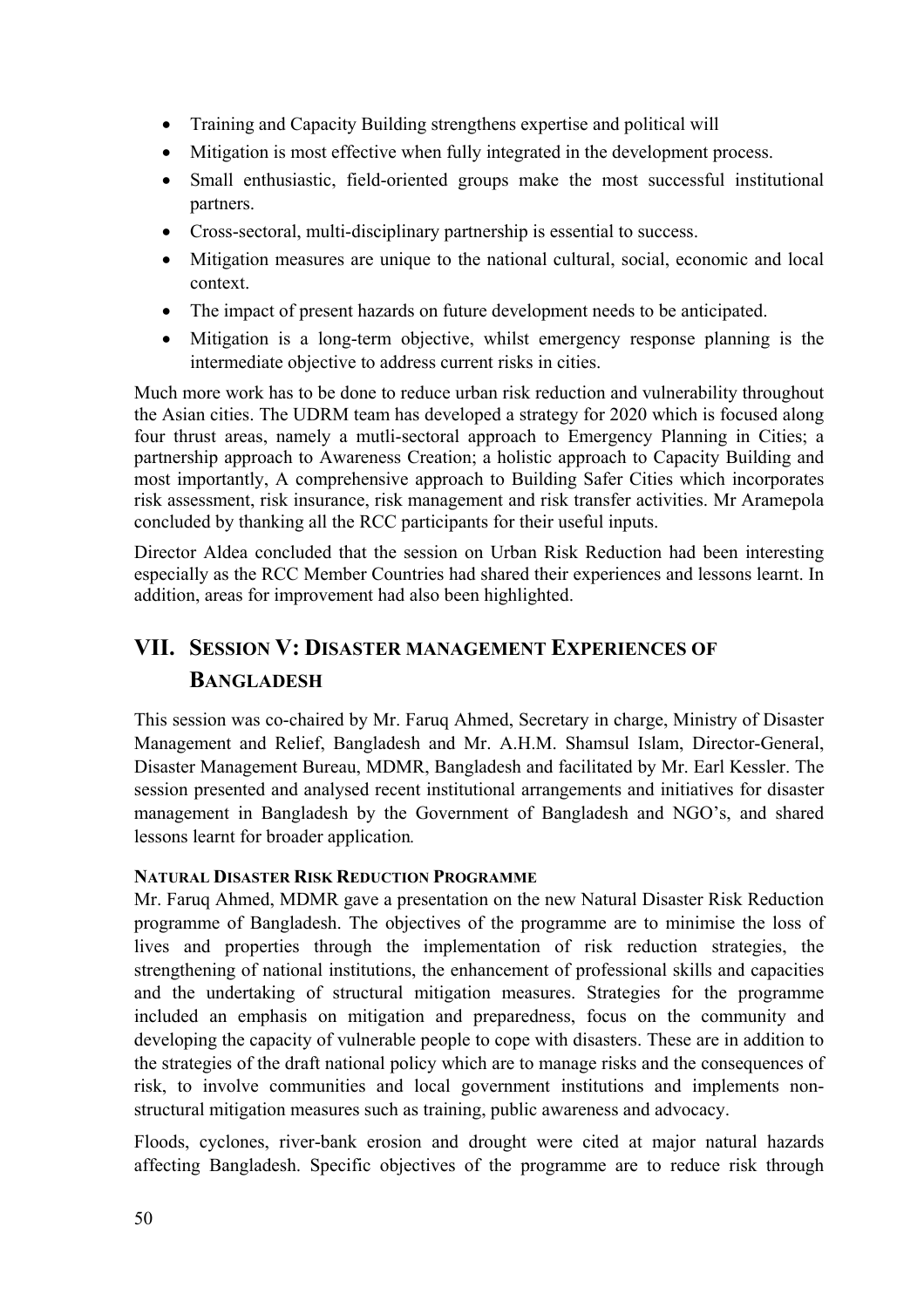enhancing capacities, alleviate poverty through improved socio-economic conditions, to integrate risk management into development planning, provide access of the poor to public resources and service providers and to break the cycle of the poverty disaster continuum. The programme aims to benefit 50,000 families in the first year and 100, 00 families in the second year at a cost of 8.5 million USD. The programme is funded by the Government of Bangladesh from national resources.

The activities planned include a massive public awareness campaign, intra-governmental advocacy, training of teachers, religious leaders, folk artistes, the selection of the 50, 000 beneficiaries and the development of their skill, the development of household business and risk management plans, the provision of cash credit, enhance support towards livelihood management, establishing links with support services and mainstreaming risk reduction into development planning and development. The unique qualities of the programme were listed as the involvement of local level communities during planning, the promotion of sustainable livelihoods, the use of relief resources for capacity building, the involvement of community leaders as volunteers and the integration of risk management into rehabilitation and development support.

## **INSTITUTIONAL ARRANGEMENTS AND DISASTER MANAGEMENT PLANNING**

Mr. AHM Shamsul Islam, Director General DMB, gave a presentation on the institutional arrangements and disaster management plans for Bangladesh. The main initiatives of the Government of Bangladesh are the renaming of the Ministry of Relief and Rehabilitation to the Ministry of Disaster Management and Relief and the establishment of the Disaster Management Bureau, as a successor to the Disaster Coordination and Monitoring Unit, the Emergency Operations Centre and Disaster Management Councils and Committees from national to union, upazilla and district levels. Established in June 1992, the mandate of the Disaster Management Bureau is to act as a facilitator and depository of all disaster management related information, to maintain an inventory of skilled disaster management personnel, to promote awareness building activities, to facilitate the preparation of local disaster management action plans at union, upzila and district levels, to monitor disaster preparedness activities throughout district administrations and to maintain coordination with line departments, agencies, NGOs, social organisations and other disaster management players in Bangladesh.

The institutional arrangements for disaster management in Bangladesh consists of the National Disaster Management Council headed by the Prime Minister that formulates and review disaster management policies and issues directives to all concerned; the In-Ministerial Disaster Management Coordination Committee headed by the Minister for Disaster Management and Relief that implements the decisions and policies set by the National Disaster Management Council; the National Disaster Management Advisory Committee; and a host of other disaster management agencies headed by the Disaster Management Bureau. The disaster management agencies headed by the Disaster Management Bureau are the Disaster Management Training and Public Awareness Building Task Force, the Focal Point Operational Co-ordination Group on Disaster Management, the NGO Coordination Committee on Disaster Management and the Committee for Speedy Dissemination of Disaster Related Warning Signals.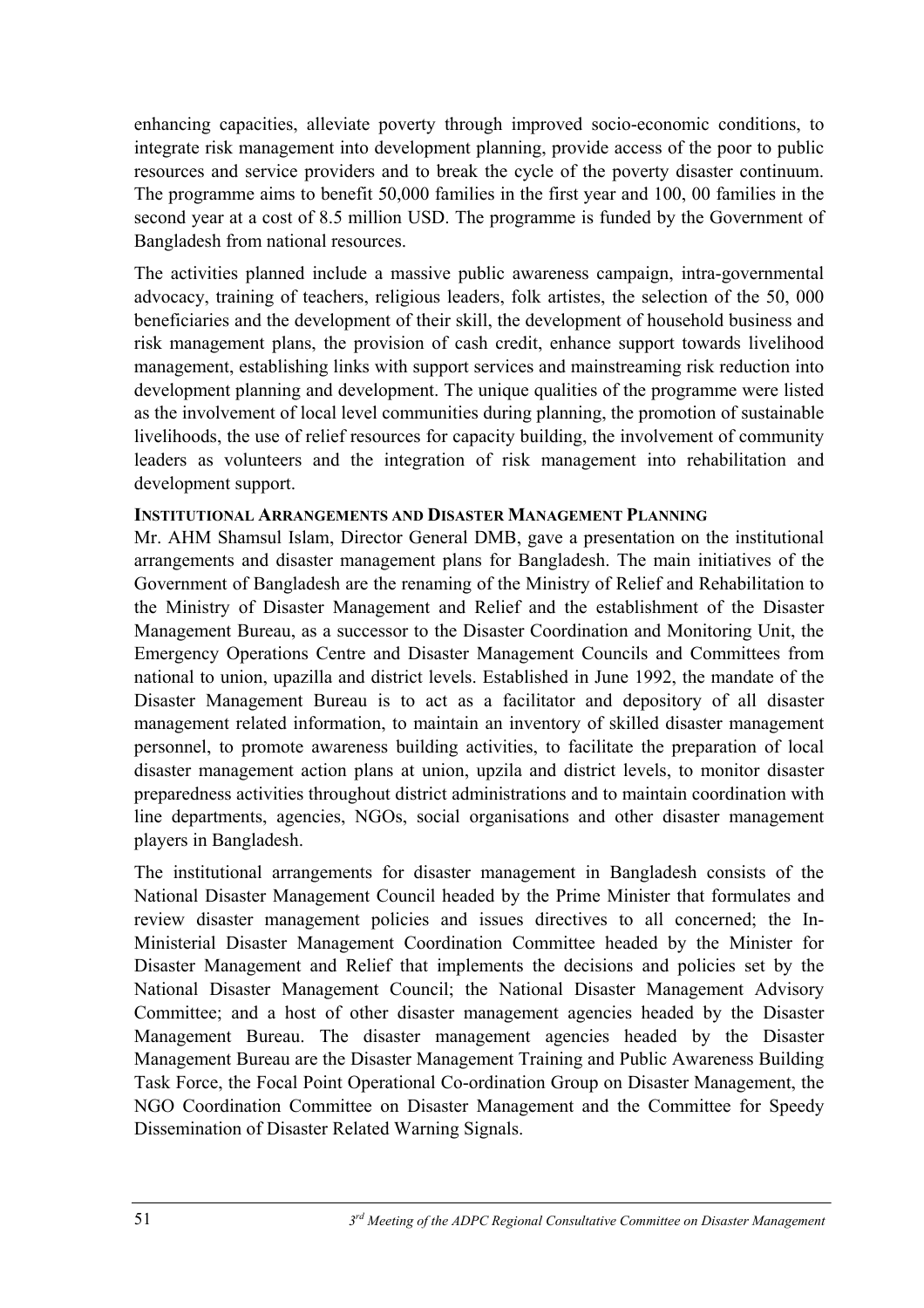The operationalisation of the disaster management mechanism in Bangladesh is facilitated by the published framework "Standing Orders on Disaster", which outlines the activities of each Ministry, major agencies, departments, and the Disaster Action Plans for local level committees. A draft National Policy on Disaster Management is being designed to provide a clearer and comprehensive understanding of these mechanisms and overall guidance and policy direction to all ministries. Advocacy and awareness raising programmes have resulted in trained personnel, the production a number of publications and the inclusion of disaster management into the educational curricula.

#### **RISK REDUCTION INITIATIVES WITHIN THE COMPREHENSIVE DISASTER MANAGEMENT PROGRAMME**

Dr. Earl James Goodyear, Chief Technical Advisor to the Comprehensive Disaster Management Programme presented a paper on this new five year, 14 million USD initiative between the Ministry of Disaster Management and Relief, the United Nations Development Programme and the Department for International Development (UK). The rationale behind the initiative is the introduction of new and innovative approaches to disaster management in Bangladesh and the activities under the programme are Capacity Building, Partnership Development, Community Empowerment, Research and Information Management and Response Management.

The Capacity Building component seeks to develop a risk management skills development programme to raise the level of staff expertise whilst the Partnership Development component seeks to involve government, non-government organisations and private sector in a broader and more encompassing risk management strategy through advocacy targeting decision makers and though the building of knowledge and understanding of risk management to all stakeholders including the community level. Under the Community Empowerment component, a gap analysis will be undertaken to create a holistic profile of effective strategies, identify policy issues that affect vulnerability, and the Local Disaster Risk Reduction Fund will be established to fund mitigation initiatives at the community level.

The Research and Information Management component will focus on gathering information of risks to rural and urban populations posed by road, air and water accidents, fire, riverbank erosion, chemical and biological accidents, air and marine pollution, communicable epidemics, communal violence, climate change issues and earthquakes, with a particular focus on the last two issues. The establishment of a modern Disaster Management Information Centre that would serve as an Emergency Operations Centre during major disaster and emergency operations is the focus of the Response Management component.

Dr. Goodyear's presentation concluded with the screening of a short audio-visual clip on the Comprehensive Disaster Management Programme.

#### **RURAL AND URBAN FLOOD PROOFING**

Mr. Monzu Morshed, Disaster Management Programme Coordinator, Care-Bangladesh gave a presentation of on-going rural and urban flood proofing projects in Bangladesh. The unique qualities of the projects were that they had both structural and non-structural components, that participatory approaches were applied to incorporate community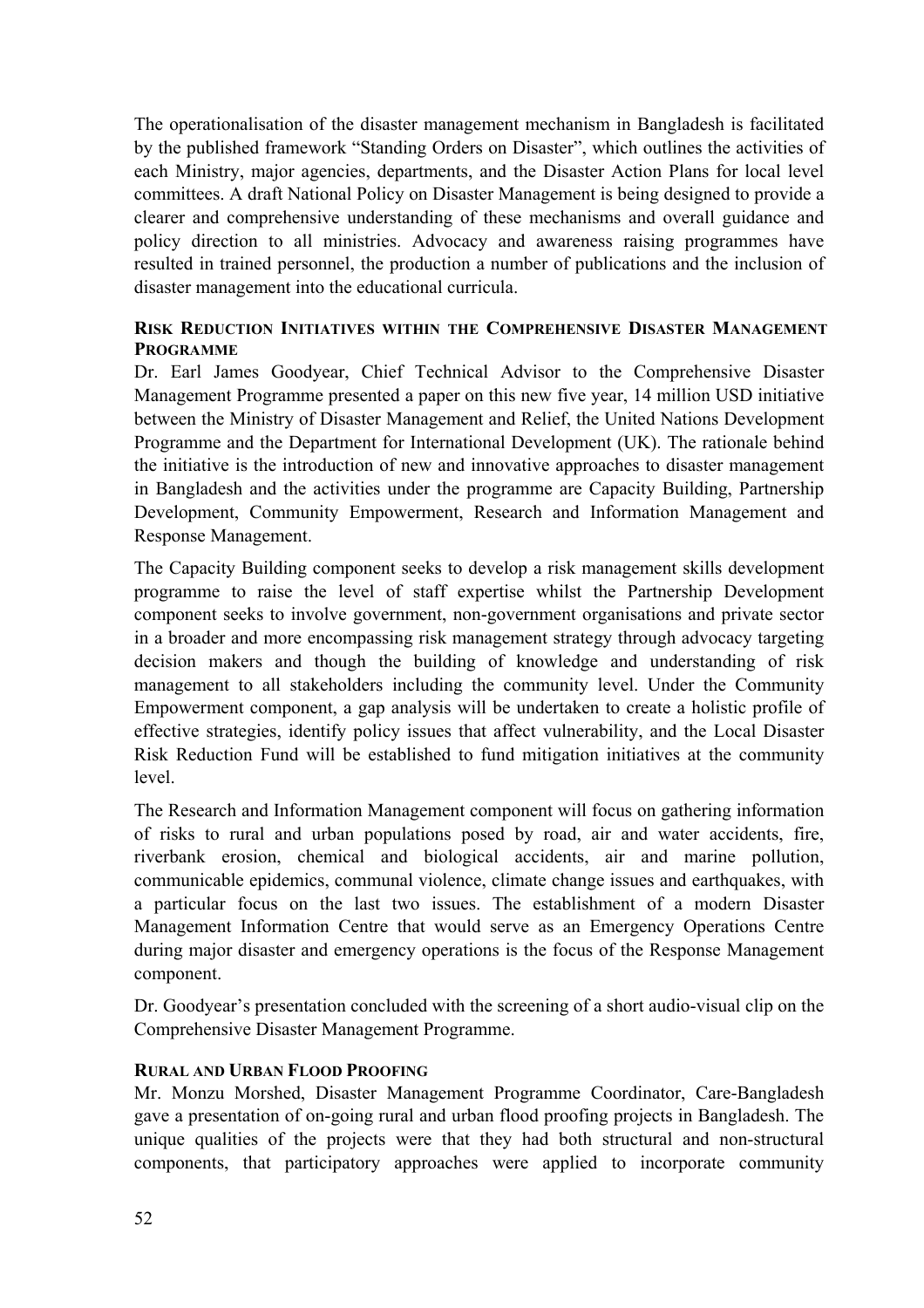perspective, gender issues and ownership, that the project activities were jointly implemented in collaboration with the elected people's representatives, government officials and local NGO's from the project sites, and community contribution to various activities.

Structural flood proofing activities include raising homesteads and tube wells above flood level and the construction of safe shower places and latrines. In rural areas, structural measures also focus on slope protection and extension of villages, the building of multipurpose flood shelters and market development. The construction of drains, footpaths, pillar houses and culverts are relevant in the urban setting. Non-structural flood proofing activities include encouraging the use of plant-based erosion protection, homestead gardening, and the establishment of nurseries. In rural areas, the activities include the provision of boats for evacuation and the use of schools as shelters, the formation of health groups for mothers and children and health education sessions emphasizing behavioural change. The reactivation of municipal disaster committees, the development of contingency plans, the training of civil society at ward level and volunteers on flood issues and the raising of public awareness are activities specific to the urban flood mitigation project in Bangladesh.

## **A LITTLE HELP FROM BEYOND (FILM)**

A short audio-visual presentation by Dr. Buddi Weerasinghe, ADPC was screened recounting the AUDMP Achievements in Bangladesh under the Bangladesh Urban Disaster Mitigation Programme.

## **AN OVERVIEW OF THE CYCLONE PREPAREDNESS PROGRAMME**

Mr. Fazlur Wahab, Director of the Cyclone Preparedness Programme, Bangladesh Red Crescent Society gave a short overview of the background, goals and objectives, the main activities and the impact of the Cyclone Preparedness Programme. Established in 1970 following a devastating cyclone that caused 500,000 fatalities, it aims to minimise the loss of life and damage to property and to better prepare high-risk coastal communities and women at the household level in 11 districts vulnerable to cyclones. Essentially a grassroots organisation of more than 33,000 volunteers from 11 districts, 31-sub-districts and 261 unions in high-risk areas, the programme is linked to the government's early warning system and directed by the Bangladesh Red Crescent Society.

The main activities include increasing public preparedness of the threat and consequences of cyclonic disasters, to reinforce local disaster management and community involvement through conducting training for volunteers at community level and the strengthening of early warning systems to ensure effective action and response in the event of disaster. The programme has resulted in the reduction of significant number of human and material damage during and post disaster periods in comparison to previous years.

# **VIII. SESSION VI: LESSONS LEARNED FROM RECENT DISASTERS AND OTHER EXPERIENCES**

This session was co-chaired by and Mr. Oo Than U, Director General, Relief and Resettlement Department, Myanmar and facilitated by Mr. N.M.S.I Arambepola. Country presentations on lessons learnt from recent disasters formed the theme for this session as well as a presentation on UNESCAP Activities in Disaster Management.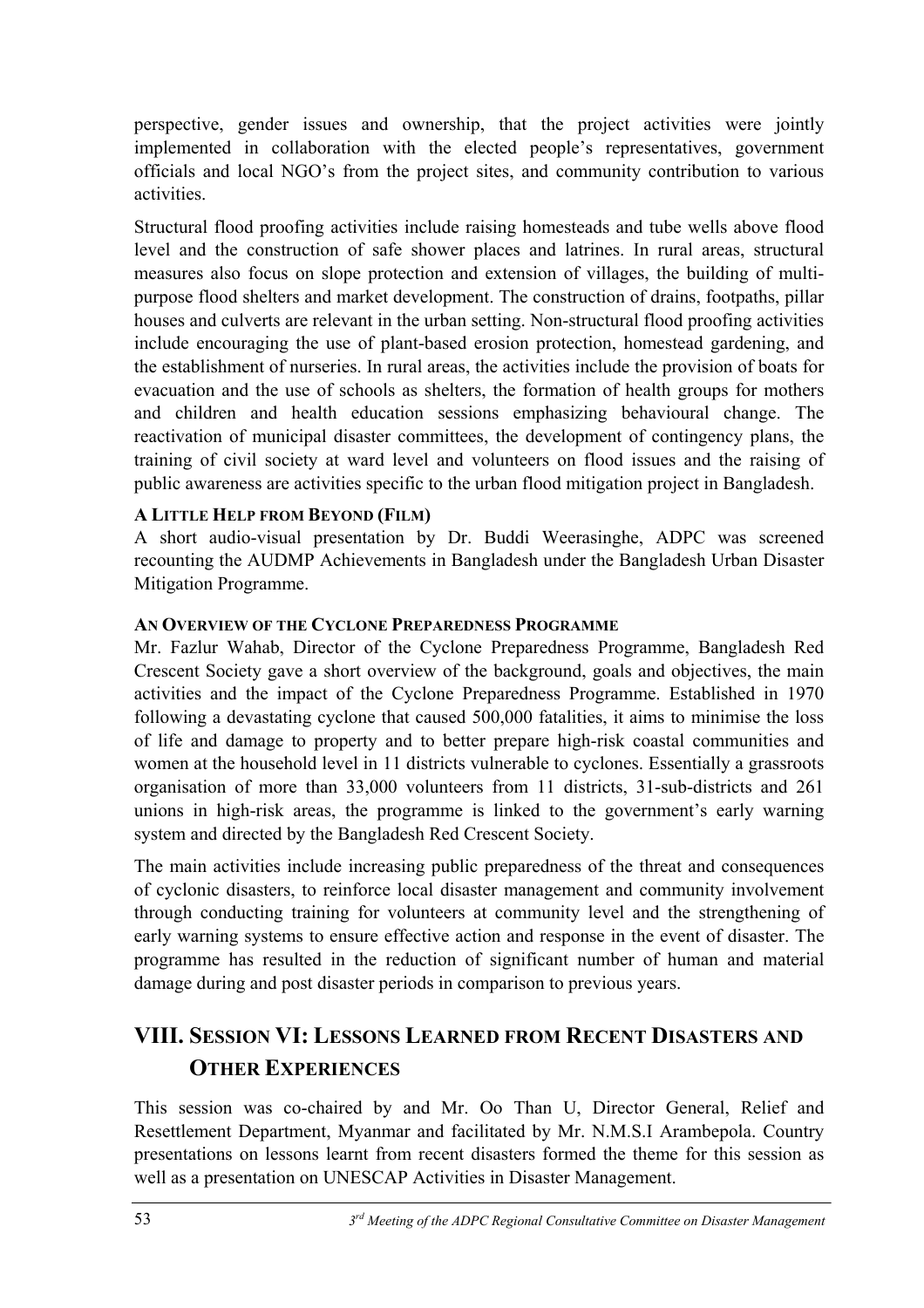#### **INTEGRATED NATIONAL DISASTER MANAGEMENT PLAN, IRAN**

Mr. Hasan Azadeh, Senior Expert, National Disaster Task Force, Ministry of Interior, Iran presented a paper on the integrated national disaster management plan for Iran. The presentation highlighted that amongst the 40 different types of natural disasters that have been classified, 31 are observed in the Republic of Iran, particularly earthquakes, floods, drought, landslides, desertification, deforestation and storms. The impact of earthquakes has exerted a heavy toll on the socio-economic development of Iran, affecting a large number of cities throughout the country. The severity of the impacts on the historical city of Bam has led to concerns of the impact of an earthquake on the capital, Tehran. The financial losses resulting from floods as also an area of concern.

Iran has recently embarked on an Integrated National Disaster Management Plan which consist of 18 volumes of report, based principally on the provision of an Emergency Operations Centre, the organisation of an emergency communication and information system, enhancing public awareness, encouraging the participation of the community and the creation of safety criteria for development projects. The objectives, activities and proposed structure of the plans were presented.

#### **URBAN RISK MANAGEMENT, JORDAN**

Colonel Mohammad Izziddeen, General Inspector, Jordanian Civil Defence gave a presentation on Urban Risk Management with a brief overview of natural hazards and urban concerns in Jordan. Urban disaster risk in Jordan posed by earthquakes, landslides and floods is heightened by the location of densely built and populated cities on seismically active zones; the building of houses on or below steep slopes and cliff which fail to follow prescribed building codes and the failure of the city drainage systems to adequately respond to the pressure of rapid urbanisation, respectively. Other hazards encountered in Jordan are wild fire and drought. Adequate infrastructure, proper land use planning and urban management and poverty were cited as means to reducing these risks.

Considerations for earthquake disaster reduction were also shared and included measures to prevent new developments from increasing vulnerability, the need for hazards and vulnerability assessments to provide a basis for the reduction of unacceptable risk and guide future development, the setting of attainable goals to maximise benefit to at risk, low income groups, the use of low cost solutions, and the strengthening of critical facilities and infrastructure as well as institutional governance to improve the operational capacity to reduce risk and to respond to emergency situations.

#### **MANAGING DISASTER RISK IN PAKISTAN, CURRENT STATUS AND FUTURE NEEDS**

Mr. Faiz-ur Rahman, Deputy Secretary, Emergency Relief Cell, Pakistan presented a paper on the current status and future needs of managing disaster risk in Pakistan. Floods, earthquakes, landslides, fires, drought and cyclones are the main natural hazards faced by Pakistan and factors that contributed to the vulnerability of the cities were their locations, unplanned urbanisation and poverty, the lack of a comprehensive disaster management system, the lack of awareness and training of the community, the lack of building codes and enforcement where they exist and the lack of an efficient drainage system.

Disaster management is primarily the responsibility of the provincial government relief commissions with support from the federal government agencies such as the Emergency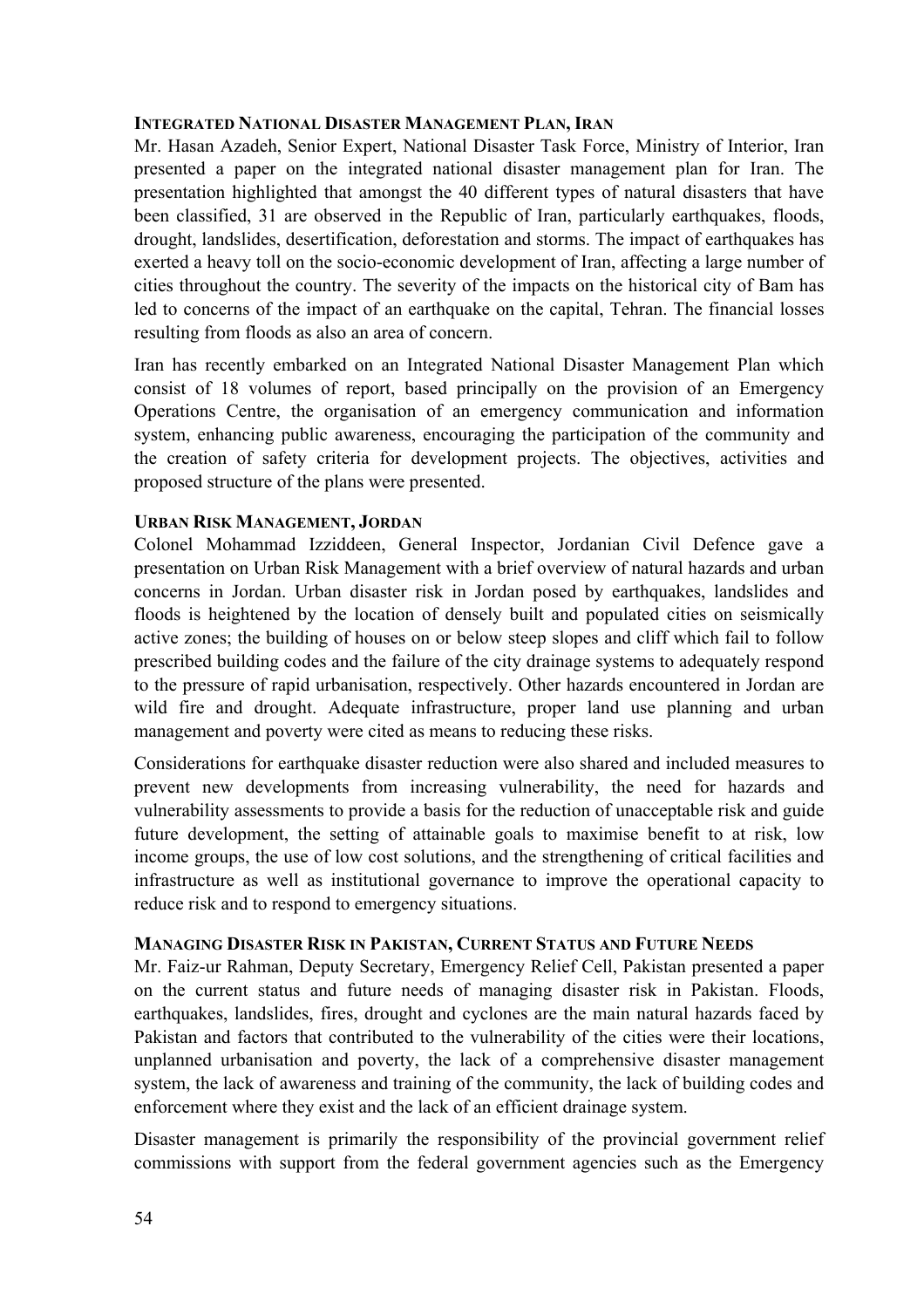Relief Cell, the Federal Flood Commission, Pakistan Meteorological Department, the Civil Defence Department, the Crisis Management Cell and national and international NGOs. Future needs listed included effective legislation, proactive approaches, relevant training, comprehensive disaster management plans, public awareness, financial resources and an adequate response facility. The Pakistan Cabinet Division is in the midst of establishing a National Disaster Management Agency.

## **UNESCAP ACTIVITIES IN DISASTER MANAGEMENT**

Dr. Pak Sum Low, Regional Advisor, Environment and Sustainable Development, gave a presentation on the UNESCAP Activities in Disaster Management. UNESCAP provides technical support to 53 members and 9 associated members in the Asia –Pacific region in the areas of poverty reduction, managing globalisation and address emerging social issues. Disaster management falls under the Environment and Sustainable Development and Information, Communication and Space Technology divisions.

One of the disaster management focus of UNESCAP is drought which is wide spread in Asia and the Pacific and contributes the forest and land fires and their associated health hazards, land degradation and desertification, dust and sand storms and famine. The goals, objectives, participating countries, planned activities, the possible linkages with the UN Committee to Combat Desertification. Other UNESCAP disaster management initiatives include Capacity Building on Strategic Planning and Management of Environment, Energy and Water Resources, Building Regional Cooperative Mechanisms in Space Technology Applications for Disaster Management and the Implementation of Regional Cooperation Programme on Flood Control. A hard copy of presentation on the ESCAP Activities in Flood Mitigation and Preparedness for Sustainable Socio-Economic Development, by Dr. Le-Huu Ti was distributed to the participants.

# **IX. CLOSING SESSION**

The closing session of the  $4<sup>th</sup>$  RCC Meeting was chaired by Mr. Earl Kessler and Mr. A.H.M. Shamsul Islam and facilitated by Mr. A.J. Rego.

All the RCC representatives and the observers actively took part in this discussion session for the follow-up and future directions of RCC.

Mr. Rego thanked the participants for the frank, enlightening, insightful, enriching, practical and challenging comments on the MDRM project which will be useful for those who will be involved in steering the project as it develops.

He encouraged the RCC Members to take the time to read the concept paper thoroughly and for the authorised representatives of the RCC members who were not present at the meeting to consult with the RCC Members.

Mr. Rego welcomed further comments and feedback on the paper such that the paper could be revised and shared with the members with the intention that work on the project should commence before the RCC Meeting.

Mr. Kessler thanked the RCC participants for their commitment to the notion of the RCC. He highlighted that for ADPC, the RCC remains a useful tool as it allows invaluable access to feedback and ideas from the individual countries. These could then be reflected upon by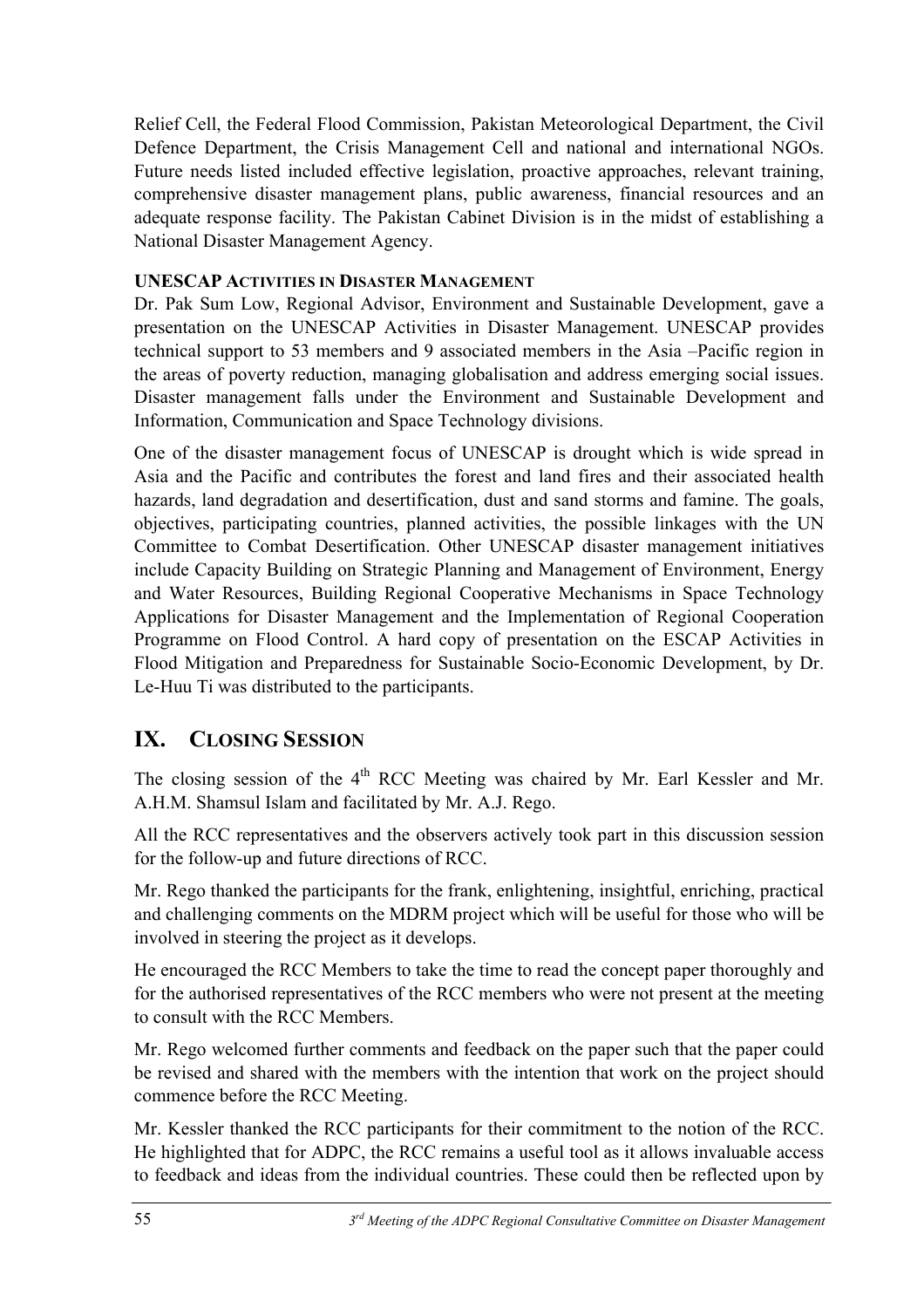ADPC and be assimilated and presented to the RCC as useful agenda that can be jointly advanced.

Mr. Kessler stressed the need and the importance to move the DRM process along by consolidating the initiatives, priorities, awareness building, technical assistance, training and capacity building, information exchange etc and to being to think of ways in which they can be applied, to make a difference in the ways in which buildings are built, the way that people and cities are managed, how agricultural crops are harvested and marketed and ways in which to develop and sustain economic opportunities for people who need assistance and attention and to minimise the terrible losses that are created by earthquakes, drought and floods.

Mr. Kessler informed the participants that discussions on the venue for the next RCC meeting has commenced and that ADPC will be in communication with the RCC Members on the dates for the meeting which would probably occur in a year's time. The Members would be given advance notice so that their necessary and welcome participation and presence could be programmed.

Gratitude was expressed to AusAID in enabling ADPC to have the opportunity to continue dialogue with the RCC Members about a variety of issues including the MDRM project. Mr. Kessler highlighted the importance of 2-way dialogue and communication and the availability of ADPC through personal communication and e-mail for the fielding of ideas which the RCC members would like to table. RCC members were urged to contact ADPC should any needs and issues arise and as well as to vet and exchange ideas as ADPC is committed to it's role as a resource center, and could respond accordingly.

In addition to comments and observations, Mr. Rego requested feedback on the RCC in general, specific feedback on the meeting and any suggestions about the mechanism and future meetings.

Director Aldea, expressed deepest appreciation to the Government of the People's Republic of Bangladesh for giving members the opportunity to attend the meeting. She suggested that at the subsequent RCC meetings, at least half a day be allocated to gain an insight to the culture of the country and to return to their countries with good memories and souvenirs, to which the other participants and Mr. Kessler agreed. Director Aldea brought to the RCC members attention the website of the NDCC Philippines.

Ms Mellgren expressed her deep thanks at being invited to represent Sweden at the meeting and to be given the opportunity to participate in the meeting, to get first hand and very relevant information but also to be part of observing a process and the way in which the actual meeting between people can advance issues in very productive manner and provide deeper understanding of issues. She noted that the experience had been very rewarding and she commended the country representative for their excellent country reports and noted that they formed an expose of field visits to different countries.

Some thoughts about disaster management and disaster mitigation in the direction for the future was shared by Professor Li. He noted that the UN has proclaimed the International Decade for Education and Sustainable Development from 2005-2015 and suggested that disaster mitigation should be considered as a part of sustainable development as sustainable development cannot be realised without disaster mitigation as experienced by Bangladesh.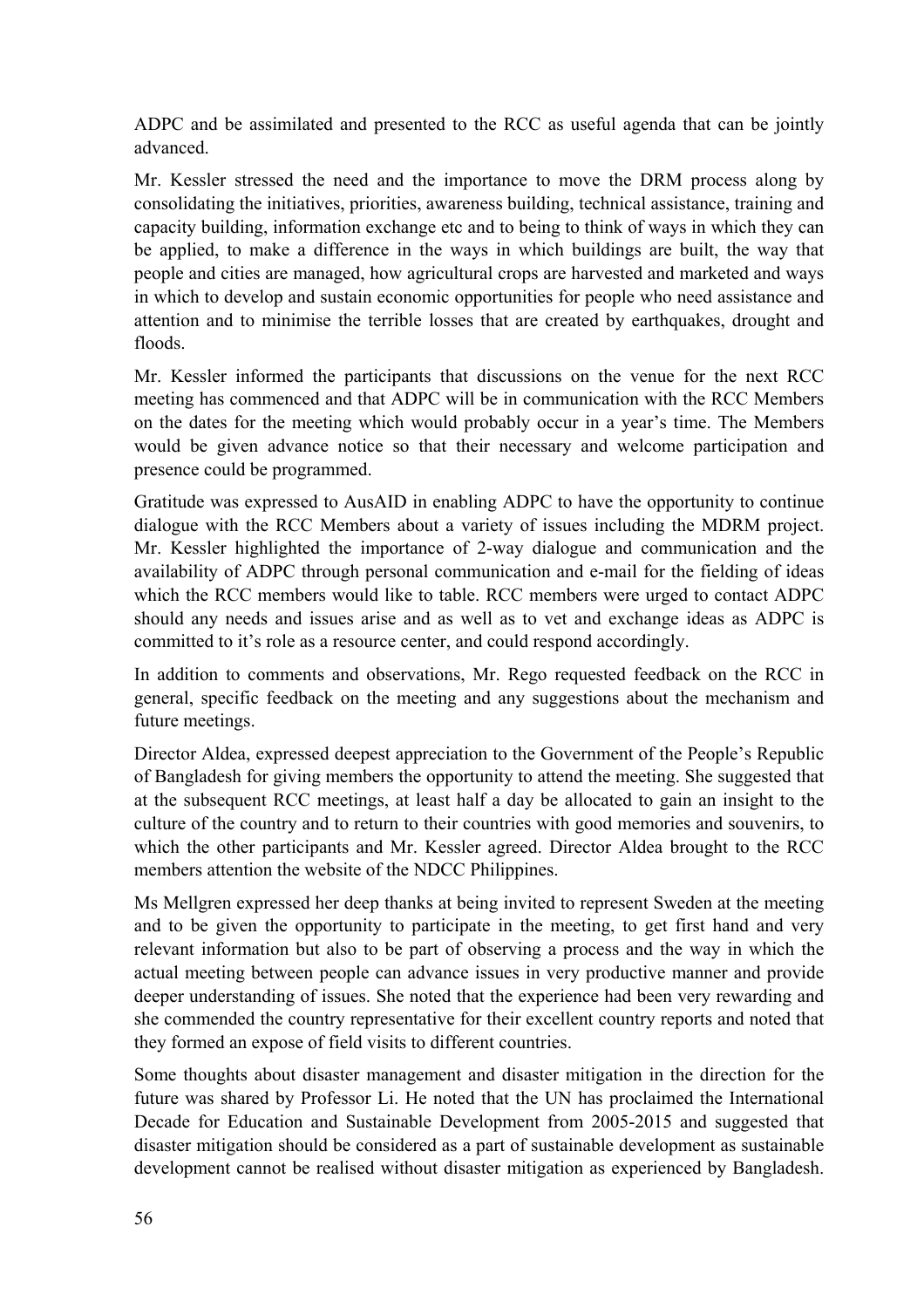He noted that some elements of disaster programme was been incorporated in educational programme for children during the past years, however, the busy study schedules of school makes it difficult to encourage schools to continue to conduct such programmes. Professor Li suggested that UN-ISDR in cooperation with UNESCO should consider to develop a programme or a part of the curriculum for primary and middle schools and university on concept of disaster mitigation such that school children would be inculcated with the notions of vulnerability to disasters and disaster management.

Mr. Kessler agreed with Professor Li and stressed the need to articulate disaster mitigation in useful ways that youth will be able to assimilate and apply to their lives.

Professor Li also noted that he had learnt a lot over the last few days, in particular the disaster management experiences of Bangladesh and the range of tools that has enabled the progress made in Bangladesh.

Dr. Pak thanked ADPC for inviting him the meeting and noted that he also has learnt a lot from the country reports. These had direct impacts for him as a regional adviser as his main responsibility is to serve the countries, to assist them with the preparation of project proposal and reviewing of any plans, that can be sought on written request. He outlined that UNESCAP is a regional commission that seeks to promote and facilitate regional activities and is staffed by regional advisors on the topics of environment and sustainable development, trade and investment, poverty statistics and ICT.

Ms Kuruppu thanked the ADPC for inviting her to participate in this event. She noted as she had recently taken over her position, that she had learnt a lot and gained much experience from her interactions with the other colleagues.

Mr. Esteban of UN-Habitat thanked ADPC especially as it was his first visit to Asia and in three days he was able to gain an insight into all the countries from the country reports.

Ms Etusko thanked ADPC for inviting ADRC for the meeting and the Government of the People's Republic of Bangladesh for giving her the opportunity to visit Bangladesh for the first time. She thanked everyone for their presentations through which she learnt many useful things and she looked forward to continuing to work together. She noted that there had be many discussion on the WCDR and as ADRC is based in Kobe, she looked forward to meeting all the participants in the year 2005. She hoped to be able to be involved in the preparations for the WCDR and that ADPC and ADRC could work together in preparation for the world conference.

Upon the request of Mr. Kessler to give a vote of thanks, Mr Rego began with a few personal observations. He expressed his privilege at being given the responsibility of facilitating and organising the last four RCC Meetings. Mr. Rego noted that it had been a challenge to see it grow and that the experience is humbling and that at times the responsibility heavy due to the pace of progress falling short compared to the ambitious agenda the RCC had set itself. However, he noted that this meeting had proved a turning point in terms of specific new directions, the fruition of heavily ambitious and concrete projects and directions that were earlier identified for mainstreaming. He stated that the meeting had placed a collective sense of responsibility and challenge on all the participants. In that context, he looked forward to the ISDR, WCDR and the ISDR-Asia Partnership in close collaboration with ADRC, UNESCAP and UNDP who are working with the ISDR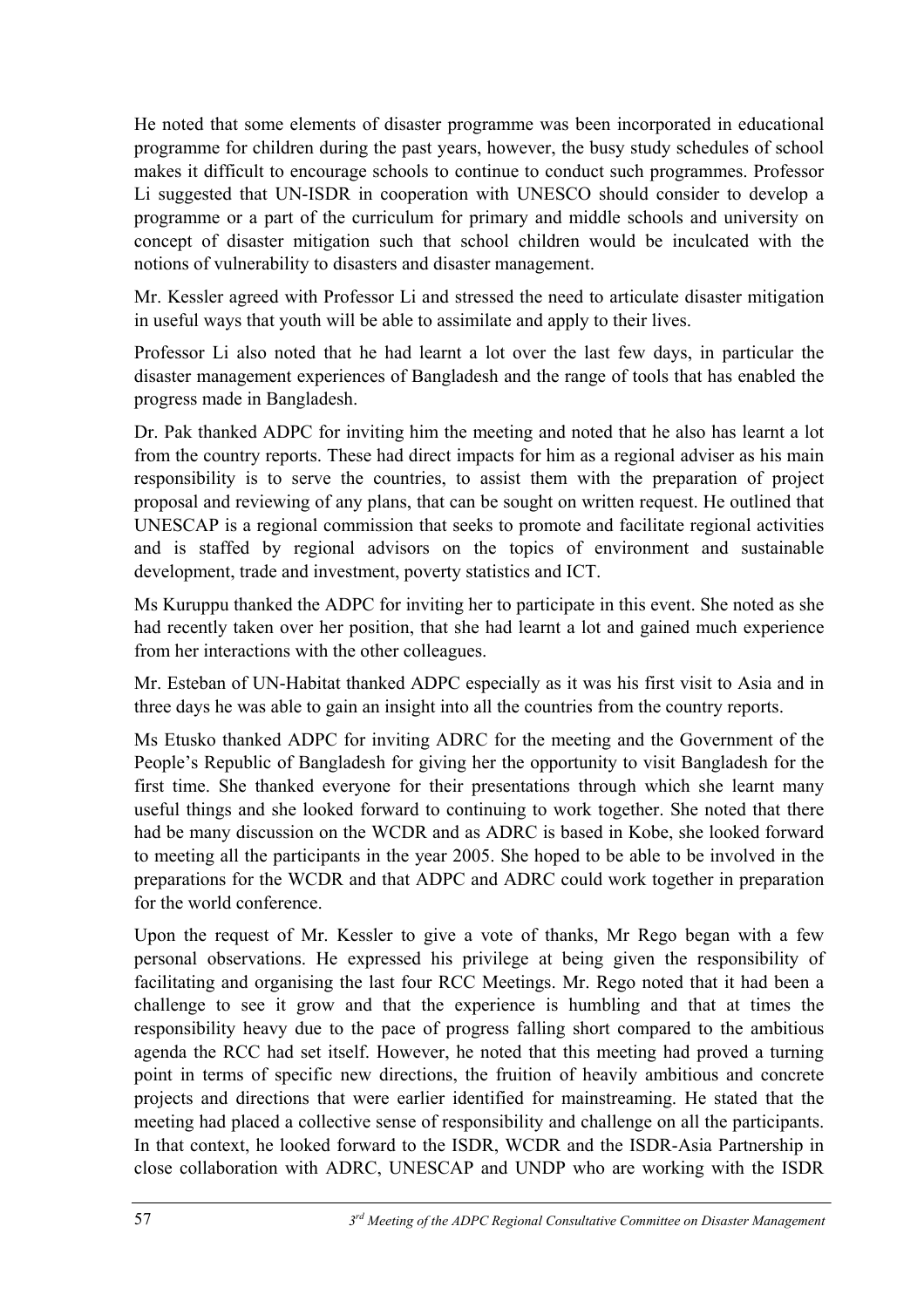Secretariat and he expressed that it was good that all the parties were present at the meeting. He also looked forward to working with all the RCC Member countries. He thanks the host country for their extreme generosity and their hard work since the invitation had been extended by Mr. Faruq's predecessor, Mr. Haq, in the previous year. Mr. Rego commended the MDMR and the DMB for the smooth transition and that the team lead by Mr. Faruq and Mr. A.H.M. Shamsul Islam and the Embassy in Bangkok for their flexibility, creativity and whose hard work as far exceeded expectation of ADPC and the RCC member countries. He expressed his gratitude to the Government of the People's Republic of Bangladesh which had set very high standards for future RCC meetings by inviting the head of state to address and formally inaugurate the meeting and extend a lash and warm hospitality and by being extremely flexible in making all these arrangements. He requested that ADPC's greatest appreciation be conveyed to the Honourable Minister, who has been closely associated with ADPC and has participated in some of ADPC previous events. Mr. Rego noted that the Minister had played the part of a warm and generous host and inspiring leader by showing the direction and by setting the tone of the deliberations. Mr. Rego also expressed this thanks to his DMS team for their hard work in making the meeting possible.

On behalf of the Government of the People's of Bangladesh, Mr. Ahmed and his team thanked the participants for their attendance at the meeting. He apologised that these was insufficient time to schedule a field trip in the programme and his inability to set aside time to play a personal host to each of the RCC members and their representatives individually due the many disaster management programmes that were being launched in Bangladesh. However, he enjoyed and learnt many things from the discussions and deliberations and that they would be useful for countries to move into the wider issues of disaster management. He thanked the ADPC for making all the official arrangements and noted that the MDMR and DMB merely played a supporting role. He noted that it was under the leadership of Mr. Rego that the meeting had been a success and he thanked him for his personal efforts and for being a good friend. He invited to participants to visit Bangladesh again.

Mr. Sadraddine extended his appreciation and thanks to the organisers of the meeting, the host country and ADPC staff for arranging the meeting, on behalf of the Iranian delegation. He stated that he was confident that the meeting with its exchange of views and information about the different topics contributed to disaster mitigation and the reduction of the impacts of national disasters. He took the opportunity to express his gratitude to individual countries for extending their generous contributions and attention to the people of Bam and Iran during the Bam earthquake. They were impressed by the kind attention extended by the international and regional community and organisations to Iran. He stated that when the reconstruction of Bam is completed, he hoped that they would be able to host a future RCC meeting there.

Professor Li commented that is was his first participation at an RCC meeting and his first visit to Bangladesh and he thanked ADPC and the host country for a well-organised and well-supported meeting. He stated that good conclusions had resulted from the meeting and that he had made many friends. He informed the participants that China would be hosting an International Conference on Disaster Reduction in Asia during the month of May, organised by the National Committee for Disaster Management, China and invited all the participants to attend the meeting.